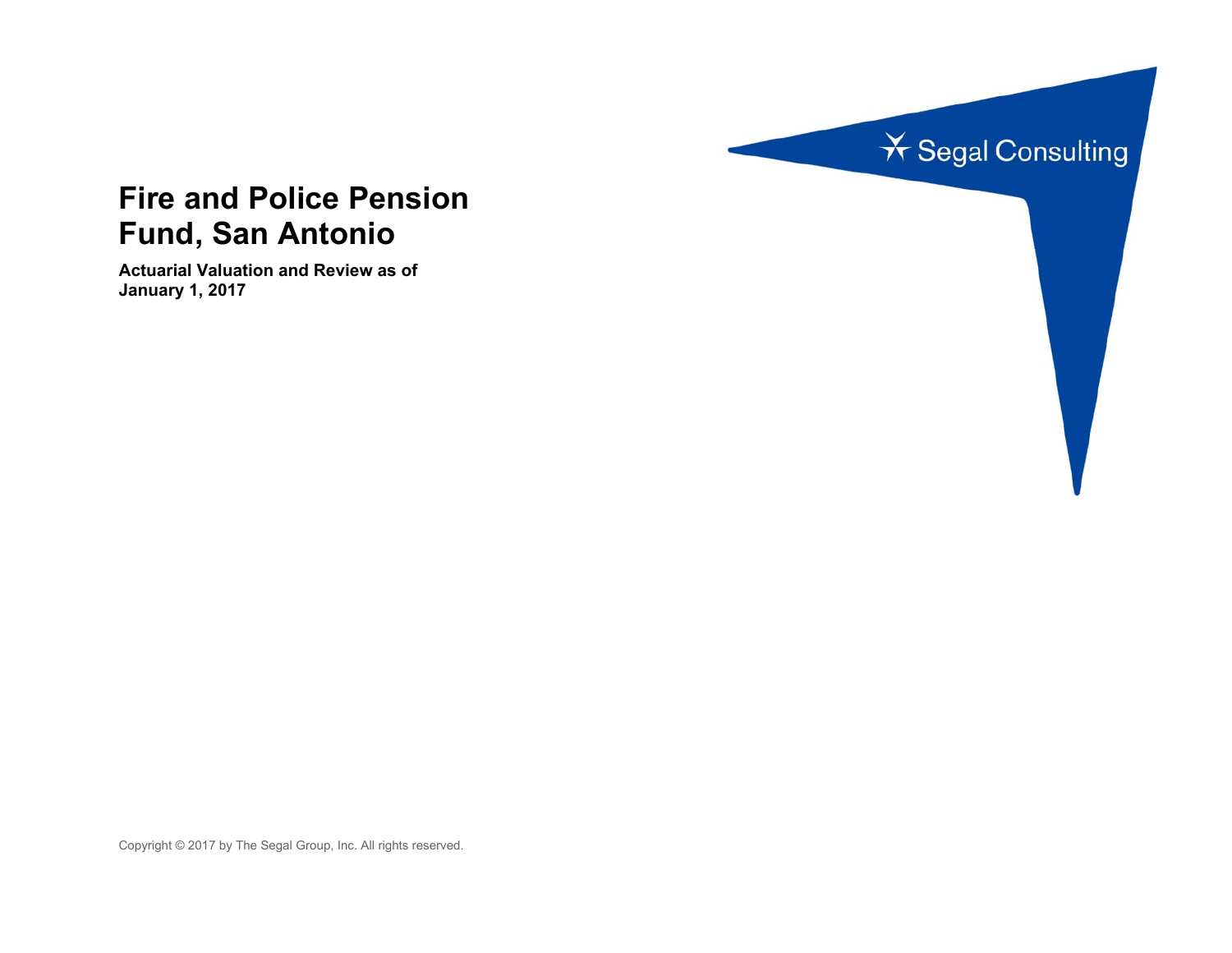

2018 Powers Ferry Road, Suite 850 Atlanta, GA 30339-7200 T 678.306.3100 www.segalco.com

*June 22, 2017* 

*Board of Trustees Fire and Police Pension Fund, San Antonio 11603 W. Coker Loop, Suite 201 San Antonio, Texas 78216-3099* 

*Dear Board Members:* 

*We are pleased to submit this Actuarial Valuation and Review as of January 1, 2017. It summarizes the actuarial data used in the valuation, analyzes the preceding year's experience and establishes the funding requirements for fiscal 2017 and later years.* 

*This report was prepared in accordance with generally accepted actuarial principles and practices at the request of the Board to assist in administering the Pension Fund. The census and financial information on which our calculations were based was prepared by the staff of the Fund. That assistance is gratefully acknowledged.* 

*The measurements shown in this actuarial valuation may not be applicable for other purposes. Future actuarial measurements may differ significantly from the current measurements presented in this report due to such factors as the following: plan experience differing from that anticipated by the economic or demographic assumptions; changes in economic or demographic assumptions; increases or decreases expected as part of the natural operation of the methodology used for these measurements (such as asset smoothing); and changes in plan provisions or applicable law.* 

*The actuarial calculations were directed under the supervision of Deborah K. Brigham, FCA, ASA, MAAA, Enrolled Actuary. Ms. Brigham is a member of the American Academy of Actuaries and meets the Qualification Standards of the American Academy of Actuaries to render the actuarial opinion herein. To the best of our knowledge, the information supplied in the actuarial valuation is complete and accurate. Further, in our opinion, the assumptions as approved by the Board are reasonably related to the experience of and the expectations for the Fund.*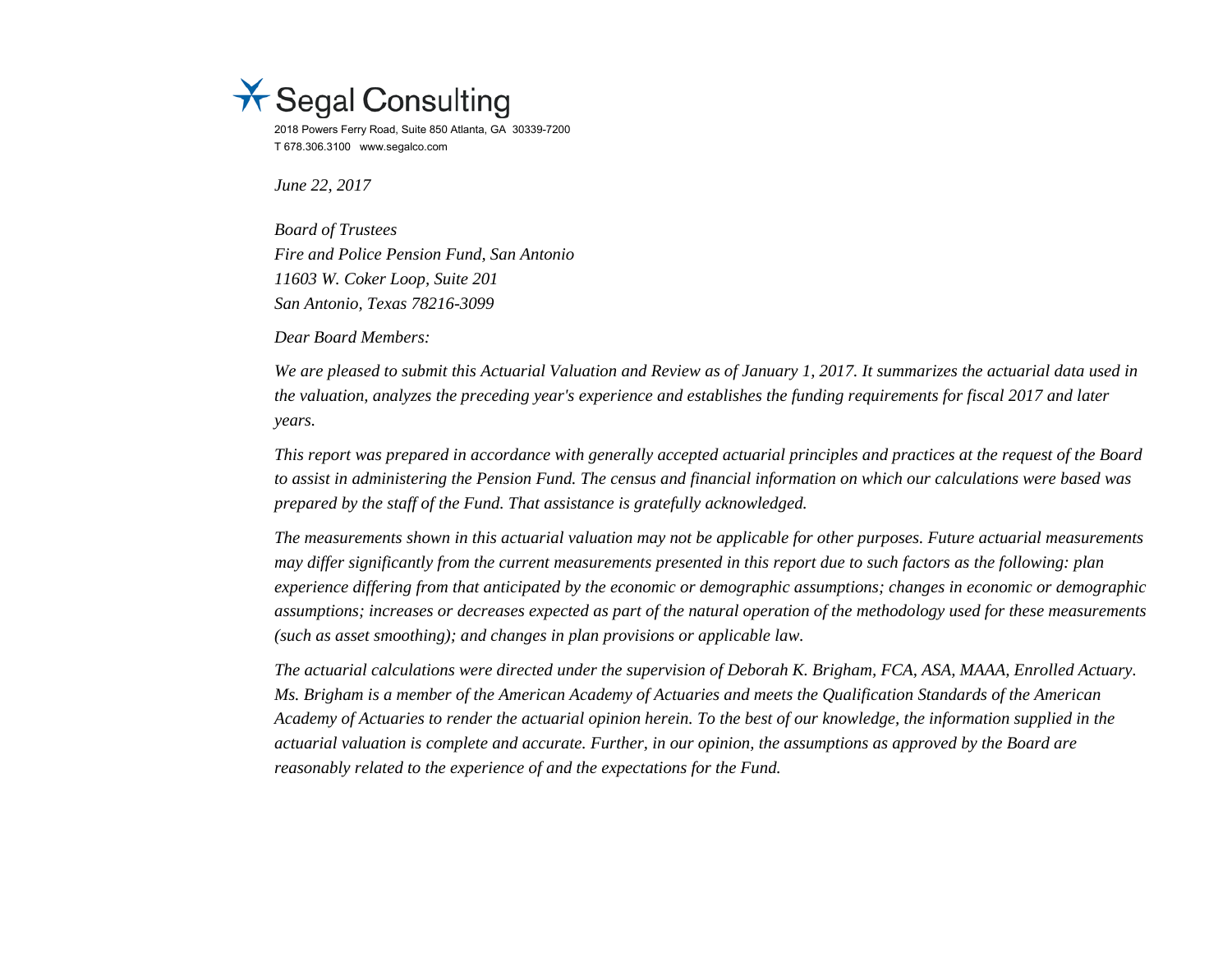*We look forward to reviewing this report at your next meeting and to answering any questions.* 

*Sincerely,* 

*Segal Consulting, a Member of The Segal Group, Inc.* 

 $By: \begin{equation*} \begin{equation*} By: \begin{equation*} \begin{equation*} \begin{equation*} \begin{bmatrix} \mathcal{D}_{1} & \mathcal{D}_{2} \\ \mathcal{D}_{3} & \mathcal{D}_{4} \end{bmatrix} & \mathcal{D}_{4} \end{bmatrix} & \mathcal{D}_{5} \end{equation*} \end{equation*} \end{equation*} \end{equation*} \end{equation*} \begin{equation*} \begin{equation*} \begin{bmatrix} \mathcal{D}_{2} & \mathcal{D}_{3} \\ \mathcal{D}_{4} & \mathcal{D}_{5} \end{bmatrix} & \mathcal{D}_{6} \end{equ$ 

*Leon F. (Rocky) Joyner, Jr., FCA, ASA, MAAA, EA Deborah K. Brigham, FCA, ASA, MAAA, EA Vice President and Consulting Actuary Vice President and Actuary*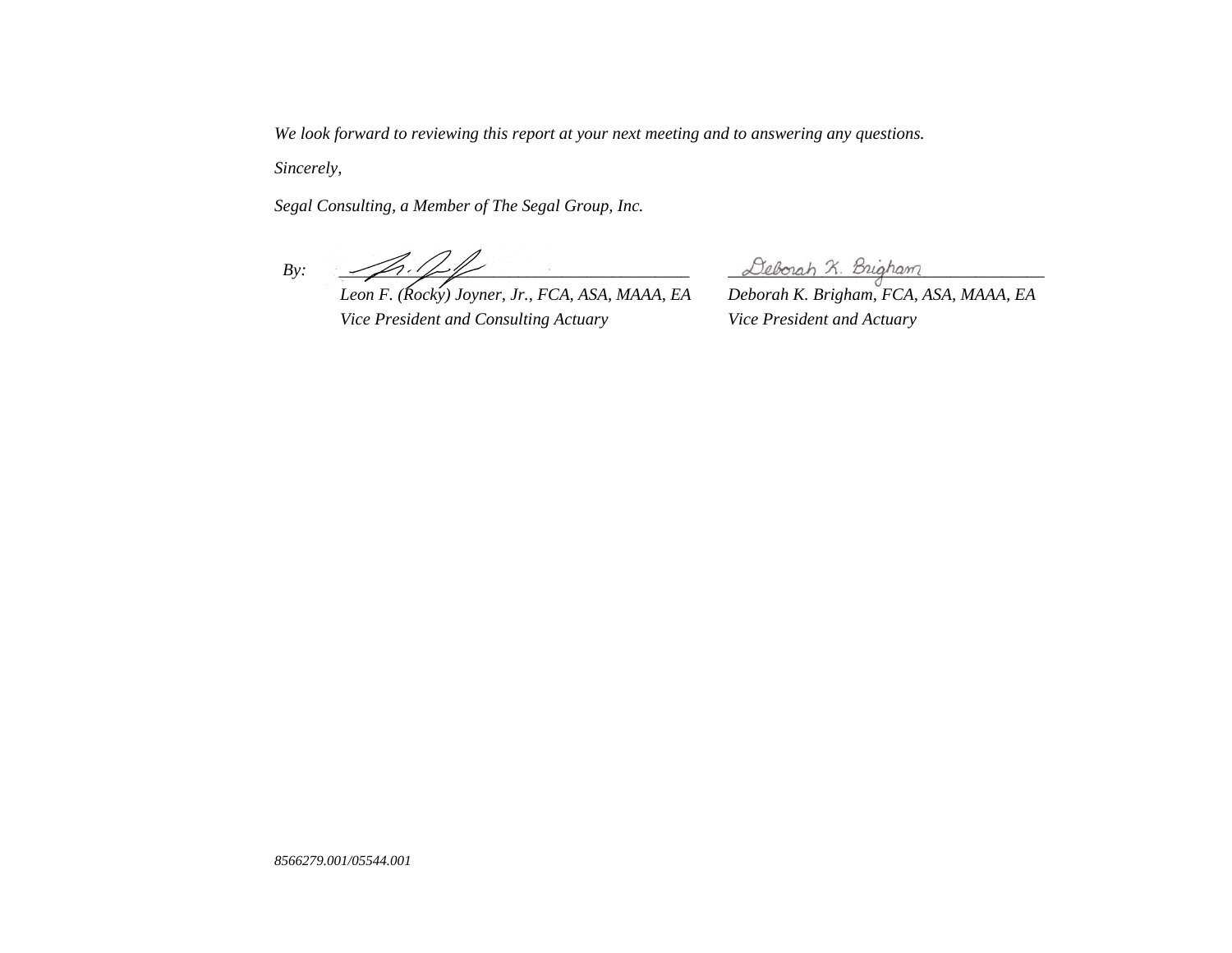## **SECTION 1**

### **VALUATION SUMMARY**

| Significant Issues in              |
|------------------------------------|
|                                    |
| Summary of Key                     |
| Valuation Results iii              |
| <b>Important Information About</b> |
| Actuarial Valuations iv            |

### **VALUATION RESULTS**

| A. Participant Data 1           |  |
|---------------------------------|--|
| B. Financial Information 4      |  |
| C. Actuarial Experience7        |  |
| D. Recommended Contribution  12 |  |

# **SUPPLEMENTAL**

| EXHIBIT A                       |
|---------------------------------|
| Table of Plan Coverage 14       |
| EXHIBIT B                       |
| Participants in Active Service  |
| as of December 31, 2016 by Age, |
| Years of Service, and Average   |
|                                 |
| EXHIBIT C                       |
| Reconciliation of Participant   |
|                                 |
| <b>EXHIBIT D</b>                |
| Summary Statement of Income     |
| and Expenses on an Actuarial    |
|                                 |
| EXHIBIT E                       |
| Summary Statement of Income     |
| and Expenses on a Market        |
|                                 |
| EXHIBIT F                       |
| Summary Statement of Plan       |
| Assets                          |
| EXHIBIT G                       |
| Development of the Fund         |
| Through December 31, 201622     |
| EXHIBIT H                       |
| Development of Unfunded         |
| <b>Actuarial Accrued for</b>    |
| 15-Month Period Ended           |
| December 31, 2016 23            |
| EXHIBIT I                       |
| Definitions of Pension          |
|                                 |
|                                 |

## **SECTION 2 SECTION 3 SECTION 4**

#### **INFORMATION REPORTING INFORMATION**

| EXHIBIT I                    |
|------------------------------|
| Summary of Actuarial         |
| Valuation Results26          |
| EXHIBIT II                   |
| History of Employer          |
| Contributions 27             |
| EXHIBIT III                  |
| Schedule of Funding          |
|                              |
| <b>EXHIBIT IV</b>            |
| Funded Ratio29               |
| <b>EXHIBIT V</b>             |
| Actuarial Assumptions and    |
| Actuarial Cost Method30      |
| <b>EXHIBIT VI</b>            |
| Summary of Plan Provisions35 |

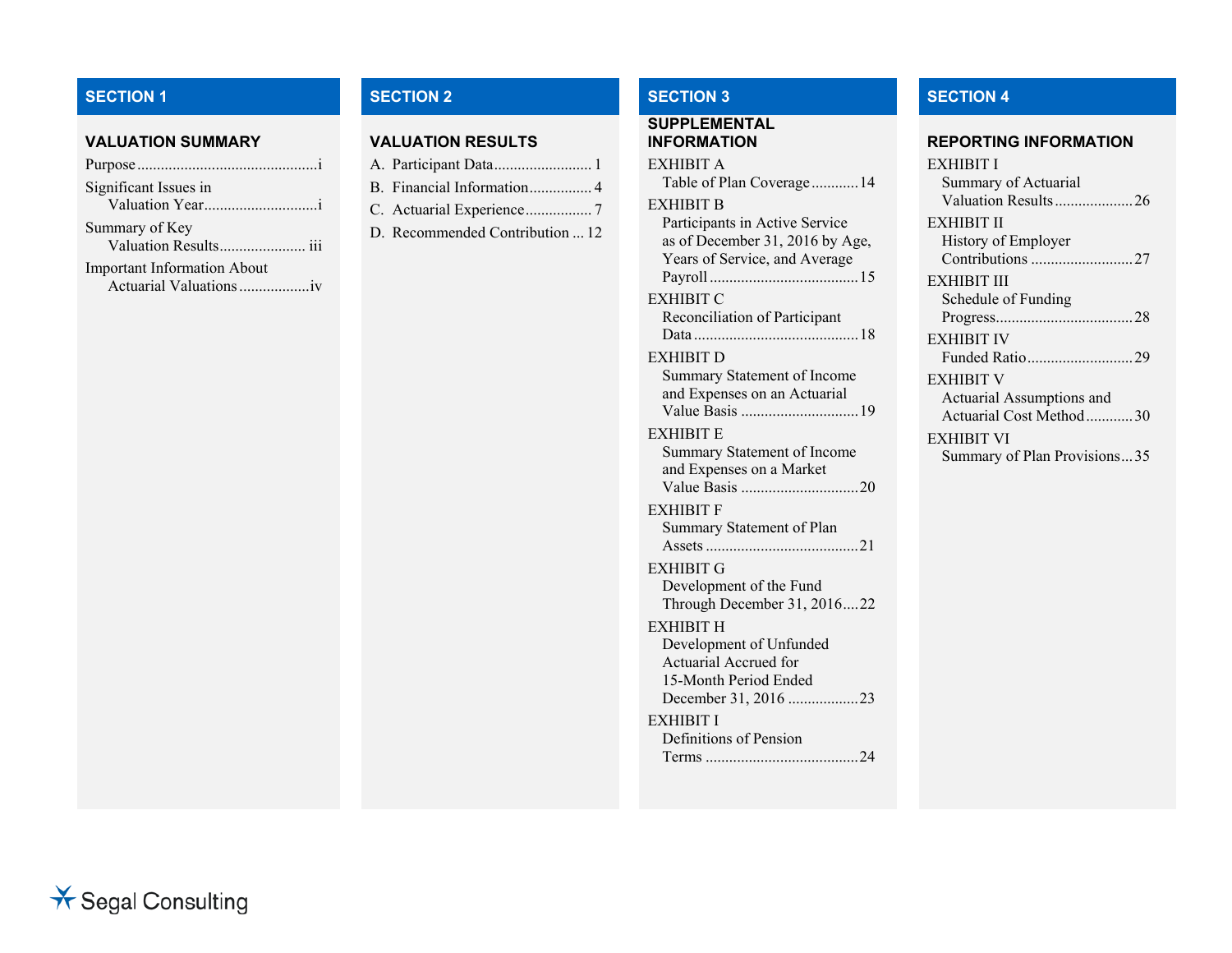### **Purpose**

This report has been prepared by Segal Consulting to present a valuation of the San Antonio Fire and Police Pension Fund as of January 1, 2017. The valuation was performed to determine whether the assets and contributions are sufficient to provide the prescribed benefits. The contribution requirements presented in this report are based on:

- The benefit provisions of the Pension Fund, as administered by the Board;
- The characteristics of covered active participants, retired participants and beneficiaries as of December 31, 2016, provided by the Fund;
- The assets of the Fund as of December 31, 2016, provided by the Fund;
- Economic assumptions regarding future salary increases and investment earnings; and
- $\blacktriangleright$ Other actuarial assumptions, regarding employee terminations, retirement, death, etc.

The assumptions and methods used to value the Plan were set by the Board of Trustees, based on recommendations made by Segal Consulting following a five-year experience study for the period ended September 30, 2014.

### **Significant Issues in Valuation Year**

- 1. The Fund has changed its valuation date from October 1 to January 1. This report covers a 15-month period.
- 2. The total recommended plan contribution for January 1, 2017 through December 31, 2017 is 31.48% of projected payroll, an increase of 0.94% of pay from the last valuation's calculated rate of 30.54%. As a dollar amount, the recommended contribution has increased from \$94.9 million to \$99.1 million. Chart 15 on page 13 in this report reconciles the dollar amount of the change in recommended contribution from October 1, 2015 to January 1, 2017.
- 3. The City is expected to continue to contribute 24.64% of pay, and members are expected to contribute 12.32%, for a total of 36.96% of pay. The calculated rate of 31.48% is based on a 30-year level percent-of-pay amortization of the unfunded actuarial accrued liability. Since the actual budgeted contributions are greater than the recommended amount, the unfunded liability is effectively being amortized over a period of 13.07 years as a level percent of pay. This is a 1.93-year increase in the effective period from 11.14 in the prior valuation. The Fund continues to meet the requirements of the State Pension Review Board (PRB) for actuarial soundness, and no Funding Soundness Restoration Plan is required.
- 4. The Schedule of Funding Progress, provided in Exhibit III of Section 4, shows that the funded ratio on an actuarial basis has decreased from 88.82% as of October 1, 2015 to 87.92% as of January 1, 2017. On a market value basis, the ratio increased from 80.66% to 83.72%.

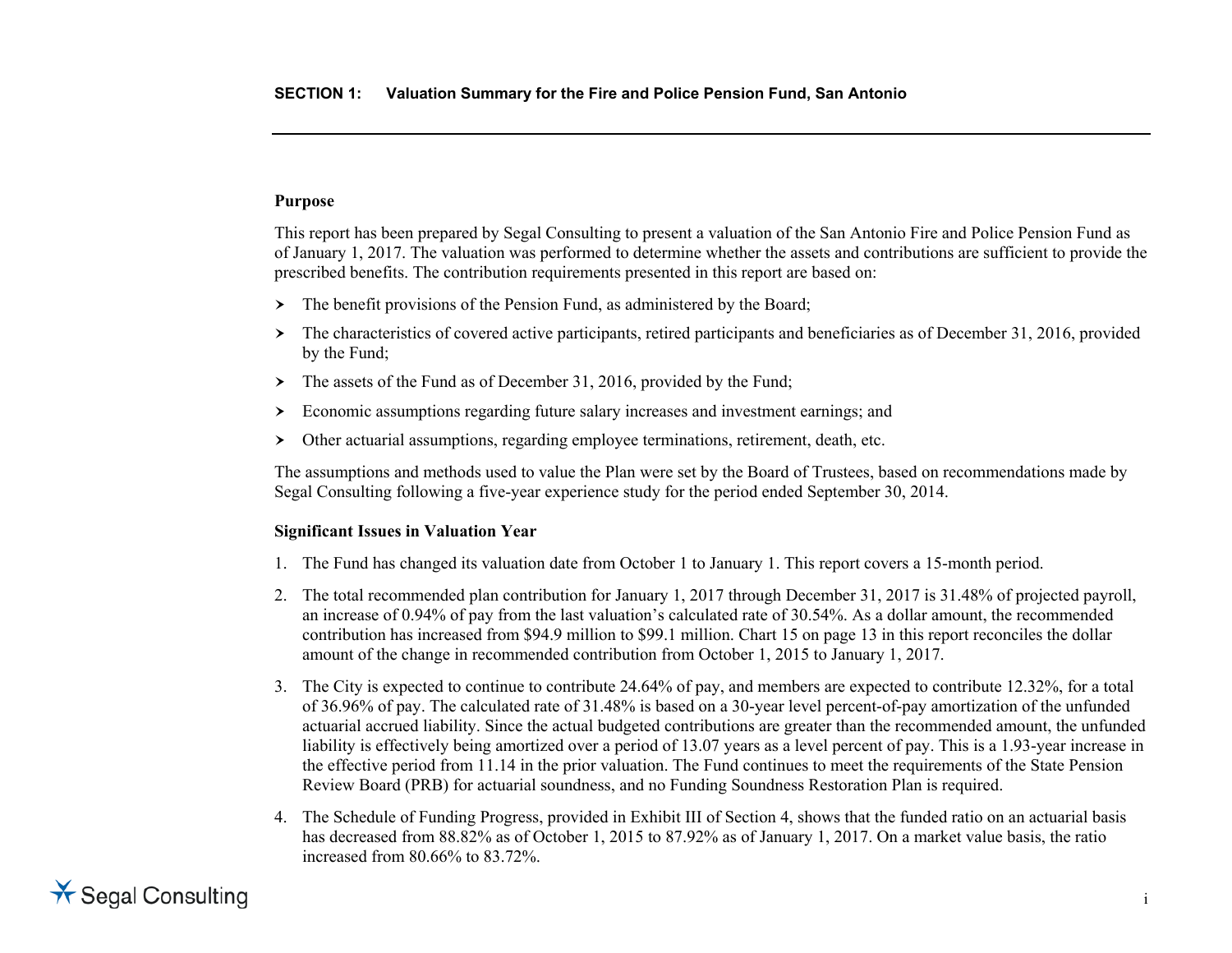- 5. The investment rate of return on an actuarial basis for the 15-month period ended December 31, 2016 was 6.15%. Since the return was less than the assumed annual rate of return of 7.25%, there was an actuarial investment loss amounting to \$89.3 million. The return on a market value basis for the 15-month period was 10.87%. Currently, the actuarial value of assets is \$3.0 billion, or 105.02% of market value.
- 6. The net investment loss was partially offset by a gain on other experience. This gain is attributable to the CPI-based costof-living adjustments (COLAs). CPI for calendar year 2015 was 0.7%, which was less than the assumed rate of 3.0%.
- 7. The investment losses that have occurred in the past years have only been partially recognized in the determination of the actuarial value of assets. As indicated in Section 2, Subsection B of this report, the total unrecognized investment loss as of December 31, 2016 is approximately \$142 million. This investment loss will be recognized in the determination of the actuarial value of assets for funding purposes in the next few years, to the extent it is not offset by recognition of investment gains derived from future experience. This implies that earning the assumed rate of investment return on a market value basis will result in investment losses on the actuarial value of assets in the next few years. Therefore, if the actual market return is equal to the assumed rate and all other actuarial assumptions are met, the contribution requirements will still increase in the short term. To illustrate the effect of the net unrecognized investment losses, if the current year's actuarial value of assets were equal to the current market value of assets, the recommended contribution would be 33.98% of payroll rather than 31.48%, the plan's funded ratio would decrease from 87.92% to 83.72% and the effective amortization period would increase from 13.07 years to 19.56 years.
- 8. This report constitutes an actuarial valuation for the purpose of determining the recommended contribution under the San Antonio Police and Fire Pension Fund's funding policy and measuring the progress of that funding policy. Measurement of the Net Pension Liability and Pension Expense under Governmental Accounting Standards Board (GASB) Statements No. 67 and No. 68, for inclusion in the Fund's audit report as of December 31, 2016 and the City's audit report as of September 30, 2017, were provided separately. The recommended contribution in this valuation is used as the Actuarially Determined Contribution (ADC) for GASB financial reporting.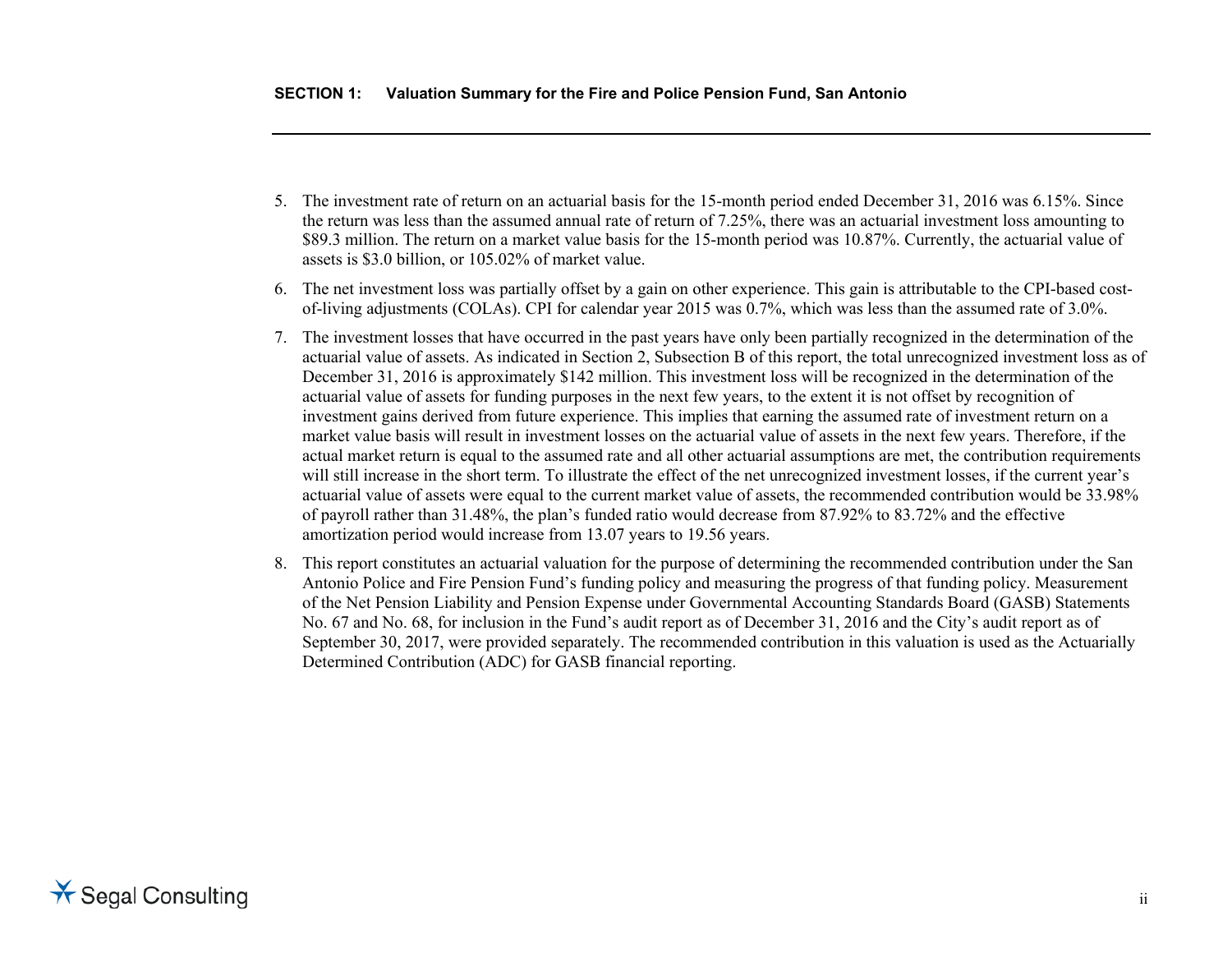### **Summary of Key Valuation Results**

|                                                                                  | January 1,<br>2017 | October 1.<br>2015 |
|----------------------------------------------------------------------------------|--------------------|--------------------|
| Contributions (Employer and Employee) for plan year:                             |                    |                    |
| Recommended contribution                                                         | \$99,120,618       | \$94,918,465       |
| As a percentage of projected payroll                                             | 31.48%             | 30.54%             |
| Actual dollars of contributions                                                  |                    | 142,157,091*       |
| Actual contribution rate                                                         | 36.96%             | 36.96%             |
| Effective amortization period                                                    | 13.07 years        | 11.14 years        |
| Funding elements for plan year:                                                  |                    |                    |
| Market value of assets                                                           | \$2,834,548,425    | \$2,595,910,683    |
| Actuarial value of assets                                                        | 2,976,885,674      | 2,858,461,847      |
| Entry age normal cost, including administrative expenses and adjusted for timing | 76,542,180         | 75,045,536         |
| Actuarial accrued liability                                                      | 3,385,806,423      | 3,218,382,810      |
| Unfunded actuarial accrued liability                                             | 408,920,749        | 359,920,963        |
| Funded ratio – actuarial value of assets                                         | 87.92%             | 88.82%             |
| Funded ratio – market value of assets                                            | 83.72%             | 80.66%             |
| Demographic data for plan year:                                                  |                    |                    |
| Number of retired participants and beneficiaries                                 | 2,634              | 2,478              |
| Number of active participants                                                    | 3,787              | 3,815              |
| Total payroll                                                                    | \$304,194,776      | \$300,298,799      |
| Average payroll                                                                  | 80,326             | 78,715             |
| Projected payroll                                                                | 314,841,593        | 310,809,257        |

*\*Reflects contributions made during the 15-month period October 1, 2015- December 31, 2016.*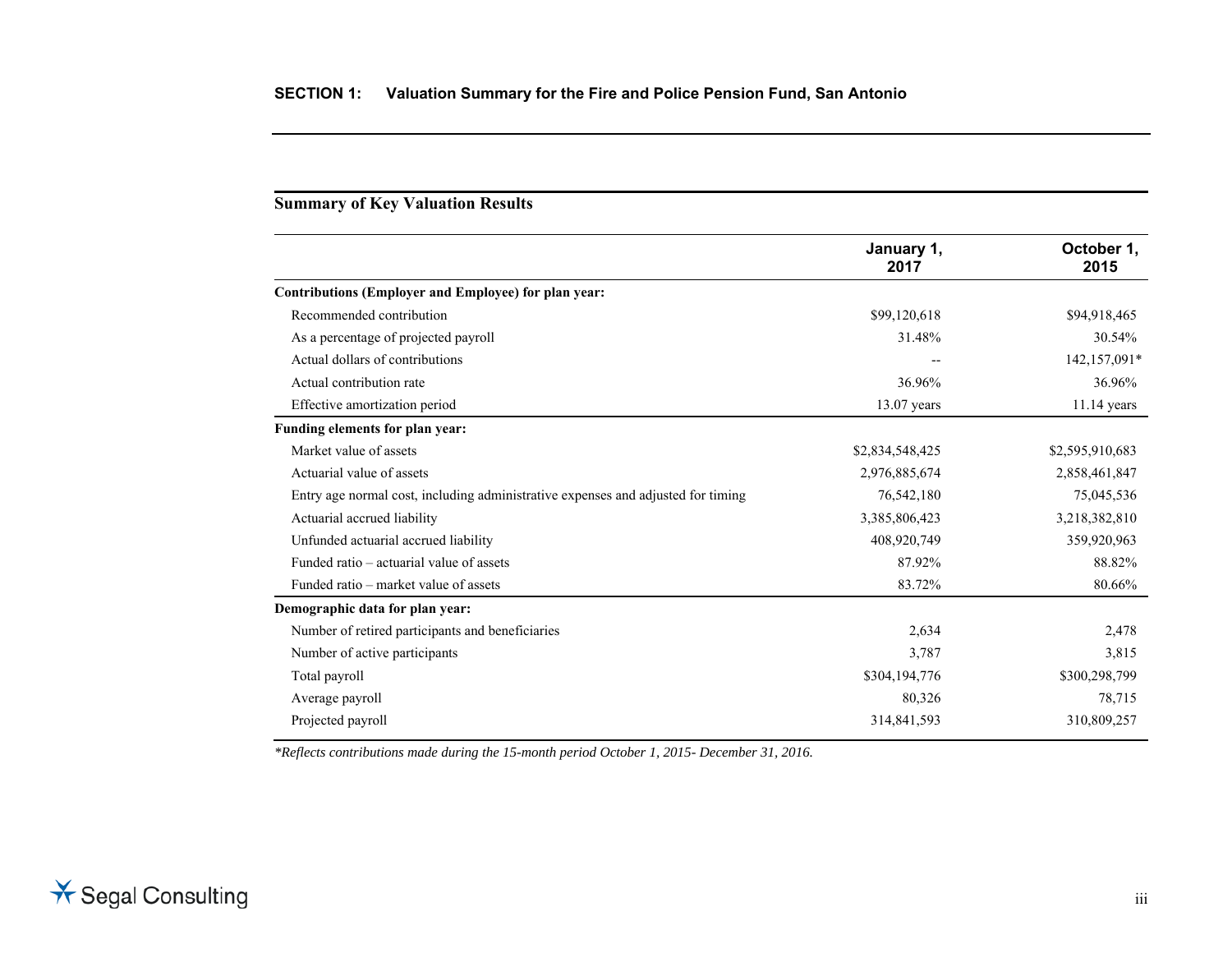#### **Important Information About Actuarial Valuations**

An actuarial valuation is a budgeting tool with respect to the financing of future projected obligations of a pension plan. It is an estimated forecast – the actual long-term cost of the plan will be determined by the actual benefits and expenses paid and the actual investment experience of the plan.

In order to prepare a valuation, Segal Consulting ("Segal") relies on a number of input items. These include:

- ≻ **Plan of benefits** Plan provisions define the rules that will be used to determine benefit payments, and those rules, or the interpretation of them, may change over time. Even where they appear precise, outside factors may change how they operate. It is important to keep Segal informed with respect to plan provisions and administrative procedures, and to review the plan summary included in our report to confirm that Segal has correctly interpreted the plan of benefits.
- $\blacktriangleright$  **Participant data** An actuarial valuation for a plan is based on data provided to the actuary by the Fund. Segal does not audit such data for completeness or accuracy, other than reviewing it for obvious inconsistencies compared to prior data and other information that appears unreasonable. It is important for Segal to receive the best possible data and to be informed about any known incomplete or inaccurate data.
- ➤ **Assets** The valuation is based on the market value of assets as of the valuation date, as provided by the Fund, which uses an "actuarial value of assets" that differs from market value to gradually reflect year-to-year changes in the market value of assets in determining the contribution requirements.
- ≻ **Actuarial assumptions** In preparing an actuarial valuation, Segal projects the benefits to be paid to existing plan participants for the rest of their lives and the lives of their beneficiaries. This projection requires actuarial assumptions as to the probability of death, disability, withdrawal, and retirement of each participant for each year. In addition, the benefits projected to be paid for each of those events in each future year reflect actuarial assumptions as to salary increases and cost-of-living adjustments. The projected benefits are then discounted to a present value, based on the assumed rate of return that is expected to be achieved on the plan's assets. There is a reasonable range for each assumption used in the projection and the results may vary materially based on which assumptions are selected. It is important for any user of an actuarial valuation to understand this concept. Actuarial assumptions are periodically reviewed to ensure that future valuations reflect emerging plan experience. While future changes in actuarial assumptions may have a significant impact on the reported results, that does not mean that the previous assumptions were unreasonable.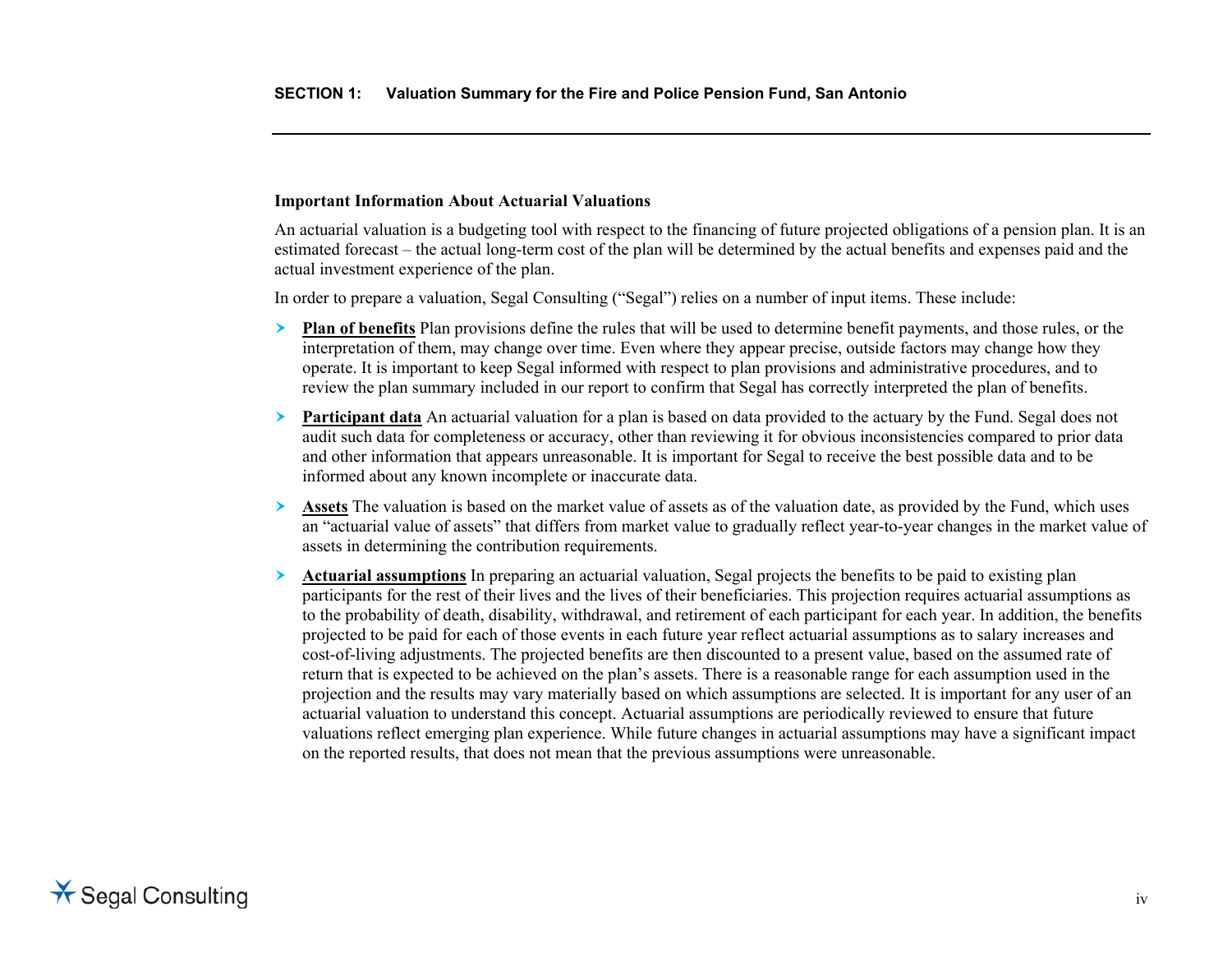The user of Segal's actuarial valuation (or other actuarial calculations) should keep the following in mind:

- The actuarial valuation is prepared at the request of the Board. Segal is not responsible for the use or misuse of its report, particularly by any other party.
- An actuarial valuation is a measurement of the plan's assets and liabilities at a specific date. Accordingly, except where otherwise noted, Segal did not perform an analysis of the potential range of future financial measures. The actual long-term cost of the plan will be determined by the actual benefits and expenses paid and the actual investment experience of the plan.
- If the Fund is aware of any event or trend that was not considered in this valuation that may materially change the results of the valuation, Segal should be advised, so that we can evaluate it.
- $\blacktriangleright$  Segal does not provide investment, legal, accounting, or tax advice. Segal's valuation is based on our understanding of applicable guidance in these areas and of the plan's provisions, but they may be subject to alternative interpretations. The Board should look to their other advisors for expertise in these areas.

As Segal Consulting has no discretionary authority with respect to the management or assets of the Fund, it is not a fiduciary in its capacity as actuaries and consultants with respect to the Fund.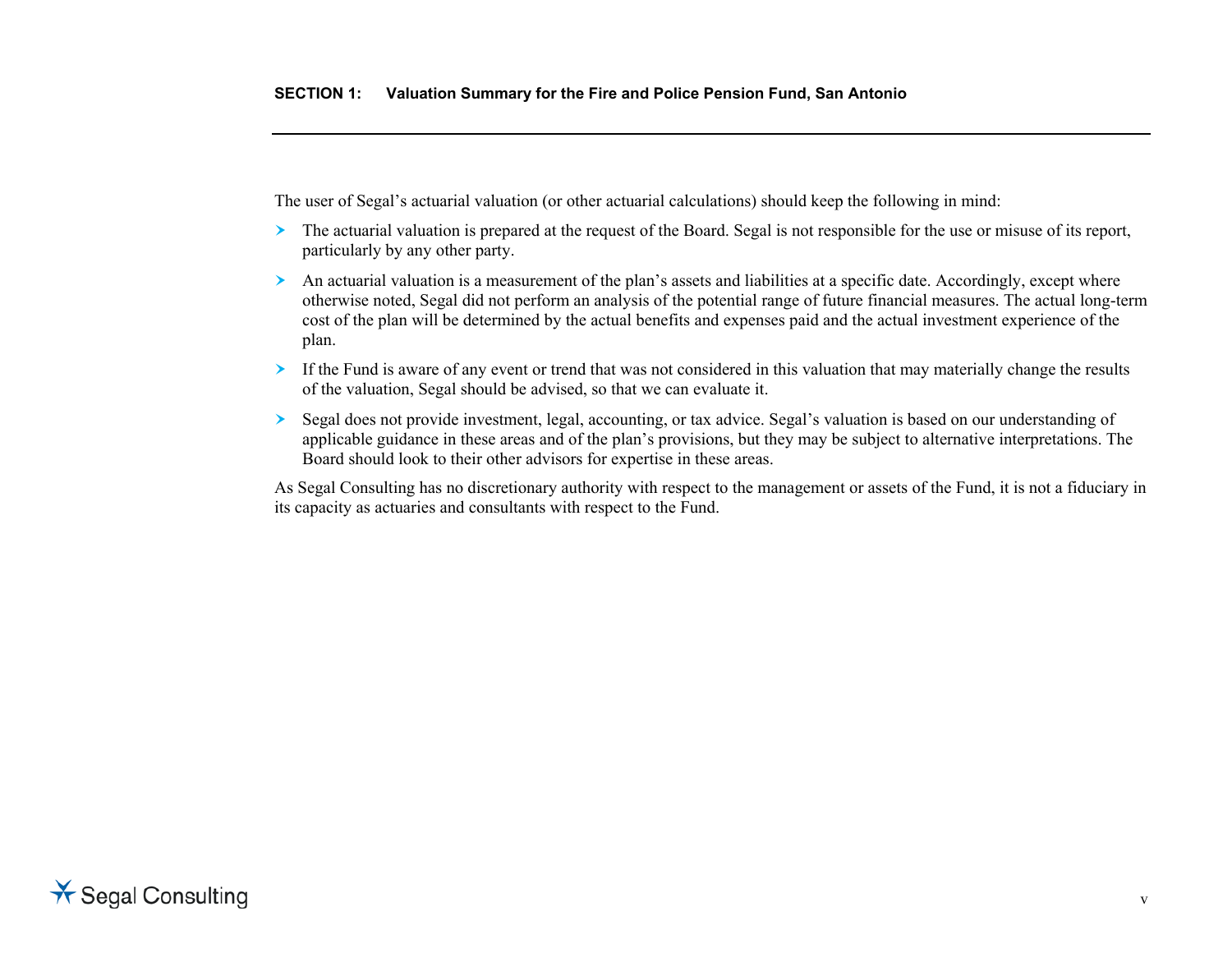### **A. PARTICIPANT DATA**

The Actuarial Valuation and Review considers the number and demographic characteristics of covered participants, including active participants, retired participants and beneficiaries.

This section presents a summary of significant statistical data on these participant groups.

More detailed information for this valuation year and the preceding valuation can be found in Section 3, Exhibits A, B, and C.

### *A historical perspective of how the participant population has changed over the past ten valuations can be seen in this chart.*

# **CHART 1**

**Participant Population: 2007 – 2016** 

| <b>Period</b><br><b>Ended</b> | <b>Active</b><br><b>Participants</b> | <b>Retired Participants</b><br>and Beneficiaries | <b>Ratio of Non-Actives</b><br>to Actives |
|-------------------------------|--------------------------------------|--------------------------------------------------|-------------------------------------------|
| September 30:                 |                                      |                                                  |                                           |
| 2007                          | 3,517                                | 1,887                                            | 0.54                                      |
| 2008                          | 3,580                                | 1,978                                            | 0.55                                      |
| 2009                          | 3,735                                | 2,074                                            | 0.56                                      |
| 2010                          | 3,808                                | 2,150                                            | 0.56                                      |
| 2011                          | 3,904                                | 2,182                                            | 0.56                                      |
| 2012                          | 3,925                                | 2,255                                            | 0.57                                      |
| 2013                          | 3,955                                | 2,317                                            | 0.59                                      |
| 2014                          | 3,944                                | 2,373                                            | 0.60                                      |
| 2015                          | 3,815                                | 2,478                                            | 0.65                                      |
| December 31:                  |                                      |                                                  |                                           |
| 2016                          | 3,787                                | 2,634                                            | 0.70                                      |

*Note: Chart 1 excludes terminated participants due a refund of employee contributions.*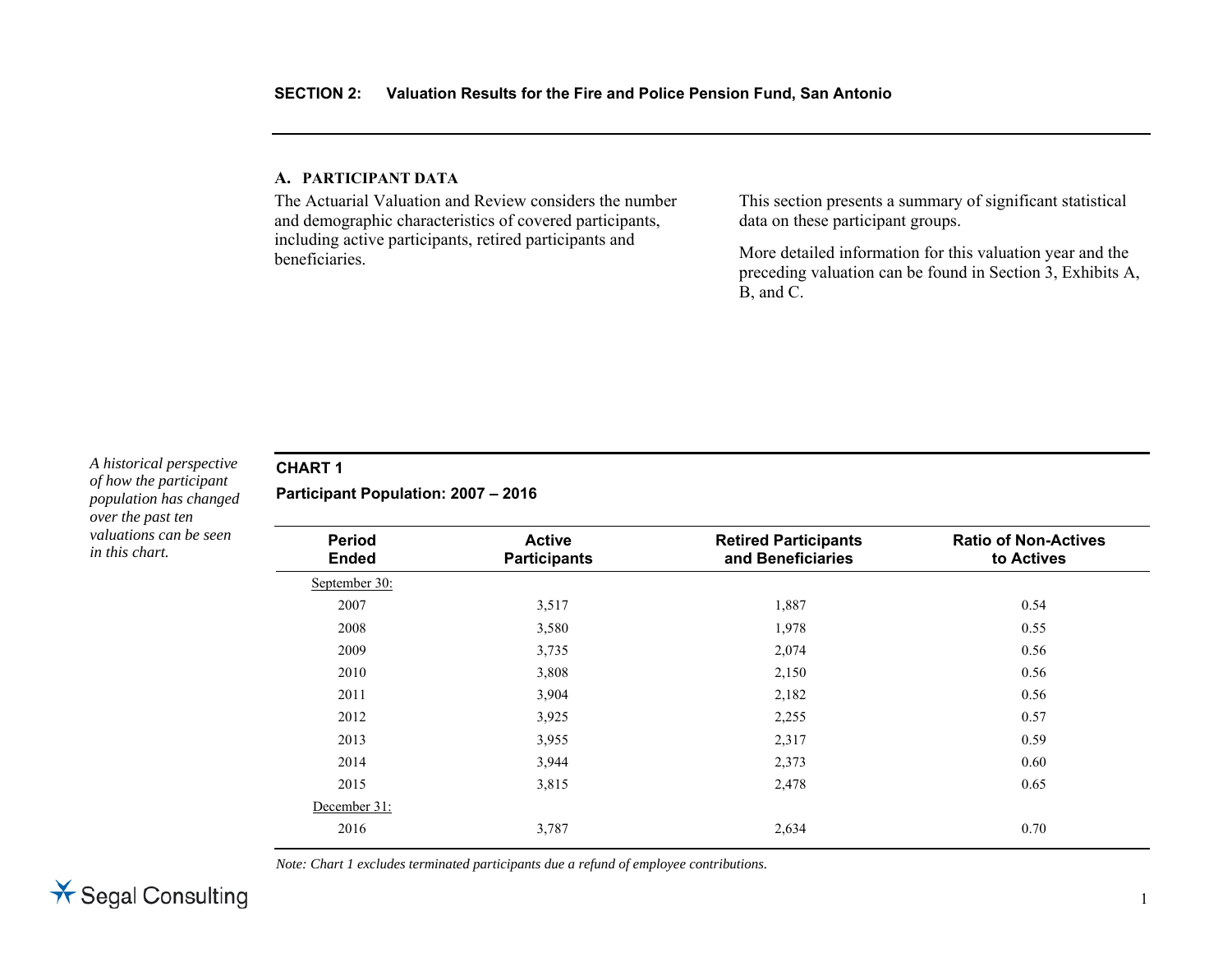### **Active Participants**

Plan costs are affected by the age, years of service and payroll of active participants. In this year's valuation, there were 3,787 active participants with an average age of 42.4, average years of service of 14.8 years and average payroll of \$80,326. The 3,815 active participants in the prior valuation had an average age of 42.4, average service of 14.8 years and average payroll of \$78,715.

The number of active Firefighters increased from 1,617 to 1,652 as of December 31, 2016. Their average age in this valuation is 41.5, their average years of service is 14.2, and their average salary is \$77,107. In the last valuation, these averages were 41.7, 14.5, and \$77,104, respectively.

The number of active Police Officers decreased from 2,198 to 2,135 as of December 31, 2016. The average age of this group increased from 42.9 to 43.1, the average service increased from 15.0 to 15.2, and the average salary increased from \$79,901 to \$82,817.

### *These graphs show a distribution of active participants by age and by years of service.*

### **CHART 2**

**Distribution of Active Participants by Age as of December 31, 2016** 



### **CHART 3**

**Distribution of Active Participants by Years of Service as of December 31, 2016** 



■ Fire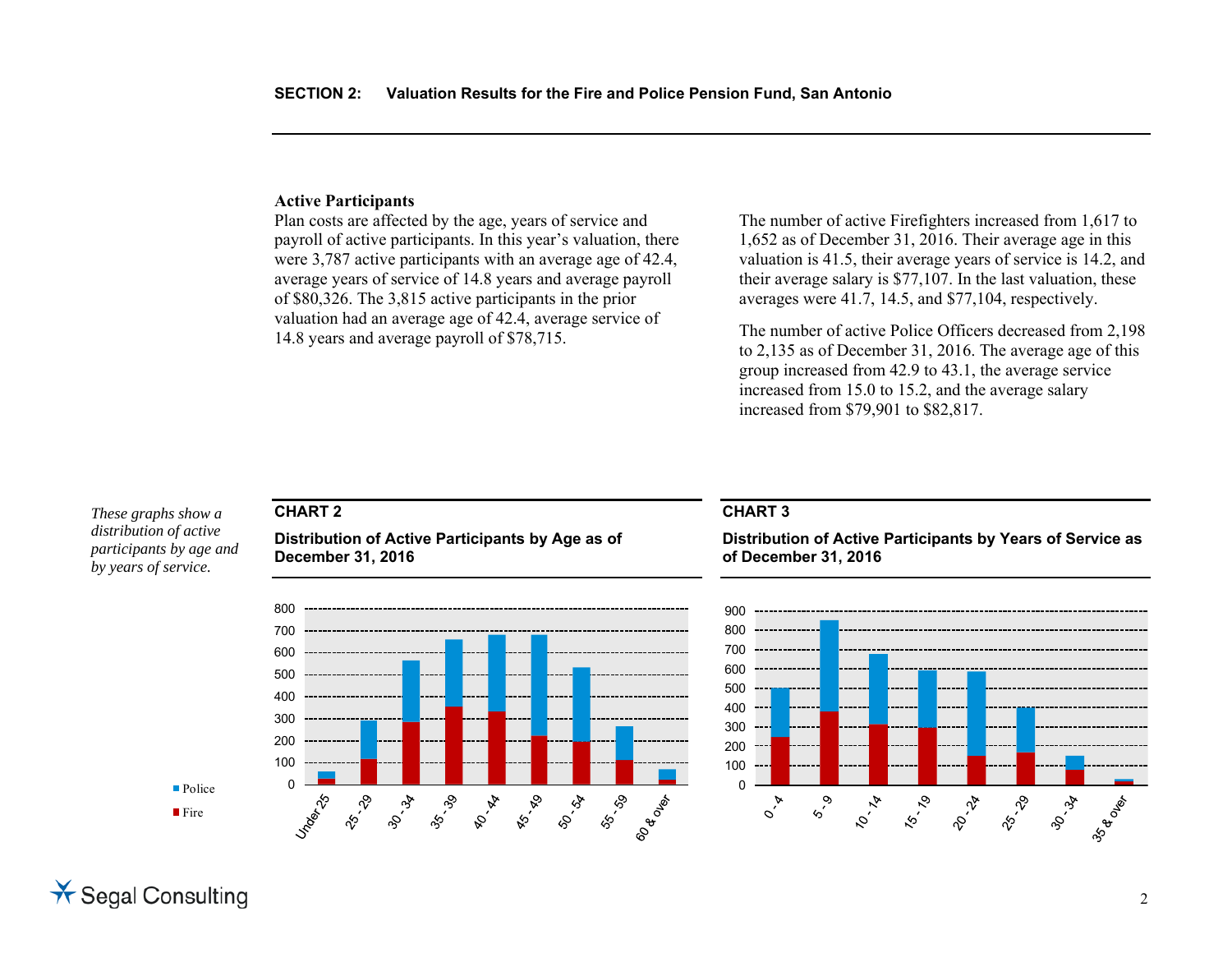### **Retired Participants and Beneficiaries**

As of December 31, 2016, 2,151 retired participants and 483 beneficiaries were receiving total monthly benefits of \$10,665,539. For comparison, in the previous valuation, there were 2,009 retired participants and 469 beneficiaries receiving monthly benefits of \$9,800,458. The 2016 retiree count includes 112 former spouses receiving benefits and the beneficiary count includes 35 dependent children receiving benefits. In the prior valuation there were 95 former spouses and 32 dependent children receiving benefits.

### **CHART 4**

*These graphs show a distribution of the current retired participants and beneficiaries based on their monthly amount and age, by type of pension.* 

# **Distribution of Retired Participants and Beneficiaries by**

**Type and by Monthly Amount as of December 31, 2016** 



### **CHART 5**

**Distribution of Retired Participants and Beneficiaries by Type and by Age as of December 31, 2016** 



**Beneficiary** Disability ■ Service

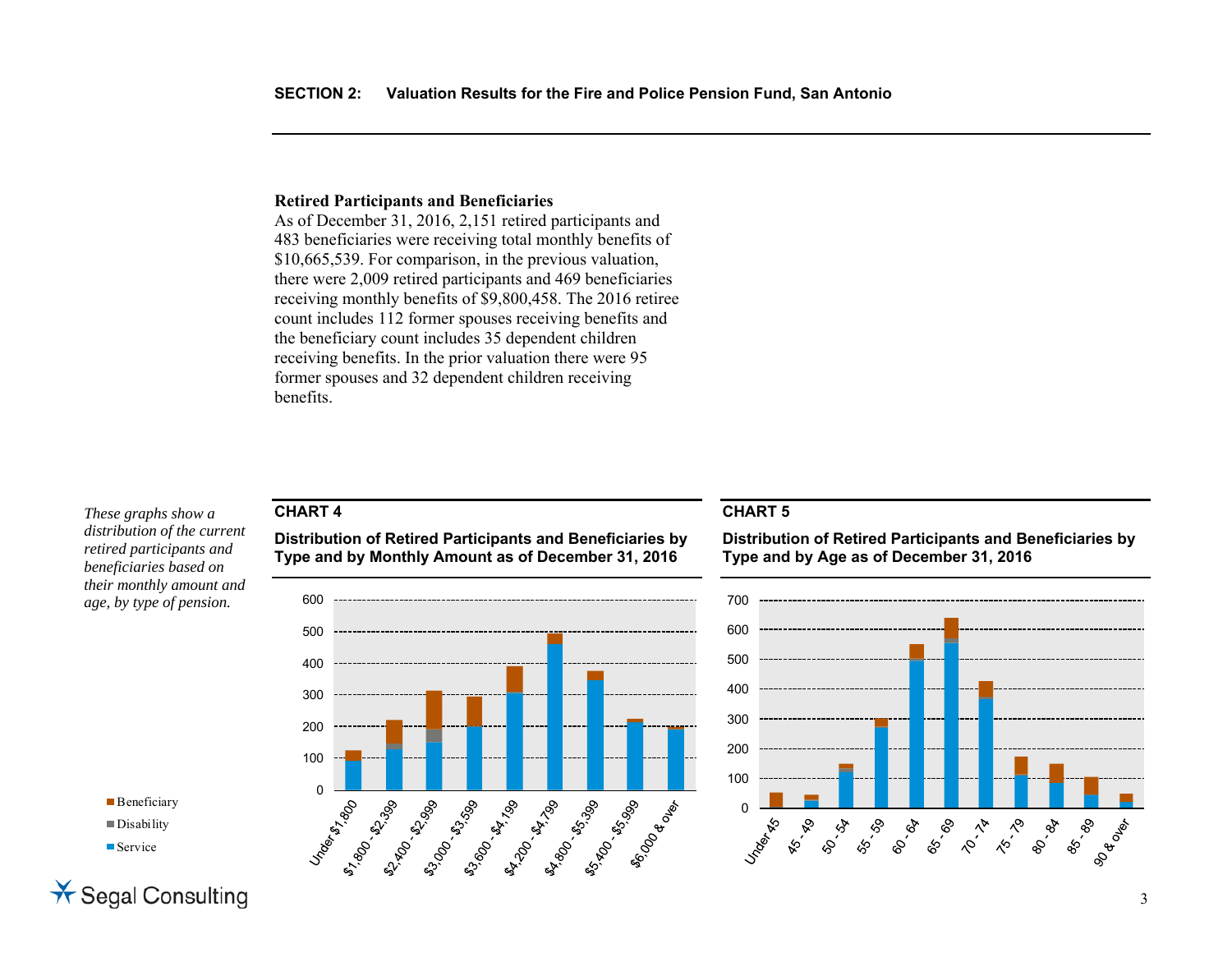### **B. FINANCIAL INFORMATION**

Retirement plan funding anticipates that, over the long term, both contributions (less administrative expenses) and net investment earnings (less investment fees) will be needed to cover benefit payments.

Retirement plan assets change as a result of the net impact of these income and expense components. Additional financial information, including a summary of these transactions for the valuation year, is presented in Section 3, Exhibits D, E and F.

### **CHART 6**

*The chart depicts the contributions made and benefits and expenses paid over the last ten valuations.* 

**Comparison of Contributions Made and Benefits and Expenses Paid for Years Ended September 30, 2007- 2015 and December 31, 2016\***



- Expenses
- Benefits and Refunds Paid
- Employee Contributions
- City Contributions



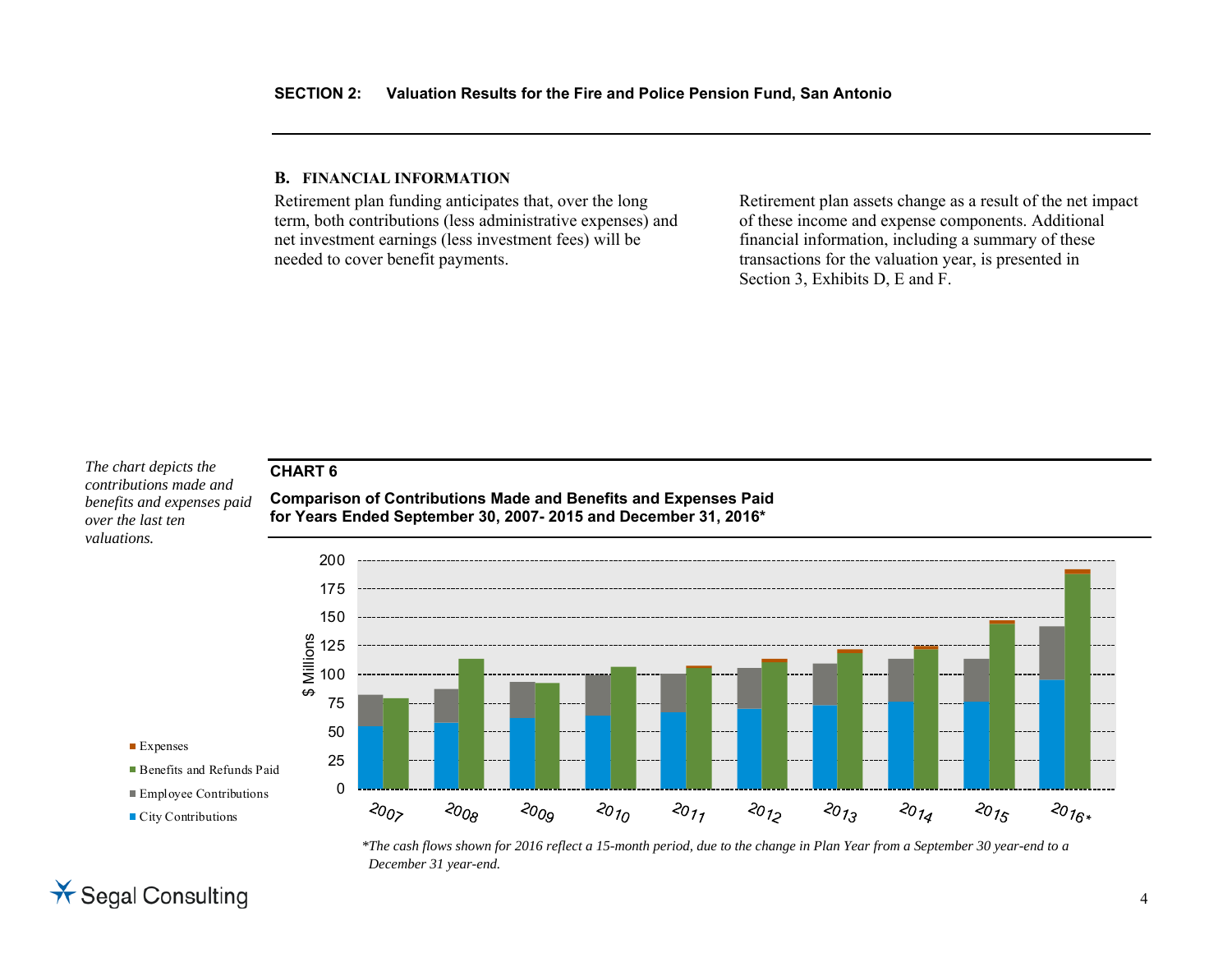It is desirable to have level and predictable plan costs from one year to the next. For this reason, the Board has approved an asset valuation method that gradually adjusts to market value. Under this valuation method, the full value of market fluctuations is not recognized in a single year and, as a result, the asset value and the plan costs are more stable.

The amount of the adjustment to recognize market value is treated as income, which may be positive or negative. Realized and unrealized gains and losses are treated equally and, therefore, the sale of assets has no immediate effect on the actuarial value.

#### *The chart shows the determination of the actuarial value of assets as of the valuation date.*

### **CHART 7**

**Determination of Actuarial Value of Assets for Periods Ended December 31, 2015 and 2016** 

|                                                                     | 12-Month<br><b>Period Ending</b><br><b>December 31, 2016</b> | 3-Month<br><b>Period Ending</b><br>December 31, 2015 |
|---------------------------------------------------------------------|--------------------------------------------------------------|------------------------------------------------------|
| 1. Actuarial value of assets as beginning of period                 | \$2,848,593,452                                              | \$2,858,461,847                                      |
| 2. Contributions, less benefit payments and administrative expenses | $-41,154,636$                                                | $-7,882,260$                                         |
| 3. Expected investment return at 7.25%                              | 205,031,170                                                  | 51,738,188                                           |
| 4. Preliminary actuarial value of assets: $(1) + (2) + (3)$         | 3,012,469,986                                                | 2,902,317,775                                        |
| 5. Market value of assets as of December 31                         | 2,834,548,425                                                | 2,633,696,162                                        |
| 6. Adjustment toward market value: $20\%$ of $[(5) - (4)]$          | $-35,584,312$                                                | $-53,724,323$                                        |
| 7. Final actuarial value of assets of December 31: $[(4) + (6)]$    | \$2,976,885,674                                              | \$2,848,593,452                                      |
| 8. Actuarial value as a percentage of market: $[(7) \div (5)]$      | 105.02%                                                      |                                                      |
| 9. Amount deferred for future recognition: $(5) - (7)$              | -142,337,249                                                 |                                                      |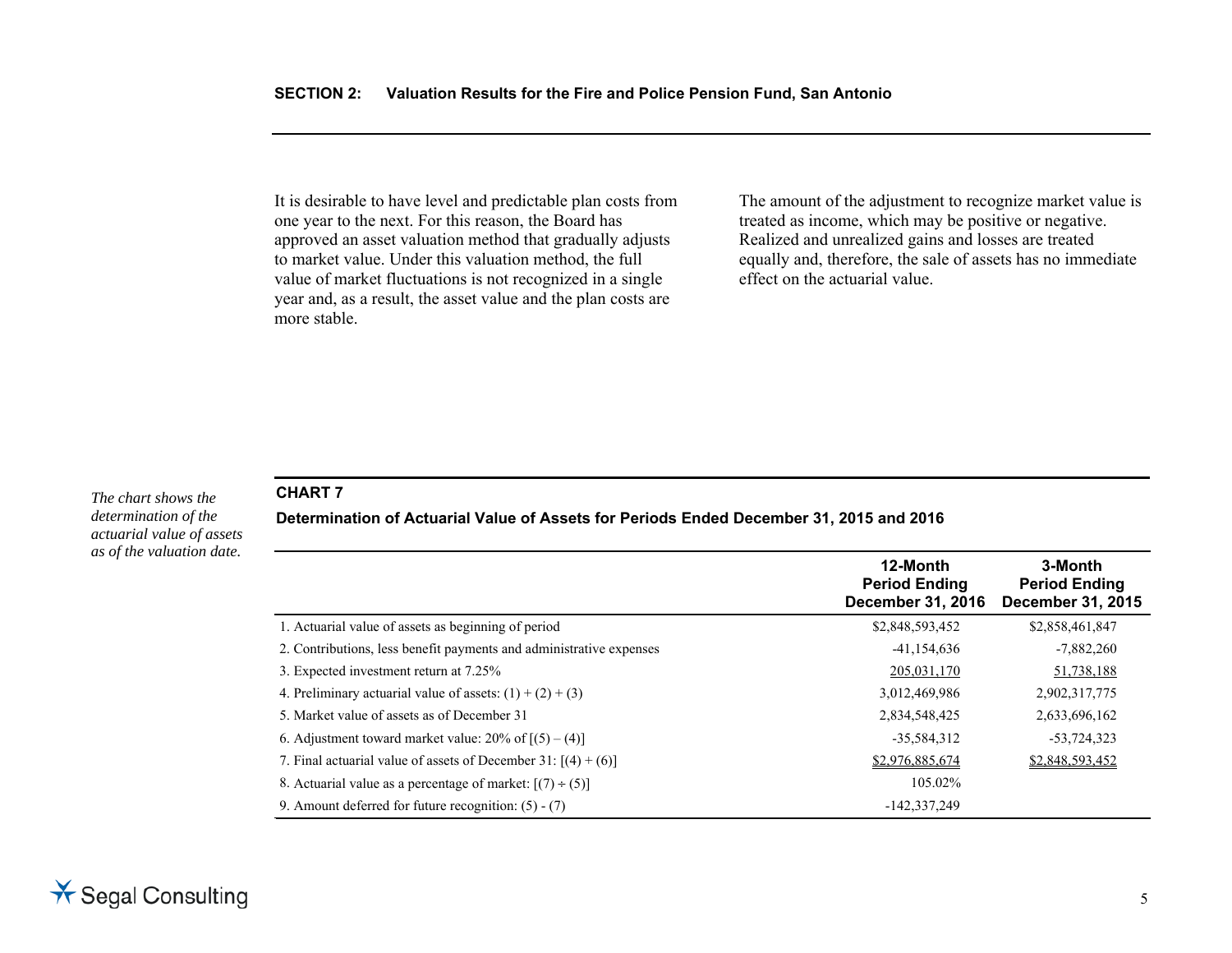Both the actuarial value and market value of assets are representations of the Fund's financial status. As investment gains and losses are gradually taken into account, the actuarial value of assets tracks the market value of assets. The actuarial asset value is significant because the Fund's liabilities are compared to these assets to determine what portion, if any, remains unfunded. Amortization of the unfunded actuarial accrued liability is an important element in determining the contribution requirement.

### **CHART 8**

*This chart shows the change in the actuarial value of assets versus the market value over the past ten years.* 



**Actuarial Value of Assets vs. Market Value of Assets as of September 30, 2007- 2015 and December 31, 2016**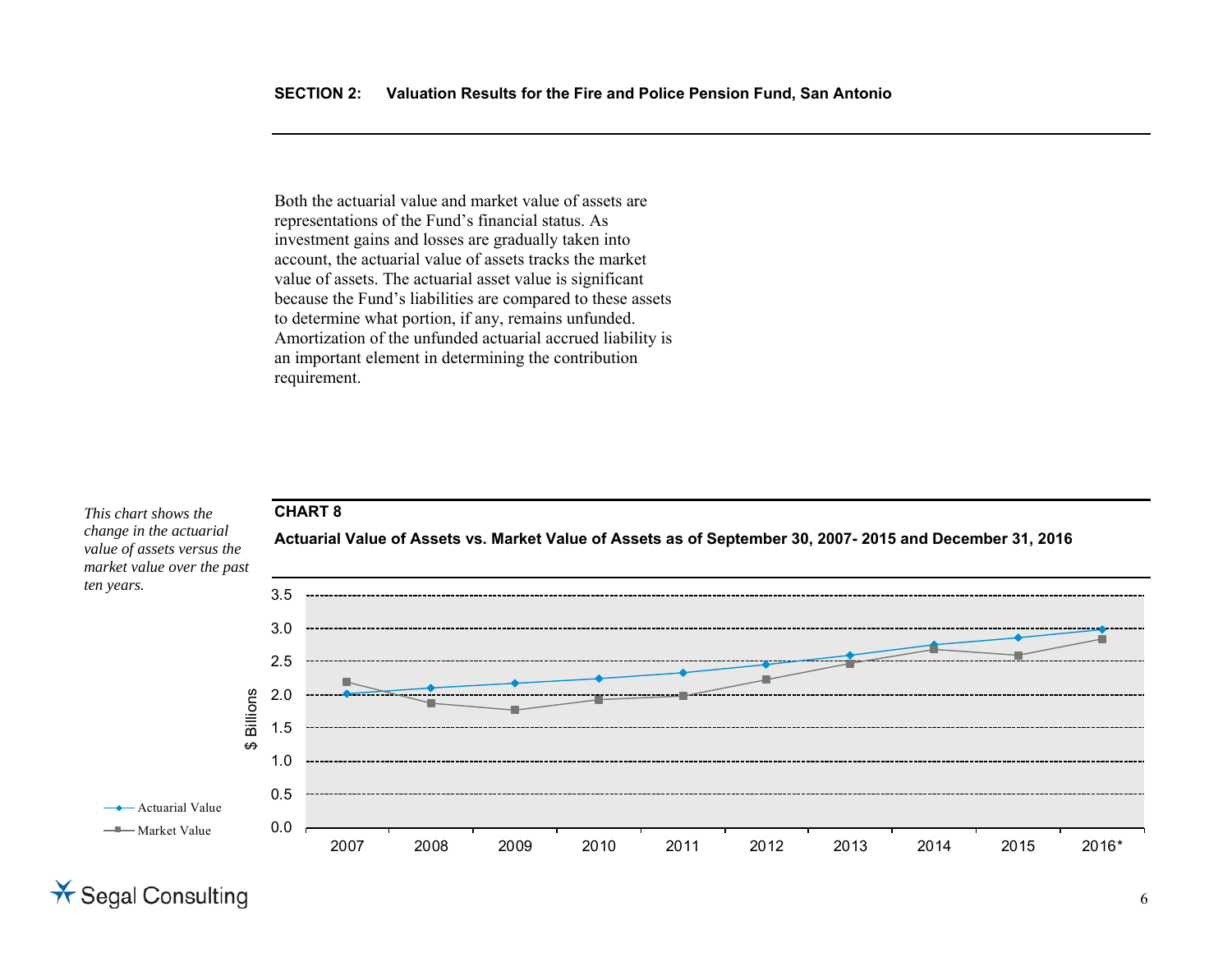### **C. ACTUARIAL EXPERIENCE**

To calculate the required contribution, assumptions are made about future events that affect the amount and timing of benefits to be paid and assets to be accumulated. Each year actual experience is measured against the assumptions. If overall experience is more favorable than anticipated (an actuarial gain), the contribution requirement will decrease from the previous year. On the other hand, the contribution requirement will increase if overall actuarial experience is less favorable than expected (an actuarial loss).

Taking account of experience gains or losses in one year without making a change in assumptions reflects the belief that the single year's experience was a short-term development and that, over the long term, experience will

return to the original assumptions. For contribution requirements to remain stable, assumptions should approximate experience.

If assumptions are changed, the contribution requirement is adjusted to take into account a change in experience anticipated for all future years.

The total loss over the 15-month period is \$66,721,227, including a loss of \$89,308,635 from investments that was partially offset by a gain of \$22,587,408 from all other sources. The net experience variation from individual sources other than investments was 0.7% of the actuarial accrued liability. A discussion of the major components of the actuarial experience is on the following pages.

### **CHART 9**

*summary of the actuarial experience during the past 15 months.* 

*This chart provides a* 

**Actuarial Experience for 15-Month Period Ended December 31, 2016** 

| Net loss from investments*                | -\$89,308,635    |
|-------------------------------------------|------------------|
| 2. Net loss from administrative expenses  | $-36,759$        |
| 3. Net gain from other experience**       | 22,624,167       |
| 4. Net experience loss: $(1) + (2) + (3)$ | $-$ \$66,721,227 |

*\*Details in Chart 10* 

*\*\*Details in Chart 13*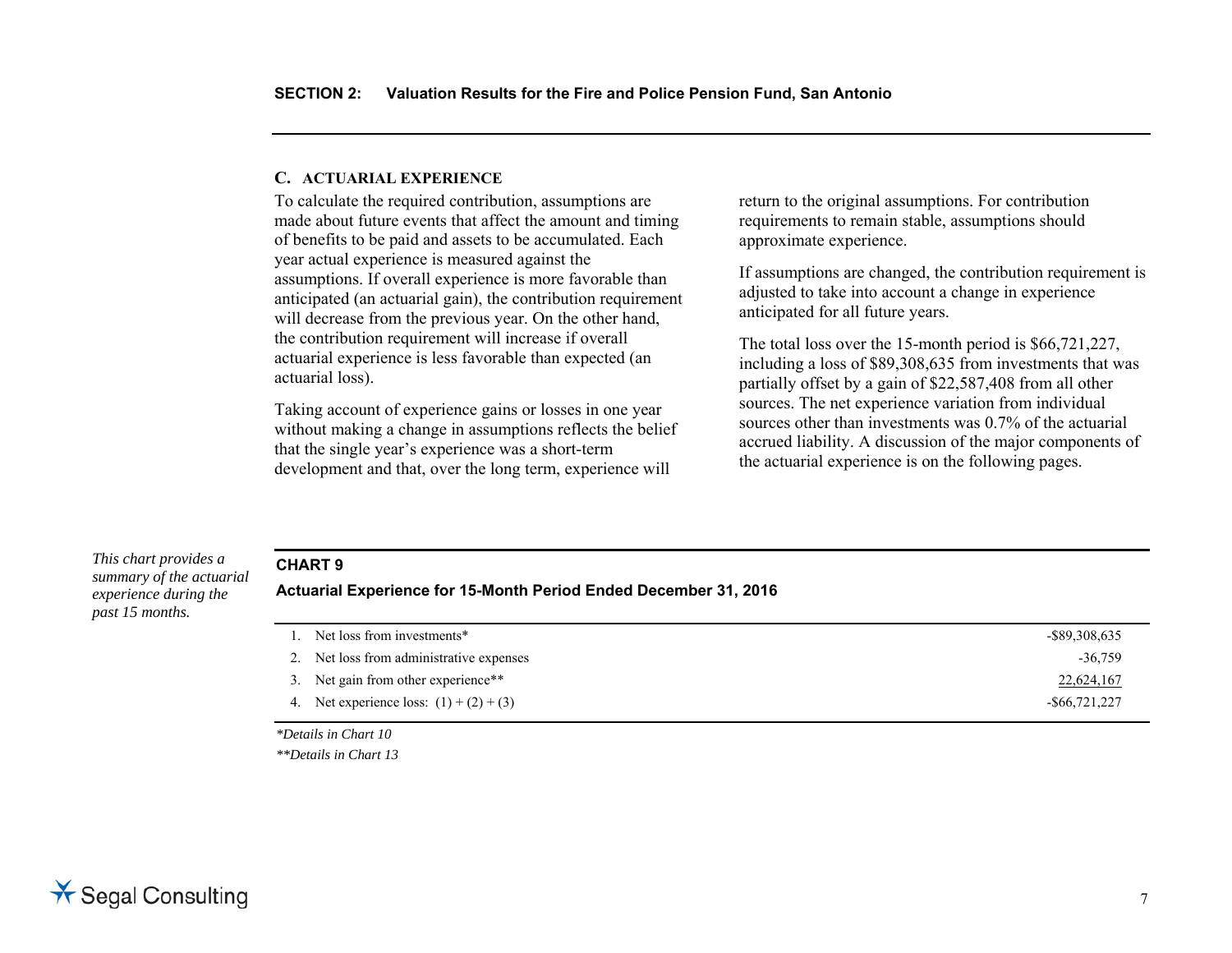#### **Investment Rate of Return**

A major component of projected asset growth is the assumed rate of return. The assumed return should represent the expected long-term rate of return, based on the Fund's investment policy. For valuation purposes, the assumed annual rate of return on the actuarial value of assets is 7.25%. The actual rate of return on an actuarial basis for the 15-month period ending December 31, 2016 was 6.15%.

Since the actual return for the year was less than the assumed return, the Fund experienced an actuarial loss during the 15-month period ended December 31, 2016 with regard to its investments.

*This chart shows the loss due to investment experience.* 

### **CHART 10**

**Actuarial Value Investment Experience for the 15-Month Period Ending December 31, 2016** 

| 1. Actual return                         | \$167,460,723    |
|------------------------------------------|------------------|
| 2. Average value of assets               | 2,721,638,903    |
| 3. Actual rate of return: $(1) \div (2)$ | 6.15%            |
| 4. Assumed annual rate of return         | 7.25%            |
| 5. Expected return                       | \$256,769,358    |
| 6. Actuarial loss: $(1) - (5)$           | $-$ \$89,308,635 |
|                                          |                  |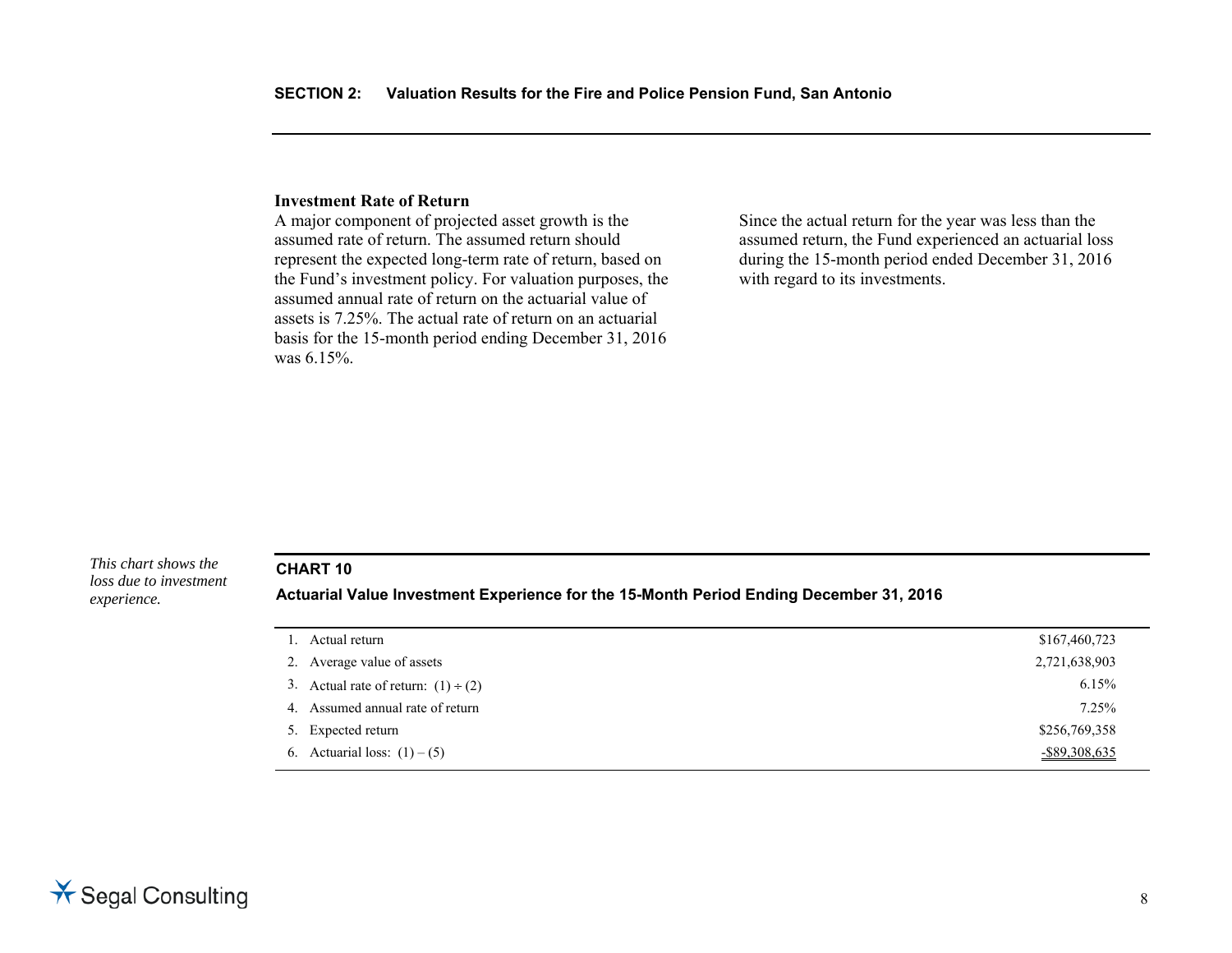Because actuarial planning is long term, it is useful to see how the assumed investment rate of return has followed actual experience over time. The chart below shows the rate of return on an actuarial basis compared to the market value investment return for the last ten periods, including averages.

Based upon this experience and future expectations, the Board has maintained the assumed rate of return of 7.25%.

### **CHART 11**

**Investment Return – Actuarial Value vs. Market Value: Years Ended September 30, 2007 – 2015 and Fifteen Months Ended December 31, 2016** 

| <b>Actuarial Value Investment Return</b> |                |                 |                                       |
|------------------------------------------|----------------|-----------------|---------------------------------------|
| <b>Amount</b>                            | <b>Percent</b> | <b>Amount</b>   | <b>Percent</b>                        |
|                                          |                |                 |                                       |
| \$190,171,659                            | 10.41%         | \$311,238,000   | 16.54%                                |
| 105,099,890                              | 5.24           | $-292,269,000$  | $-13.40$                              |
| 69,854,353                               | 3.33           | $-100,618,000$  | $-5.36$                               |
| 90,918,393                               | 4.20           | 153,829,000     | 8.68                                  |
| 86,867,409                               | 3.87           | 54,976,000      | 2.87                                  |
| 125,396,164                              | 5.39           | 266,277,000     | 13.54                                 |
| 152,230,272                              | 6.23           | 248, 187, 404   | 11.17                                 |
| 174,857,176                              | 6.77           | 223,053,939     | 9.07                                  |
| 139,532,809                              | 5.10           | -47,586,525     | $-1.79$                               |
|                                          |                |                 |                                       |
| 167,460,723                              | 6.15           | 287,674,638     | 10.87                                 |
| \$1,302,388,848                          |                | \$1,104,762,456 |                                       |
| $5\frac{1}{4}$ -year average return      | 5.93%          |                 | 8.18%                                 |
| $10\frac{1}{4}$ -year average return     | $5.63\%$       |                 | 5.12%                                 |
|                                          |                |                 | <b>Market Value Investment Return</b> |

*Note: Each year's yield is weighted by the average asset value in that year.* 

*\* The amounts for the period ended December 31, 2016 cover the 15 months from October 1, 2015 through December 31, 2016. The actuarial and market returns for the year ended December 31, 2016 were 5.99% and 9.26%, respectively.* 

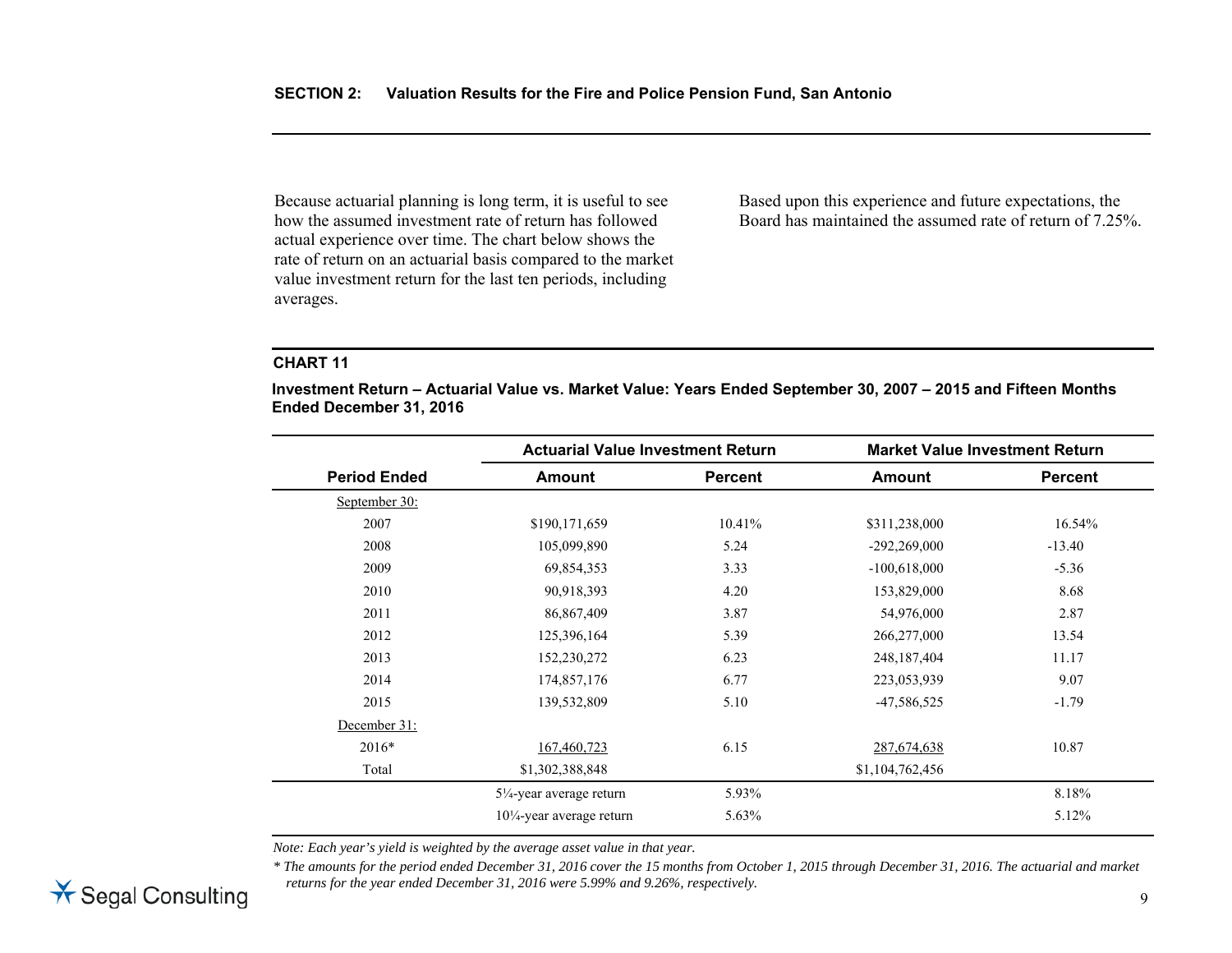Subsection B described the actuarial asset valuation method that gradually takes into account fluctuations in the market value rate of return. The effect of this is to stabilize the actuarial rate of return, which contributes to leveling pension plan costs.

### **Administrative Expenses**

Administrative expenses for the 15-month period ended December 31, 2016 totaled \$3,568,003 compared to the assumption of \$3,500,000 (\$2,800,000 per year). This resulted in a loss of \$36,759 when adjusted for timing. The actual expenses for the 2016 calendar year were \$2,794,082. We have maintained the assumption of \$2,800,000 for the current year.

*This chart illustrates how this leveling effect has actually worked over the years 2007 - 2016.* 

**CHART 12** 



**Market and Actuarial Rates of Return for Periods Ended September 30, 2007 – 2015 and December 31, 2016** 

*\*The returns shown for 2016 reflect a 15-month period, due to the change in Plan Year from a September 30 year-end to a December 31 year-end.*

# $\star$  Segal Consulting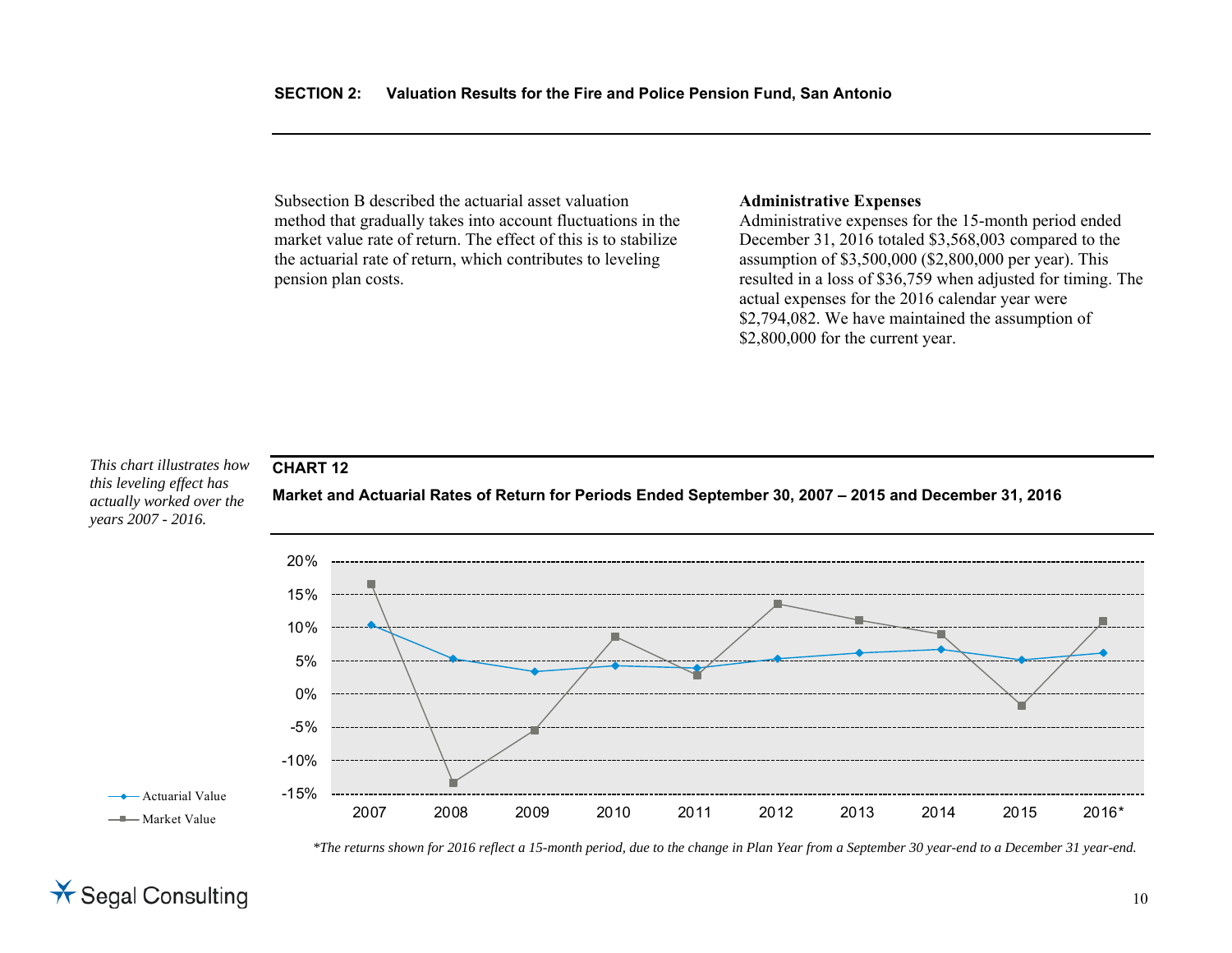### **Other Experience**

There are other differences between the expected and the actual experience that appear when the new valuation is compared with the projections from the previous valuation. These include:

- $\rightarrow$  the extent of turnover among the participants,
- ≻ retirement experience (earlier or later than expected),
- $\left. \right.$ mortality (more or fewer deaths than expected),
- ≻ the number of disability retirements,
- ≻ salary increases different than assumed, and
- inflationary cost-of-living adjustments higher or lower than anticipated.

The net gain from this other experience for the 15-month period ended December 31, 2016 amounted to  $$22,624,167$ , which is 0.7% of the actuarial accrued liability. A brief summary of the demographic gain experience of the Fund for the period ended December 31, 2016 is shown in the chart below.

### *The chart shows elements*

*of the experience gain for the most recent year.* 

### **CHART 13 Experience Due to Changes in Demographics for Period Ended December 31, 2016**

| 1. Cost-of-living adjustment below assumed (CPI of 0.70% vs. inflation assumption of 3.00%) | \$29,243,943 |
|---------------------------------------------------------------------------------------------|--------------|
| 2. Net impact of all other experience                                                       | $-6,619,776$ |
| 3. Total                                                                                    | \$22,624,167 |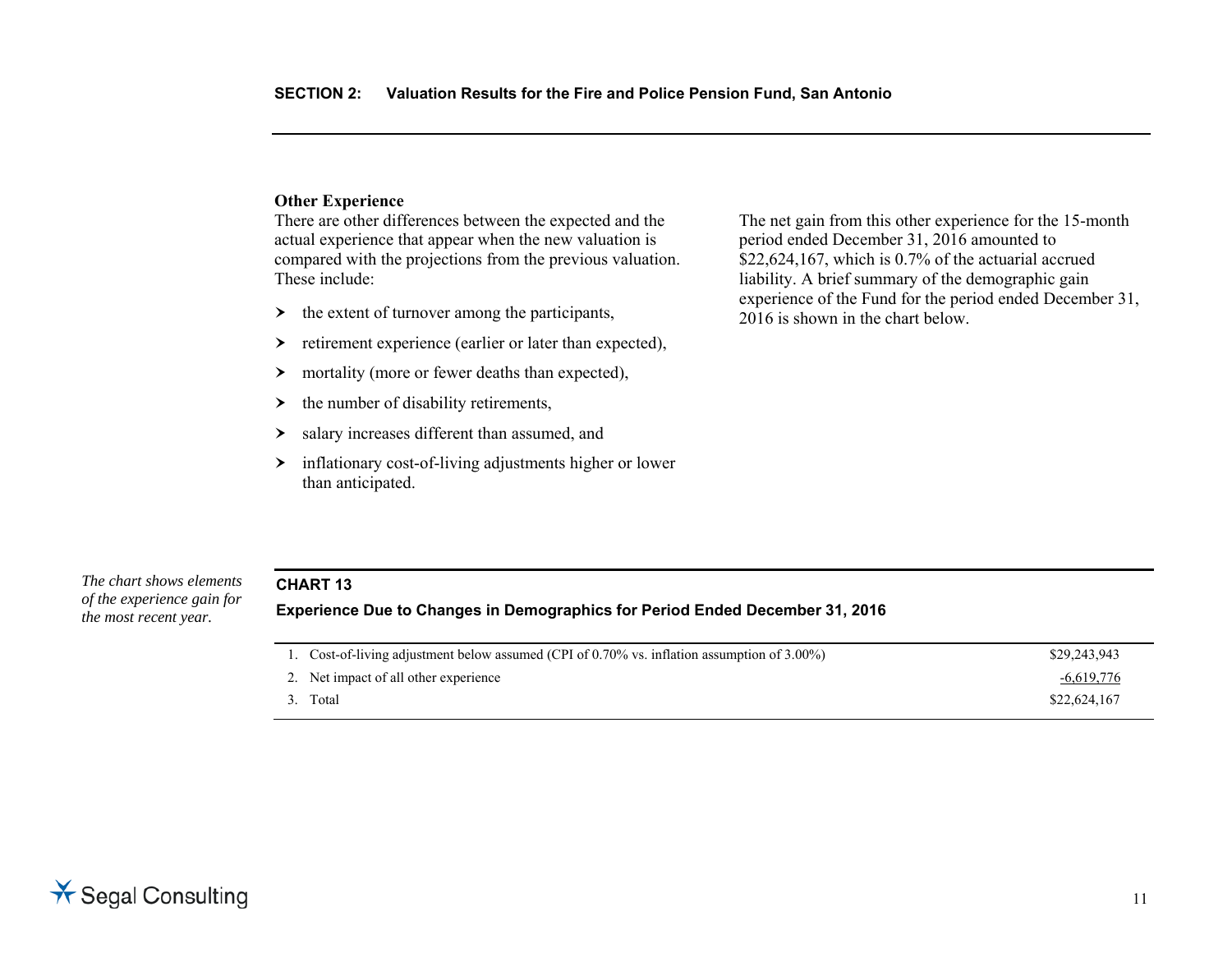### **D. RECOMMENDED CONTRIBUTION**

The amount of annual contribution required to fund the Plan is comprised of a normal cost payment and a payment on the unfunded actuarial accrued liability. This total amount is then divided by the projected payroll for active members to determine the funding rate of 31.48% of payroll.

The recommended contribution is based on an open 30 year amortization of the unfunded actuarial accrued liability as a level percentage of payroll. If legislative action is taken at some point in the future to fund the plan based on this calculation, Segal will recommend that the amortization period be closed to ensure that the unfunded actuarial liability is paid off.

As set by State legislature, the total amount of annual contributions is comprised of a 12.32% of pay member contribution and a 24.64% of pay City contribution for a total contribution of 36.96% of pay. Since the actuarially calculated contribution is 31.48% of payroll, there is a margin of 5.48% of pay.

The calculated normal cost (including expenses) is 24.31% of projected payroll after adjustment for timing. The remaining 12.65% of projected payroll will amortize the unfunded actuarial accrued liability over a period of 13.07 years if all assumptions are met. This is a reasonable amortization period, and complies with the Texas State

*The chart compares this valuation's recommended contribution with the prior valuation.* 

# **CHART 14**

### **Recommended Contribution**

|                                                                      | <b>Year Beginning</b> |                                           |               |                                       |  |
|----------------------------------------------------------------------|-----------------------|-------------------------------------------|---------------|---------------------------------------|--|
|                                                                      |                       | October 1, 2015<br><b>January 1, 2017</b> |               |                                       |  |
|                                                                      | Amount                | $%$ of<br>Projected<br><b>Payroll</b>     | Amount        | $%$ of<br>Projected<br><b>Payroll</b> |  |
| Entry age normal cost                                                | \$71,160,884          |                                           | \$69,716,595  |                                       |  |
| Administrative expenses<br>2.                                        | 2,703,705             |                                           | 2,703,705     |                                       |  |
| Total normal cost: $(1) + (2)$ , adjusted for timing<br>3.           | \$76,542,180          | 24.31%                                    | \$75,045,536  | 24.15%                                |  |
| Actuarial accrued liability<br>4.                                    | 3,385,806,423         |                                           | 3,218,382,810 |                                       |  |
| Actuarial value of assets<br>5.                                      | 2,976,885,674         |                                           | 2,858,461,847 |                                       |  |
| Unfunded actuarial accrued liability: $(4) - (5)$<br>6.              | \$408,920,749         |                                           | \$359,920,963 |                                       |  |
| Payment on unfunded actuarial accrued liability, adjusted for timing | 22,578,438            | 7.17%                                     | 19,872,929    | 6.39%                                 |  |
| Total recommended contribution: $(3) + (7)^*$<br>8.                  | \$99,120,618          | 31.48%                                    | \$94,918,465  | 30.54%                                |  |
| Projected payroll<br>9.                                              | \$314,841,593         |                                           | \$310,809,257 |                                       |  |



*\*Recommended contributions are assumed to be paid at the middle of every year.*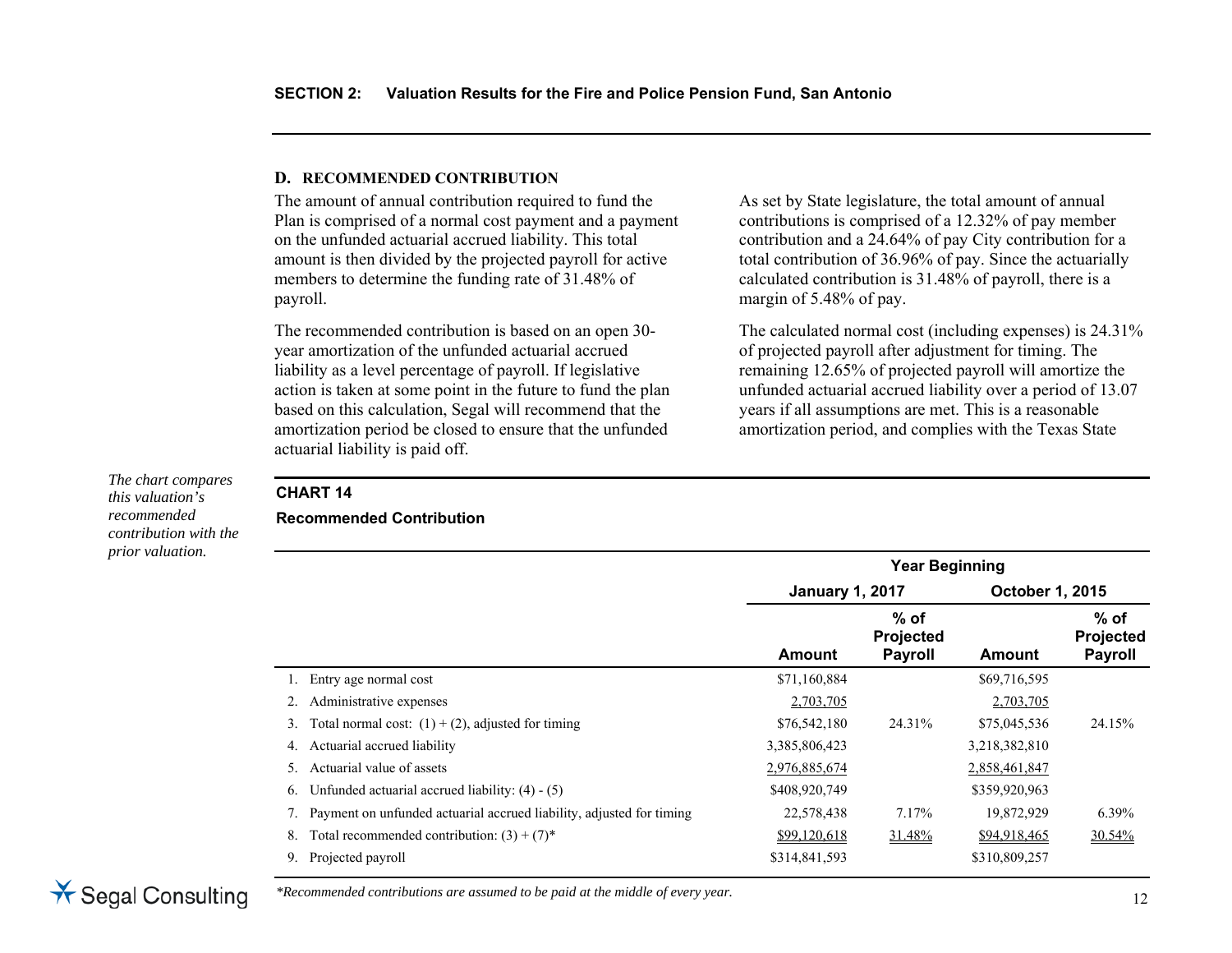Pension Review Board's Guidelines for Actuarial Soundness.

The contribution requirements as of January 1, 2017 are based on all of the data described in the previous sections, the actuarial assumptions described in Section 4, and the Plan provisions adopted at the time of preparation of the Actuarial Valuation. They include all changes affecting future costs, adopted benefit changes, actuarial gains and losses and changes in the actuarial assumptions.

#### **Reconciliation of Recommended Contribution**

The chart below details the changes in the recommended contribution from the prior valuation to the current year's valuation.

### **CHART 15**

**Reconciliation of Recommended Contribution from October 1, 2015 to January 1, 2017**

| Recommended Contribution as of October 1, 2015             | \$94,918,465 |
|------------------------------------------------------------|--------------|
| Effect of investment loss                                  | \$5,070,522  |
| Effect of other gains and losses on accrued liability      | $-1,282,406$ |
| Effect of contributions more than recommended contribution | $-1,364,781$ |
| Effect of increase in projected payroll                    | 1,231,475    |
| Net effect of other changes                                | 547,343      |
| Total change                                               | \$4,202,153  |
| Recommended Contribution as of January 1, 2017             | \$99,120,618 |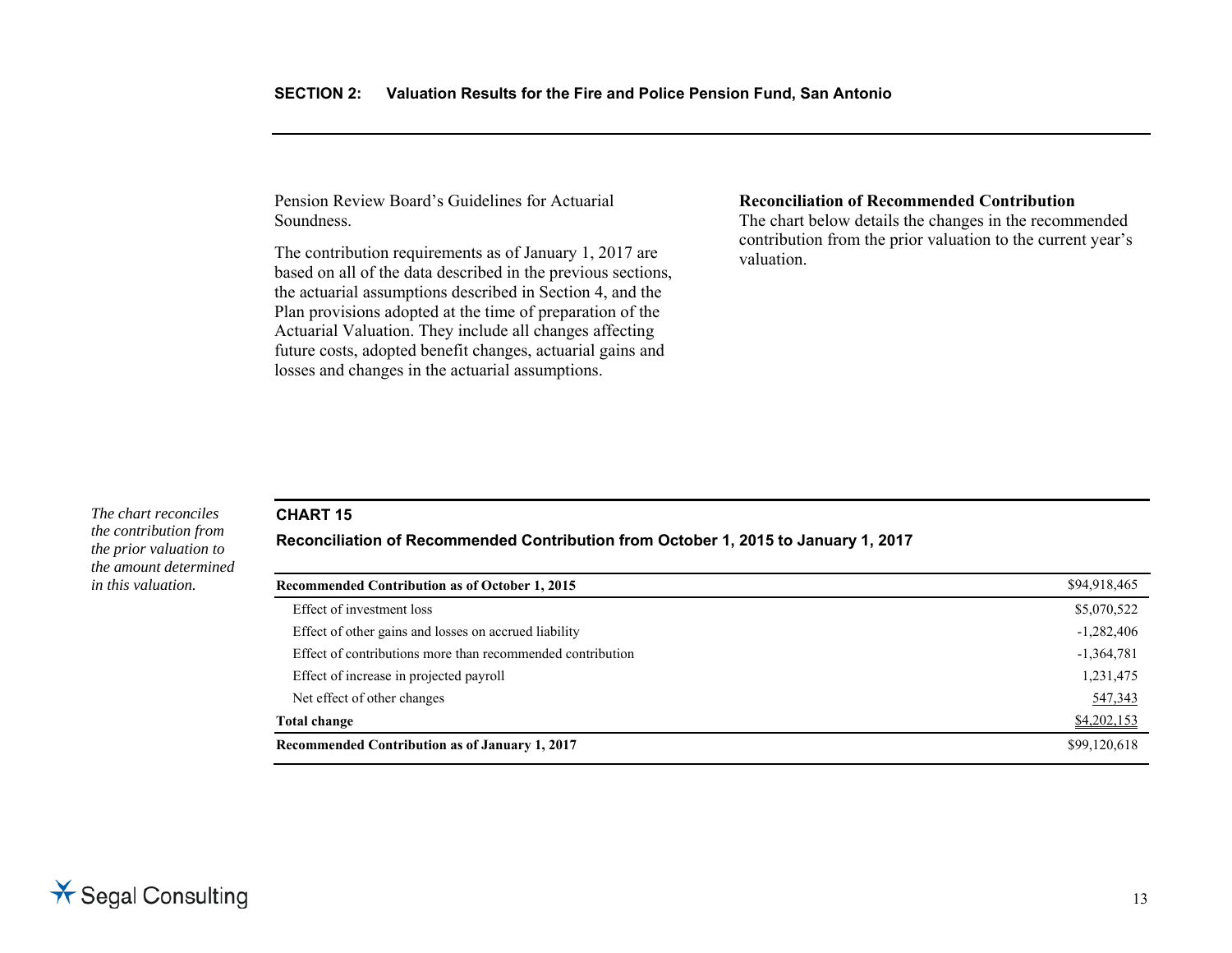### **EXHIBIT A**

### **Table of Plan Coverage**

|                                                                  | <b>Period Ended</b>  |                       |                                         |
|------------------------------------------------------------------|----------------------|-----------------------|-----------------------------------------|
| Category                                                         | December 31,<br>2016 | September 30,<br>2015 | <b>Change From</b><br><b>Prior Year</b> |
| Active participants in valuation:                                |                      |                       |                                         |
| Number                                                           | 3,787                | 3,815                 | $-0.7\%$                                |
| Average age                                                      | 42.4                 | 42.4                  | N/A                                     |
| Average years of service                                         | 14.8                 | 14.8                  | N/A                                     |
| Total payroll                                                    | \$304,194,776        | \$300,298,799         | $1.3\%$                                 |
| Average payroll                                                  | 80,326               | 78,715                | 2.0%                                    |
| Total active vested participants                                 | 1,162                | 1,174                 | $-1.0\%$                                |
| <b>Retired participants:</b>                                     |                      |                       |                                         |
| Number in pay status                                             | 2,086                | 1,944                 | 7.3%                                    |
| Average age                                                      | 66.5                 | 66.4                  | N/A                                     |
| Average monthly benefit                                          | \$4.301              | \$4,203               | 2.3%                                    |
| <b>Disabled participants:</b>                                    |                      |                       |                                         |
| Number in pay status                                             | 65                   | 65                    | $0.0\%$                                 |
| Average age                                                      | 65.0                 | 64.4                  | N/A                                     |
| Average monthly benefit                                          | \$2,638              | \$2,633               | $0.2\%$                                 |
| Beneficiaries in pay status:                                     |                      |                       |                                         |
| Number in pay status                                             | 483                  | 469                   | $3.0\%$                                 |
| Average age                                                      | 72.4                 | 72.3                  | N/A                                     |
| Average monthly benefit                                          | \$3,153              | \$3,092               | 2.0%                                    |
| Terminated participants with contributions remaining in the Fund | 23                   | 22                    | 4.5%                                    |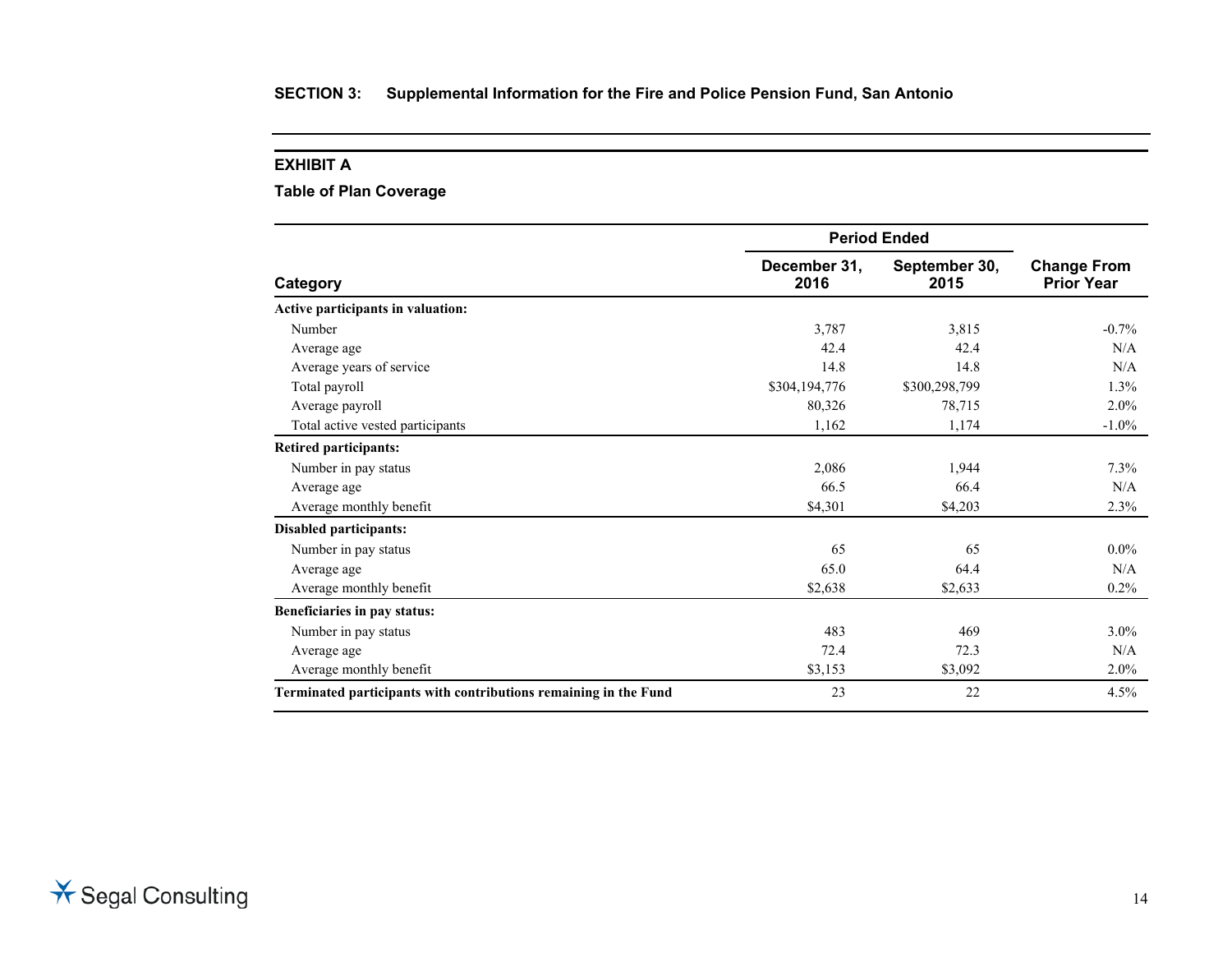#### **EXHIBIT B-1**

**Participants in Active Service as of December 31, 2016 (Total) By Age, Years of Service, and Average Payroll** 

|           | <b>Years of Service</b> |                          |          |               |                |           |               |                |           |                      |
|-----------|-------------------------|--------------------------|----------|---------------|----------------|-----------|---------------|----------------|-----------|----------------------|
| Age       | <b>Total</b>            | $0 - 4$                  | $5 - 9$  | $10 - 14$     | $15 - 19$      | $20 - 24$ | $25 - 29$     | $30 - 34$      | $35 - 39$ | <b>40 &amp; over</b> |
| Under 25  | 56                      | 56                       | $ -$     | $ -$          | $- -$          | - -       | $ -$          | - -            | $ -$      |                      |
|           | \$56,416                | \$56,416                 | $- -$    |               |                |           | $ -$          |                |           |                      |
| $25 - 29$ | 289                     | 213                      | 76       |               |                |           |               |                |           |                      |
|           | 64,703                  | 62,164                   | \$71,820 |               |                |           |               |                |           |                      |
| $30 - 34$ | 564                     | 180                      | 335      | 49            |                |           |               |                |           |                      |
|           | 70,095                  | 64,127                   | 72,357   | \$76,556      | $ -$           |           |               | - -            | - -       |                      |
| $35 - 39$ | 660                     | 42                       | 292      | 270           | 56             |           |               |                |           |                      |
|           | 75,355                  | 65,638                   | 72,367   | 77,911        | \$85,903       | $ -$      | - -           | - -            | - -       |                      |
| $40 - 44$ | 679                     | 9                        | 102      | 239           | 260            | 69        | - -           |                |           |                      |
|           | 81,107                  | 64,145                   | 72,525   | 78,370        | 85,157         | \$90,224  | $ -$          | - -            |           |                      |
| $45 - 49$ | 680                     | $\overline{\phantom{a}}$ | 37       | 101           | 207            | 292       | 40            | - -            |           |                      |
|           | 86,760                  | 65,494                   | 75,194   | 78,896        | 82,727         | 92,957    | \$94,546      | - -            |           |                      |
| $50 - 54$ | 530                     | $\blacksquare$           | 9        | 12            | 58             | 175       | 214           | 61             | - -       |                      |
|           | 91,556                  | 70,972                   | 76,592   | 82,933        | 84,039         | 89,177    | 94,741        | \$98,596       | $ -$      |                      |
| $55 - 59$ | 263                     | $\sim$ $\sim$            | $ -$     | 6             | 8 <sup>8</sup> | 41        | 125           | 71             | 12        |                      |
|           | 92,881                  | $- -$                    | $- -$    | 73,903        | 82,204         | 90,186    | 93,791        | 95,216         | \$95,396  |                      |
| $60 - 64$ | 59                      | - -                      | $ -$     | $\sim$ $\sim$ | $\overline{4}$ | 8         | 17            | 15             | 12        | 3                    |
|           | 92,120                  | $ -$                     | $ -$     | $- -$         | 81,622         | 91,878    | 95,532        | 90,828         | 93,295    | \$89,191             |
| $65 - 69$ | $\overline{7}$          | $- -$                    |          | $ -$          | $\sim$ $\sim$  | 2         | $\sim$ $\sim$ | $\overline{3}$ | $\sim$ 1  | $\overline{1}$       |
|           | 87,503                  | $- -$                    | $ -$     | $ -$          | $ -$           | 85,742    | $\sim$ $\sim$ | 92,742         | 85,397    | 77,417               |
| Total     | 3,787                   | 504                      | 851      | 677           | 593            | 587       | 396           | 150            | 25        | $\overline{4}$       |
|           | \$80,326                | \$62,589                 | \$72,501 | \$78,175      | \$84,206       | \$91,276  | \$94,455      | \$96,102       | \$93,987  | \$86,247             |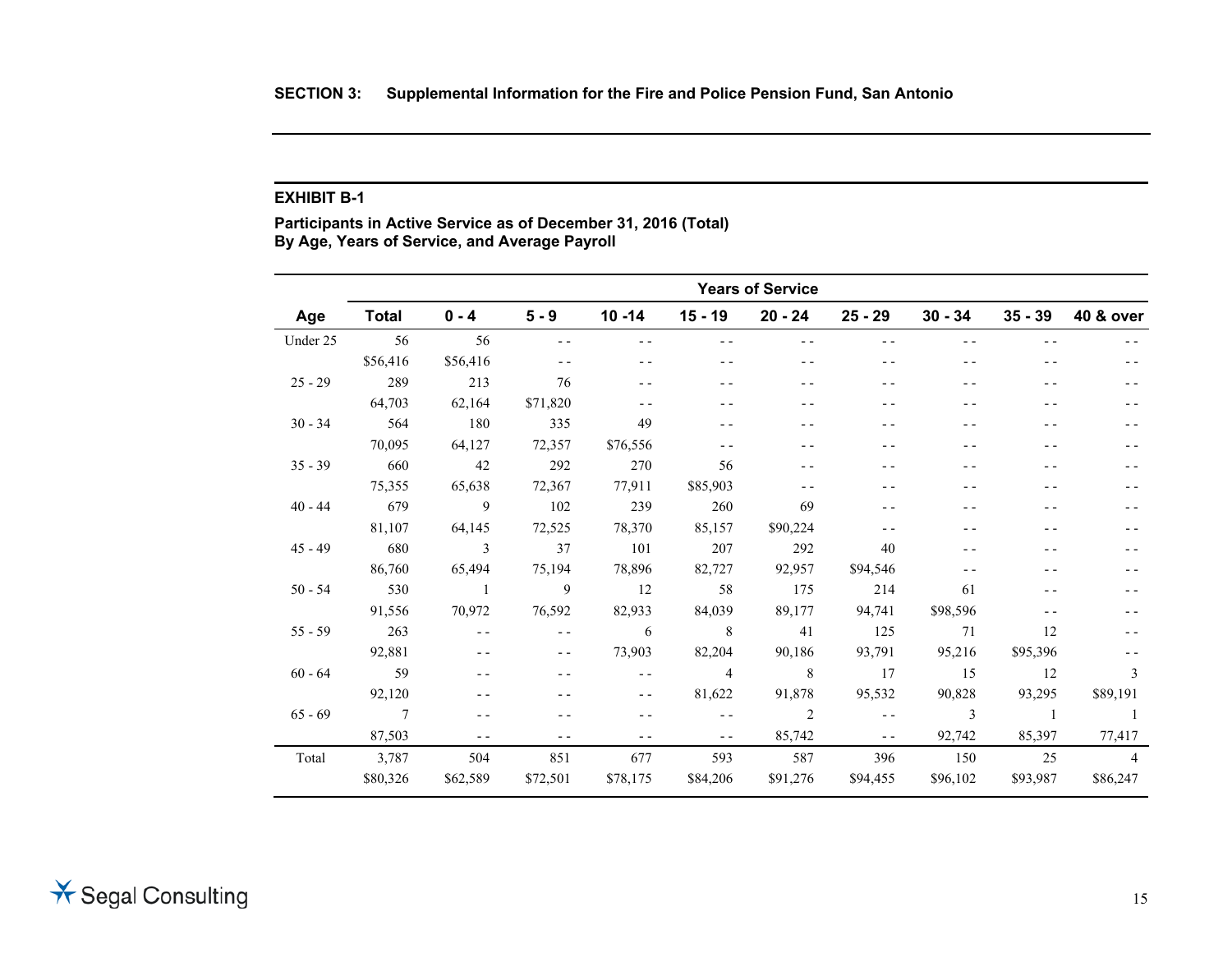#### **EXHIBIT B-2**

**Participants in Active Service as of December 31, 2016 (Fire) By Age, Years of Service, and Average Payroll** 

|           | <b>Years of Service</b>  |               |               |               |           |                |                |                 |                |                      |
|-----------|--------------------------|---------------|---------------|---------------|-----------|----------------|----------------|-----------------|----------------|----------------------|
| Age       | <b>Total</b>             | $0 - 4$       | $5 - 9$       | $10 - 14$     | $15 - 19$ | $20 - 24$      | $25 - 29$      | $30 - 34$       | $35 - 39$      | <b>40 &amp; over</b> |
| Under 25  | 24                       | 24            | $ -$          | $ -$          | $ -$      | $ -$           | $ -$           | $- -$           | - -            |                      |
|           | \$56,246                 | \$56,246      | $ -$          | $ -$          | - -       | $- -$          | $- -$          | - -             | $- -$          |                      |
| $25 - 29$ | 117                      | 87            | 30            | - -           |           | - -            | - -            | - -             |                |                      |
|           | 62,243                   | 59,810        | \$69,299      | $ -$          |           | $ -$           | - -            | - -             | - -            |                      |
| $30 - 34$ | 282                      | 108           | 152           | 22            |           | - -            | - -            | - -             |                |                      |
|           | 66,657                   | 61,862        | 68,878        | \$74,859      | $ -$      | - -            | - -            | - -             | - -            |                      |
| $35 - 39$ | 355                      | 27            | 158           | 141           | 29        | - -            |                | - -             |                |                      |
|           | 73,341                   | 64,847        | 69,836        | 75,910        | \$87,858  | $ -$           | - -            | - -             | - -            |                      |
| $40 - 44$ | 330                      | $\sim$ $\sim$ | 42            | 120           | 138       | 30             |                |                 |                |                      |
|           | 80,347                   | $ -$          | 68,942        | 76,754        | 84,714    | \$90,598       | $ -$           | - -             |                |                      |
| $45 - 49$ | 219                      | $ -$          | $\sim$ $\sim$ | 31            | 103       | 68             | 17             |                 |                |                      |
|           | 83,646                   | $ -$          | $ -$          | 76,902        | 80,994    | 89,427         | \$88,882       | $ -$            |                |                      |
| $50 - 54$ | 193                      | $ -$          | - -           | $\sim$ $\sim$ | 23        | 51             | 87             | 32              | - -            |                      |
|           | 89,215                   | $ -$          | - -           | $ -$          | 80,565    | 88,620         | 88,410         | \$98,568        | - -            |                      |
| $55 - 59$ | 111                      |               |               |               | $ -$      | $\mathfrak{Z}$ | 63             | 37              | 8              |                      |
|           | 90,545                   |               |               | - -           | $- -$     | 96,203         | 90,444         | 89,722          | \$93,024       |                      |
| $60 - 64$ | 19                       | $ -$          |               |               | $- -$     | $\sim$ $\sim$  | $\overline{1}$ | $7\phantom{.0}$ | 8              | 3                    |
|           | 86,830                   | $ -$          |               |               |           | $ -$           | 112,932        | 82,278          | 86,665         | \$89,191             |
| $65 - 69$ | $\overline{\phantom{a}}$ | $ -$          |               |               |           | $ -$           | $\sim$ $\sim$  | $\sim$ $\sim$   | $\overline{1}$ | $\overline{1}$       |
|           | 81,407                   | $ -$          |               | $ -$          | - -       | $ -$           | $ -$           | $ -$            | 85,397         | 77,417               |
| Total     | 1,652                    | 246           | 382           | 314           | 293       | 152            | 168            | 76              | 17             | $\overline{4}$       |
|           | \$77,107                 | \$60,916      | \$69,314      | \$76,257      | \$83,392  | \$89,521       | \$89,366       | \$92,761        | \$89,583       | \$86,247             |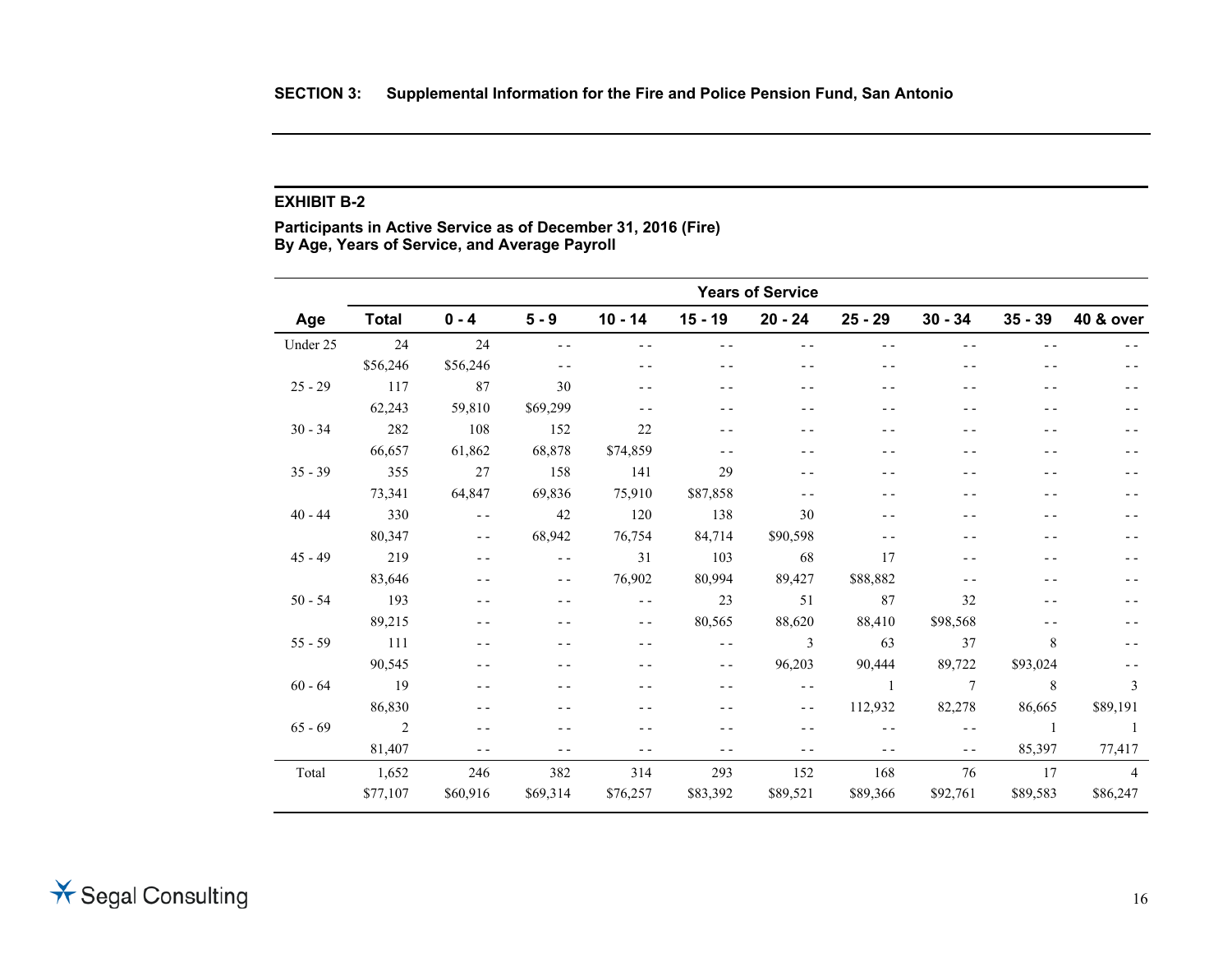#### **EXHIBIT B-3**

**Participants in Active Service as of December 31, 2016 (Police) By Age, Years of Service, and Average Payroll** 

|           | <b>Years of Service</b> |                |          |               |                |                |               |           |                |
|-----------|-------------------------|----------------|----------|---------------|----------------|----------------|---------------|-----------|----------------|
| Age       | <b>Total</b>            | $0 - 4$        | $5 - 9$  | $10 - 14$     | $15 - 19$      | $20 - 24$      | $25 - 29$     | $30 - 34$ | 35 & over      |
| Under 25  | 32                      | 32             | $- -$    | $- -$         | $- -$          |                | - -           | $ -$      |                |
|           | \$56,543                | \$56,543       | $ -$     | $ -$          | - -            | - -            | $ -$          |           |                |
| $25 - 29$ | 172                     | 126            | 46       | $ -$          | - -            | - -            |               |           |                |
|           | 66,377                  | 63,790         | \$73,465 | $ -$          | - -            | - -            | - -           | - -       |                |
| $30 - 34$ | 282                     | 72             | 183      | 27            | - -            | - -            |               |           |                |
|           | 73,533                  | 67,525         | 75,247   | \$77,939      | - -            | - -            | $ -$          | $ -$      |                |
| $35 - 39$ | 305                     | 15             | 134      | 129           | 27             | - -            |               |           |                |
|           | 77,699                  | 67,062         | 75,351   | 80,097        | \$83,803       | - -            | $ -$          | $ -$      |                |
| $40 - 44$ | 349                     | 9              | 60       | 119           | 122            | 39             | - -           | - -       |                |
|           | 81,825                  | 64,145         | 75,032   | 79,999        | 85,658         | \$89,936       | - -           | $ -$      |                |
| $45 - 49$ | 461                     | 3              | 37       | 70            | 104            | 224            | 23            | $ -$      |                |
|           | 88,240                  | 65,494         | 75,194   | 79,780        | 84,443         | 94,028         | \$98,732      | $ -$      |                |
| $50 - 54$ | 337                     | $\overline{1}$ | 9        | 12            | 35             | 124            | 127           | 29        |                |
|           | 92,897                  | 70,972         | 76,592   | 82,933        | 86,323         | 89,406         | 99,078        | \$98,626  |                |
| $55 - 59$ | 152                     | $\sim$ $\sim$  | $ -$     | 6             | 8              | 38             | 62            | 34        | $\overline{4}$ |
|           | 94,586                  | $ -$           | $- -$    | 73,903        | 82,204         | 89,711         | 97,193        | 101,194   | \$100,139      |
| $60 - 64$ | 40                      | $ -$           | $ -$     | $\sim$ $\sim$ | $\overline{4}$ | 8              | 16            | 8         | $\overline{4}$ |
|           | 94,633                  | - -            | - -      | $ -$          | 81,622         | 91,878         | 94,444        | 98,310    | 106,557        |
| $65 - 69$ | $\overline{5}$          | $- -$          | $ -$     | $ -$          | $\sim$ $\sim$  | $\overline{2}$ | $\sim$ $\sim$ | 3         |                |
|           | 89,942                  | $- -$          | $ -$     | $ -$          | $ -$           | 85,742         | $ -$          | 92,742    |                |
| Total     | 2,135                   | 258            | 469      | 363           | 300            | 435            | 228           | 74        | 8              |
|           | \$82,817                | \$64,184       | \$75,096 | \$79,835      | \$85,002       | \$91,889       | \$98,205      | \$99,533  | \$103,348      |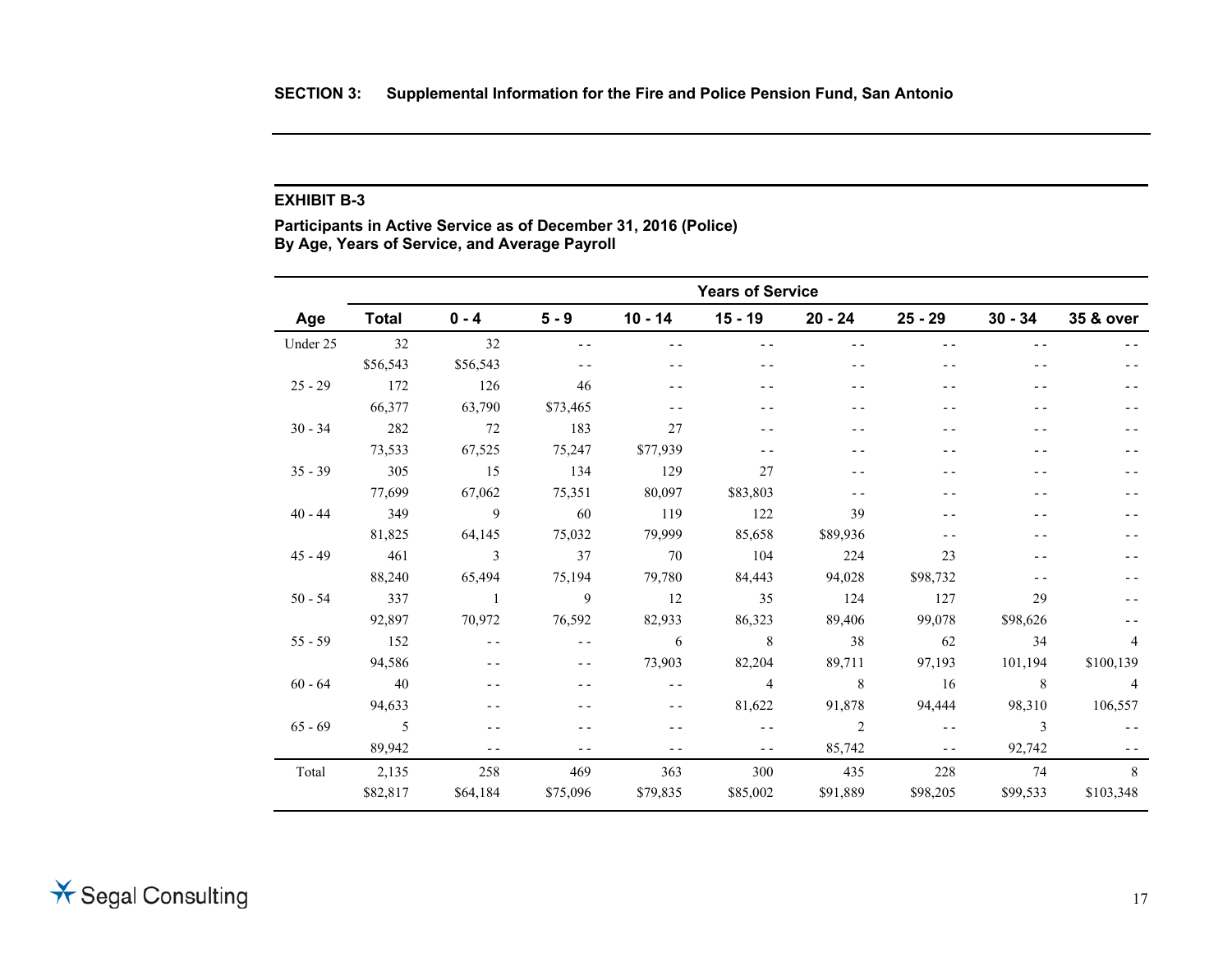### **EXHIBIT C**

### **Reconciliation of Participant Data**

|                                                  | <b>Active</b>       | <b>Retired</b>      |                  |                      |              |
|--------------------------------------------------|---------------------|---------------------|------------------|----------------------|--------------|
|                                                  | <b>Participants</b> | <b>Participants</b> | <b>Disableds</b> | <b>Beneficiaries</b> | <b>Total</b> |
| Number as of October 1, 2015                     | 3,815               | 1,944               | 65               | 469                  | 6,293        |
| New participants                                 | 180                 | N/A                 | N/A              | N/A                  | 180          |
| Terminations without vested accruals             | $-10$               | N/A                 | N/A              | N/A                  | $-10$        |
| Retirements                                      | $-167$              | 167                 | N/A              | N/A                  | $\Omega$     |
| New disabilities                                 | $-1$                | N/A                 |                  | N/A                  |              |
| Return to work                                   | $\theta$            | $\theta$            | $\theta$         | N/A                  | $\theta$     |
| Deceased                                         | -6                  | $-45$               | $-1$             | $-29$                | $-81$        |
| New beneficiaries                                | N/A                 | N/A                 | N/A              | 48                   | 48           |
| Lump sum payoffs                                 | $-24$               | $\mathbf{0}$        | $\theta$         | $\theta$             | $-24$        |
| Payment period expired for dependent<br>children | N/A                 | $\mathbf{0}$        | $\theta$         | $-5$                 | $-5$         |
| Data adjustments                                 | $\Omega$            | 3                   | $\theta$         | $\Omega$             |              |
| QDRO adjustments*                                | $\overline{0}$      | 17                  | $\overline{0}$   | $\overline{0}$       |              |
| Number as of January 1, 2017                     | 3,787               | 2,086               | 65               | 483                  | 6,421        |

*\*The data includes 18 new former spouses receiving benefit under qualified domestic relations orders (QDROs) and excludes one former spouse whose benefit was terminated during the year.*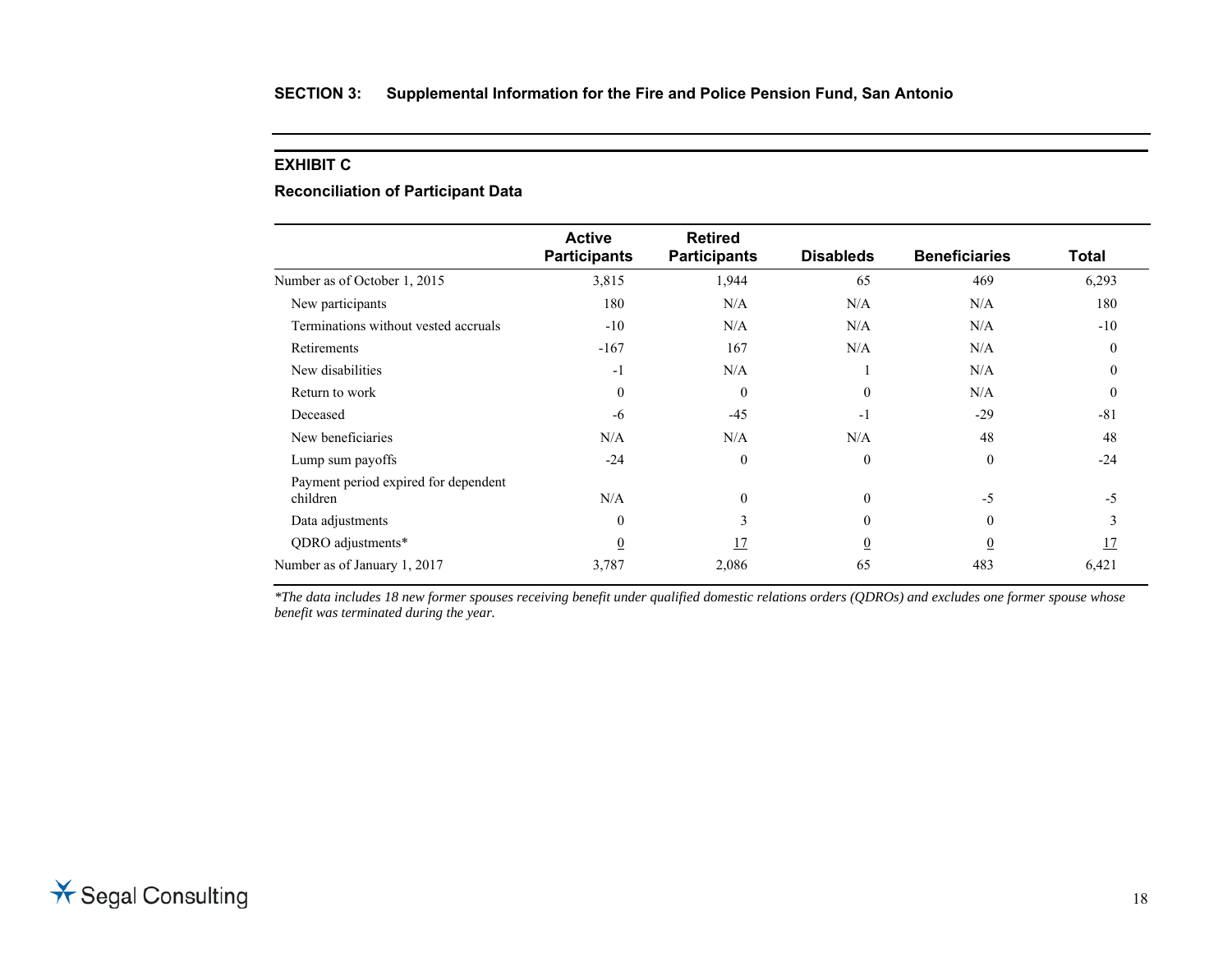#### **EXHIBIT D**

### **Summary Statement of Income and Expenses on an Actuarial Value Basis**

|                                                            |                 | Period Ended December 31, 2016* | Year Ended September 30, 2015 |                 |
|------------------------------------------------------------|-----------------|---------------------------------|-------------------------------|-----------------|
| Net assets at actuarial value at the beginning of the year |                 | \$2,858,461,847                 |                               | \$2,752,286,963 |
| <b>Contribution income:</b>                                |                 |                                 |                               |                 |
| <b>Employer contributions</b>                              | \$94,972,075    |                                 | \$75,801,715                  |                 |
| Employee contributions                                     | 47,485,016      |                                 | 37,901,064                    |                 |
| Less administrative expenses                               | $-3,568,003$    |                                 | $-2,903,392$                  |                 |
| Net contribution income                                    |                 | 138,889,088                     |                               | 110,799,387     |
| <b>Investment income:</b>                                  |                 |                                 |                               |                 |
| Interest, dividends and other income                       | \$79,470,483    |                                 | \$60,220,333                  |                 |
| Adjustment toward market value                             | 104,324,565     |                                 | 93,899,939                    |                 |
| Less investment fees                                       | $-16,334,325$   |                                 | $-14,587,463$                 |                 |
| Net investment income                                      |                 | 167,460,723                     |                               | 139,532,809     |
| Total income available for benefits                        |                 | \$306,349,811                   |                               | \$250,332,196   |
| Less benefit payments:                                     |                 |                                 |                               |                 |
| <b>Benefits</b>                                            | $-$154,735,069$ |                                 | $-$123,382,488$               |                 |
| BackDROP payments                                          | $-31,580,245$   |                                 | $-20,072,011$                 |                 |
| Refunds                                                    | $-1,610,670$    |                                 | $-702,813$                    |                 |
| Net benefit payments                                       |                 | -\$187,925,984                  |                               | $-$144,157,312$ |
| Change in reserve for future benefits                      |                 | \$118,423,827                   |                               | \$106,174,884   |
| Net assets at actuarial value at the end of the year       |                 | \$2,976,885,674                 |                               | \$2,858,461,847 |

*\*Represents the 15-month period October 1, 2015 - December 31, 2016.*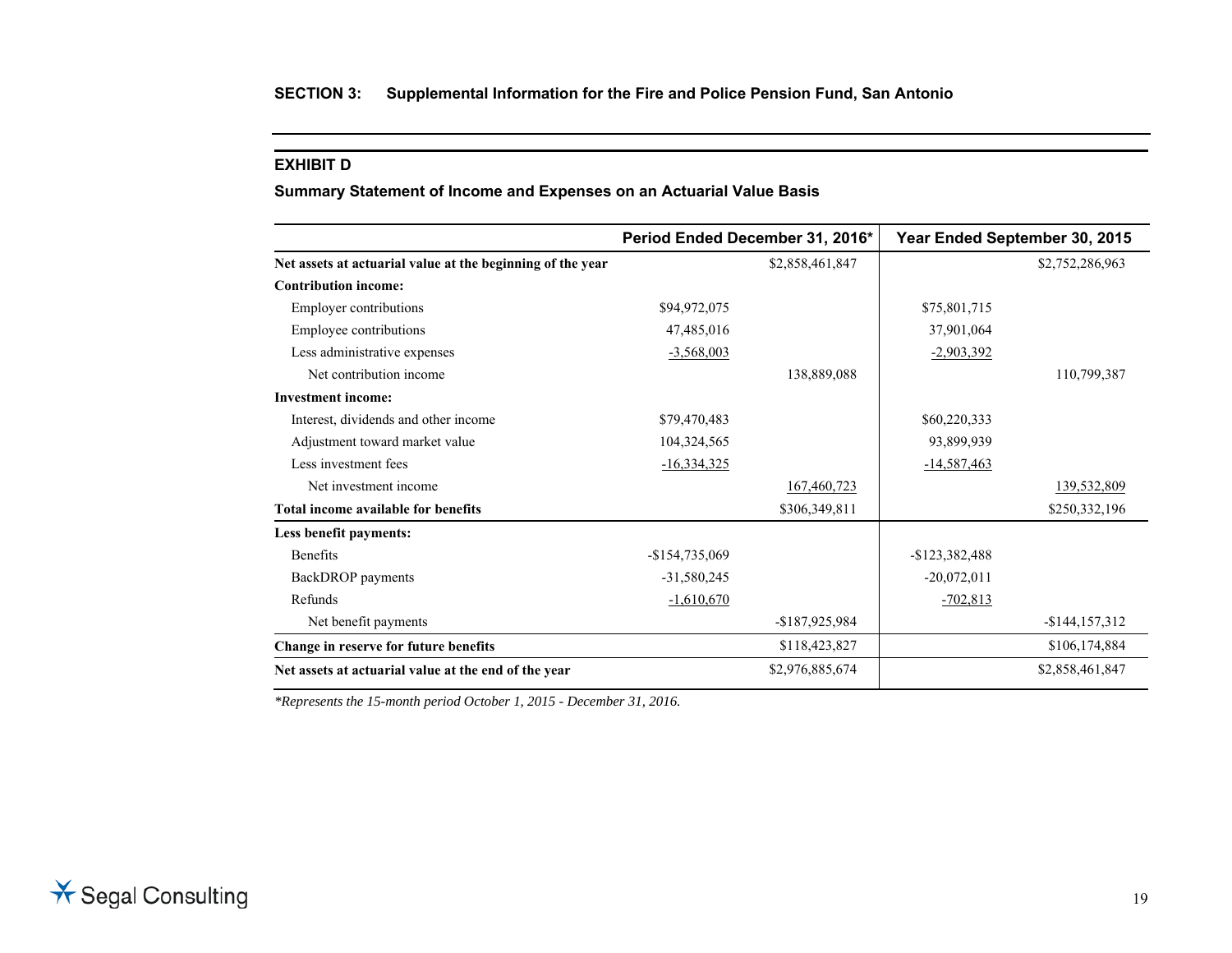#### **EXHIBIT E**

**Summary Statement of Income and Expenses on a Market Value Basis** 

|                                                         | Period Ended December 31, 2016* |                 | Year Ended September 30, 2015 |                   |
|---------------------------------------------------------|---------------------------------|-----------------|-------------------------------|-------------------|
| Net assets at market value at the beginning of the year |                                 | \$2,595,910,683 |                               | \$2,676,855,133   |
| <b>Contribution income:</b>                             |                                 |                 |                               |                   |
| Employer contributions                                  | \$94,972,075                    |                 | \$75,801,715                  |                   |
| Employee contributions                                  | 47,485,016                      |                 | 37,901,064                    |                   |
| Less administrative expenses                            | $-3,568,003$                    |                 | $-2,903,392$                  |                   |
| Net contribution income                                 |                                 | 138,889,088     |                               | 110,799,387       |
| <b>Investment income:</b>                               |                                 |                 |                               |                   |
| Interest, dividends and other income                    | \$79,470,483                    |                 | \$60,220,333                  |                   |
| Asset appreciation                                      | 224,538,480                     |                 | -93,219,395                   |                   |
| Less investment and administrative fees                 | <u>-16,334,325</u>              |                 | <u>-14,587,463</u>            |                   |
| Net investment income                                   |                                 | 287,674,638     |                               | -47,586,525       |
| Total income available for benefits                     |                                 | \$426,563,726   |                               | \$63,212,862      |
| Less benefit payments:                                  |                                 |                 |                               |                   |
| <b>Benefits</b>                                         | $-$154,735,069$                 |                 | $-$123,382,488$               |                   |
| BackDROP payments                                       | $-31,580,245$                   |                 | $-20,072,011$                 |                   |
| Refunds                                                 | $-1,610,670$                    |                 | $-702,813$                    |                   |
| Net benefit payments                                    |                                 | -\$187,925,984  |                               | $-$ \$144,157,312 |
| Change in reserve for future benefits                   |                                 | \$238,637,742   |                               | $-$ \$80,944,450  |
| Net assets at market value at the end of the year       |                                 | \$2,834,548,425 |                               | \$2,595,910,683   |

*\*Represents the 15-month period October 1, 2015 - December 31, 2016.*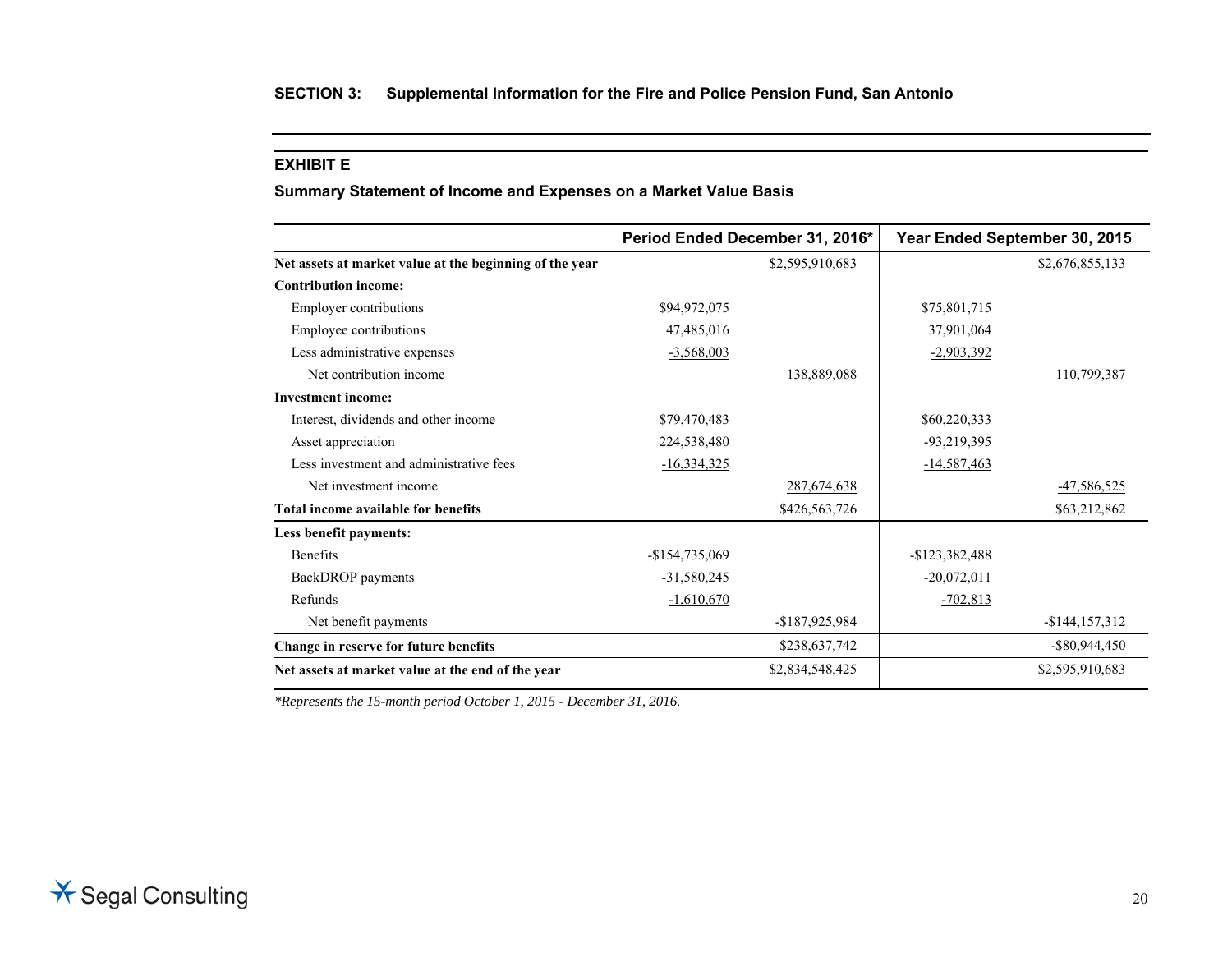#### **EXHIBIT F**

### **Summary Statement of Plan Assets**

|                                    |                 | Year Ended December 31, 2016 |                 | Year Ended September 30, 2015 |
|------------------------------------|-----------------|------------------------------|-----------------|-------------------------------|
| <b>Cash equivalents</b>            |                 | \$121,827,171                |                 | \$156,799,574                 |
| <b>Accounts receivable:</b>        |                 |                              |                 |                               |
| Sale of investments                | \$9,878,427     |                              | \$8,129,035     |                               |
| Accrued dividends and interest     | 3,982,930       |                              | 4,927,176       |                               |
| Contributions receivable           | 301,911         |                              | 1,513,752       |                               |
| Total accounts receivable          |                 | 14, 163, 268                 |                 | 14,569,963                    |
| <b>Investments:</b>                |                 |                              |                 |                               |
| Equities                           | \$1,623,308,390 |                              | \$1,673,589,551 |                               |
| Fixed income                       | 775,132,642     |                              | 631,874,222     |                               |
| Real estate and real assets        | 385,604,570     |                              | 255,853,376     |                               |
| Property, plant and equipment      | 554,996         |                              | 615,463         |                               |
| Total investments at market value  |                 | 2,784,600,598                |                 | 2,561,932,612                 |
| <b>Total assets</b>                |                 | \$2,920,591,037              |                 | \$2,733,302,149               |
| Less accounts payable:             |                 |                              |                 |                               |
| Securities lending cash collateral | $-$74,048,708$  |                              | $-$111,932,611$ |                               |
| Payables                           | $-11,751,352$   |                              | $-25,205,357$   |                               |
| Expenses                           | $-242,552$      |                              | $-253,498$      |                               |
| Total accounts payable             |                 | $-$ \$86,042,612             |                 | $-$137,391,466$               |
| Net assets at market value         |                 | \$2,834,548,425              |                 | \$2,595,910,683               |
| Net assets at actuarial value      |                 | \$2,976,885,674              |                 | \$2,858,461,847               |
|                                    |                 |                              |                 |                               |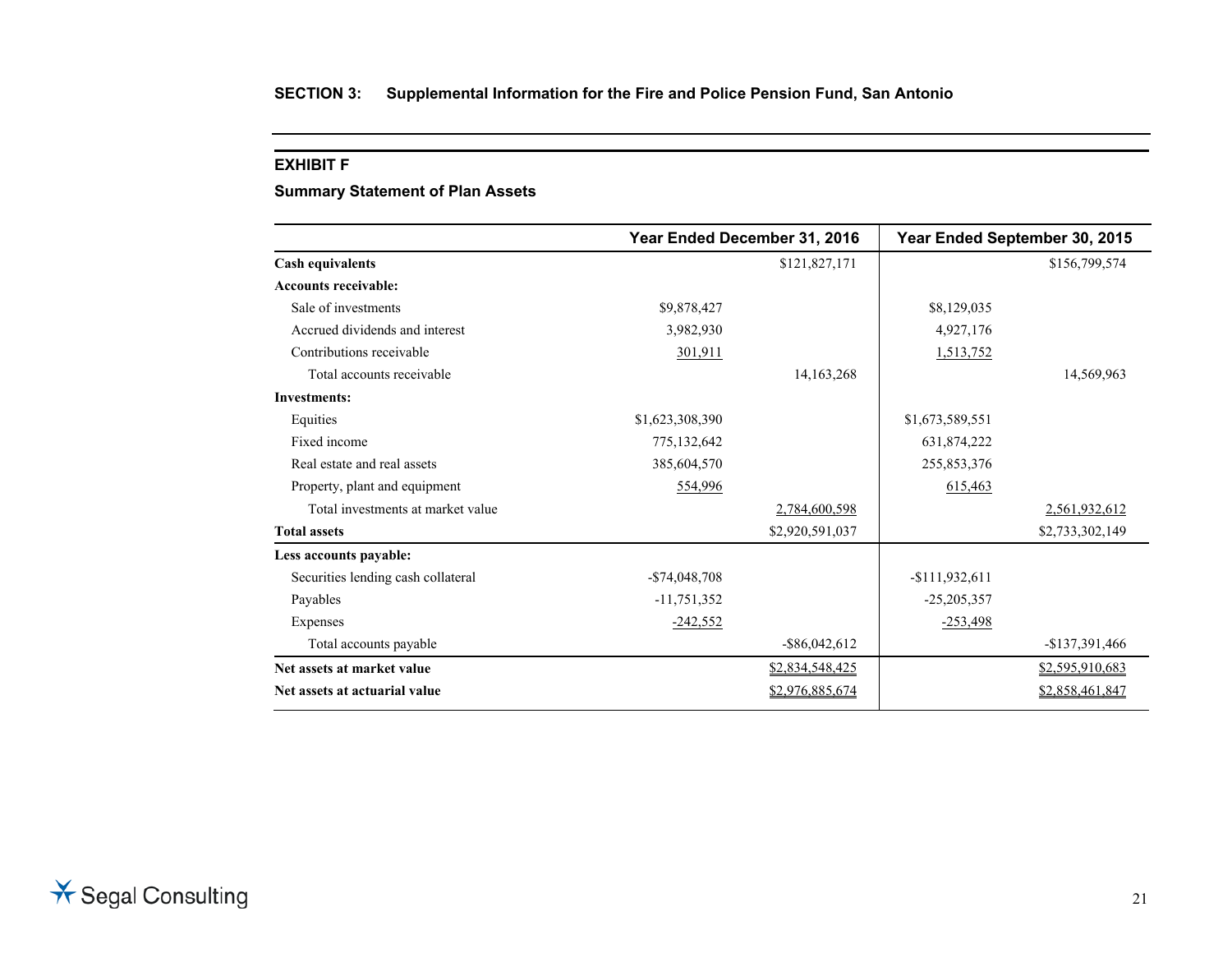### **EXHIBIT G**

**Development of the Fund Through December 31, 2016** 

| <b>Period</b><br><b>Ended</b> | <b>Employer</b><br><b>Contributions</b> | <b>Employee</b><br><b>Contributions</b> | <b>Net</b><br><b>Investment</b><br>Return <sup>1</sup> | <b>Administrative</b><br><b>Expenses</b>            | <b>Benefit</b><br><b>Payments</b> | <b>Actuarial</b><br>Value of<br><b>Assets at</b><br><b>End of Year</b> |
|-------------------------------|-----------------------------------------|-----------------------------------------|--------------------------------------------------------|-----------------------------------------------------|-----------------------------------|------------------------------------------------------------------------|
| September 30:                 |                                         |                                         |                                                        |                                                     |                                   |                                                                        |
| 2007                          | \$54,952,000                            | \$27,476,000                            | \$190,171,659                                          | $\qquad \qquad -$                                   | \$79,130,000                      | \$2,017,855,516                                                        |
| 2008                          | 58,101,000                              | 29,050,000                              | 105,099,890                                            | $\hspace{0.05cm} -\hspace{0.05cm} -\hspace{0.05cm}$ | 114,031,000                       | 2,096,075,406                                                          |
| 2009                          | 62,344,000                              | 31,172,000                              | 69,854,353                                             | $\overline{\phantom{m}}$                            | 92,522,000                        | 2,166,923,759                                                          |
| 2010                          | 64,498,000                              | 34,849,000                              | 90,918,393                                             | $- -$                                               | 106,640,000                       | 2,250,549,152                                                          |
| 2011                          | 67,328,000                              | 33,663,000                              | 86,867,409                                             | \$2,728,000                                         | 105,159,000                       | 2,330,520,561                                                          |
| 2012                          | 70,389,000                              | 35,193,000                              | 125,396,164                                            | 2,747,000                                           | 111,164,000                       | 2,447,587,725                                                          |
| 2013                          | 73,255,620                              | 36,629,009                              | 152,230,272                                            | 2,714,633                                           | 118,680,884                       | 2,588,307,109                                                          |
| 2014                          | 76,145,635                              | 38,072,618                              | 174,857,176                                            | 2,789,578                                           | 122,305,997                       | 2,752,286,963                                                          |
| 2015                          | 75,801,715                              | 37,901,064                              | 139,532,809                                            | 2,903,392                                           | 144, 157, 312                     | 2,858,461,847                                                          |
| December 31:                  |                                         |                                         |                                                        |                                                     |                                   |                                                                        |
| $2016^2$                      | 94,972,075                              | 47,485,016                              | 167,460,723                                            | 3,568,003                                           | 187,925,984                       | 2,976,885,674                                                          |

*1Net of investment fees. Years prior to 2011 are also net of administrative expenses.* 

<sup>2</sup>The Plan Year has changed from October 1 to January 1, and this row reflects a 15-month period from October 1, 2015 through December 31, 2016.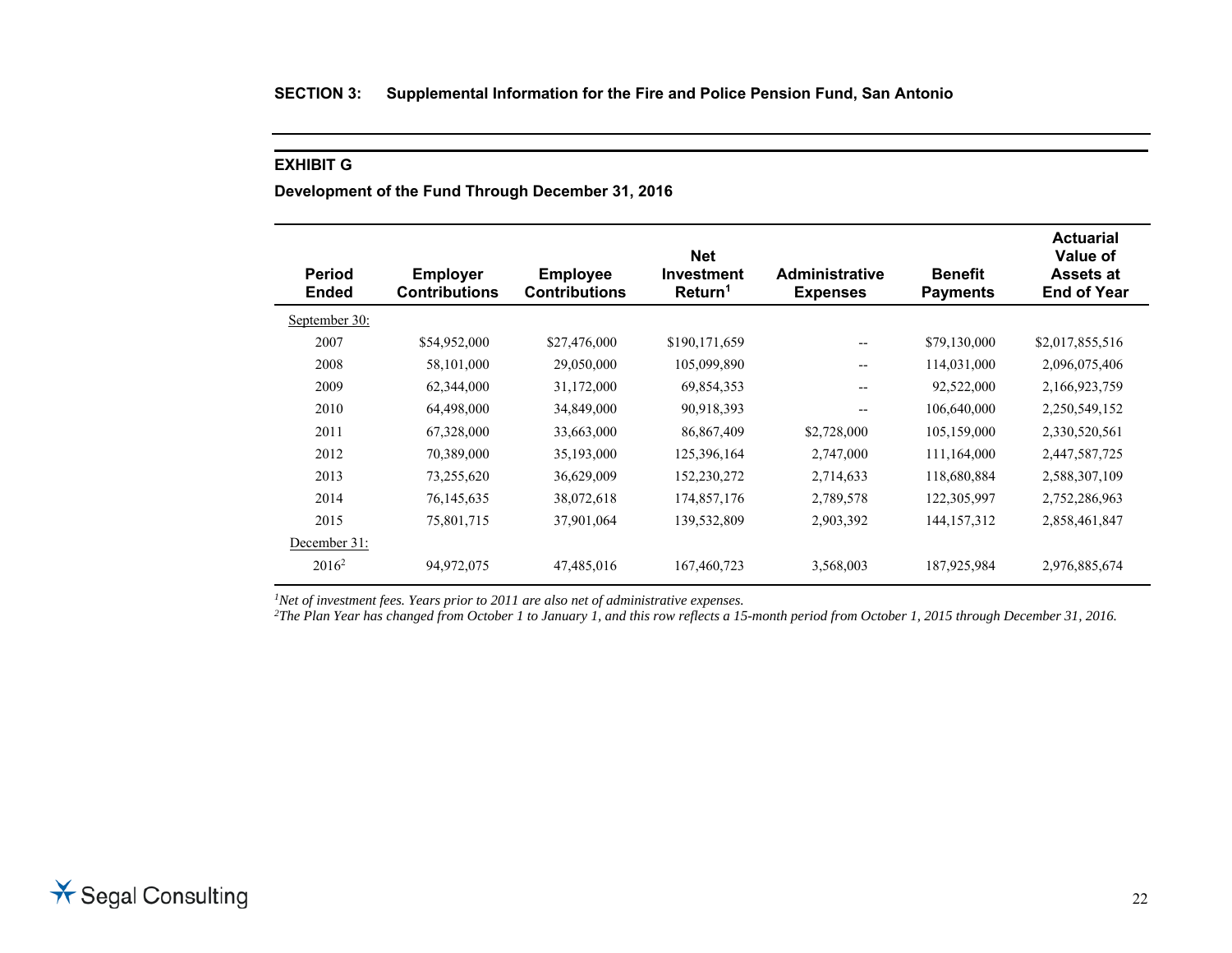### **EXHIBIT H**

**Development of Unfunded Actuarial Accrued for 15-Month Period Ended December 31, 2016** 

|                                                                | 12-Month<br><b>Period Ended</b><br><b>December 31, 2016</b> | 3-Month<br><b>Period Ended</b><br><b>December 31, 2015</b> |
|----------------------------------------------------------------|-------------------------------------------------------------|------------------------------------------------------------|
| 1. Unfunded actuarial accrued liability at beginning of period | \$356,098,078                                               | \$359,920,963                                              |
| 2. Normal cost at beginning of period                          | 73,053,978                                                  | 18, 105, 075                                               |
| 3. Total contributions                                         | -113,935,882                                                | $-28,521,209$                                              |
| 4. Interest                                                    |                                                             |                                                            |
| (a) For whole period on $(1) + (2)$                            | \$31,113,524                                                | \$6,851,722                                                |
| (b) For half period on $(3)$                                   | $-4,130,176$                                                | $-258,473$                                                 |
| (c) Total interest                                             | 26,983,348                                                  | 6,593,249                                                  |
| 5. Expected unfunded actuarial accrued liability               | \$342,199,522                                               | \$356,098,078                                              |
| 6. Changes due to net experience loss                          | 66,721,227                                                  |                                                            |
| 7. Unfunded actuarial accrued liability at end of period       | \$408,920,749                                               |                                                            |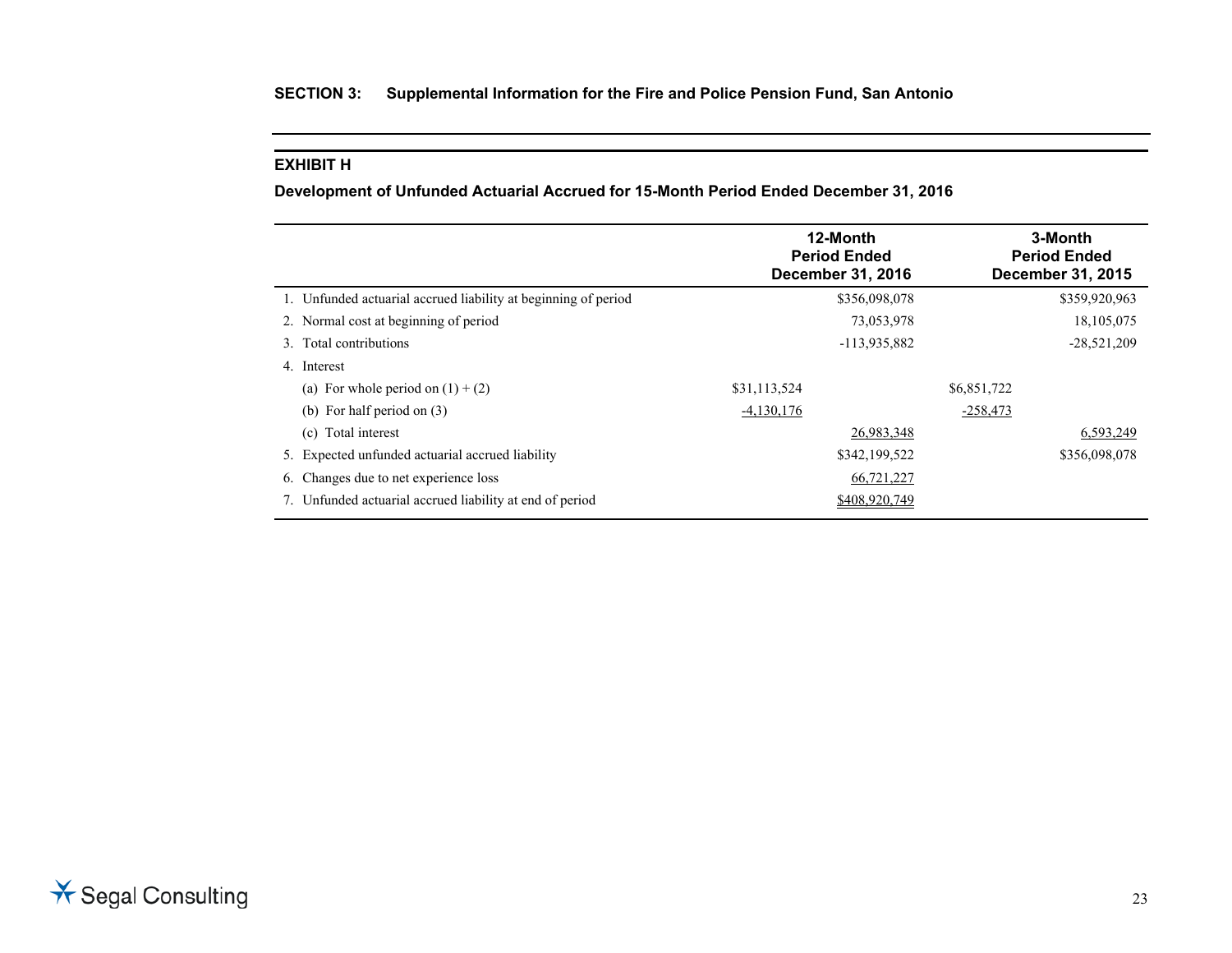### **EXHIBIT I**

### **Definitions of Pension Terms**

The following list defines certain technical terms for the convenience of the reader:

### **Assumptions or Actuarial**

Assumptions:

**Actuarial Accrued Liability** 

**Actuarial Accrued Liability** 

**Unfunded Actuarial Accrued** 

|  | The estimates on which the cost of the Plan is calculated including: |
|--|----------------------------------------------------------------------|
|--|----------------------------------------------------------------------|

- (a) Investment return the rate of investment yield that the Plan will earn over the long-term future;
- (b) Mortality rates the death rates of employees and pensioners; life expectancy is based on these rates;
- (c) Retirement rates the rate or probability of retirement at a given age;
- (d) Withdrawal rates the rates at which employees of various ages are expected to leave employment for reasons other than death, disability, or retirement.

**Normal Cost:** The amount of contributions required to fund the benefit allocated to the current year of service.

**For Actives:** The value of all projected benefit payments for current members less the portion that will be paid by future normal costs.

**For Pensioners:** The single-sum value of lifetime benefits to existing pensioners. This sum takes account of life expectancies appropriate to the ages of the pensioners and the interest that the sum is expected to earn before it is entirely paid out in benefits.

**Liability:** The extent to which the actuarial accrued liability of the Plan exceeds the assets of the Plan. There is a wide range of approaches to paying off the unfunded actuarial accrued liability, from meeting the interest accrual only to amortizing it over a specific period of time.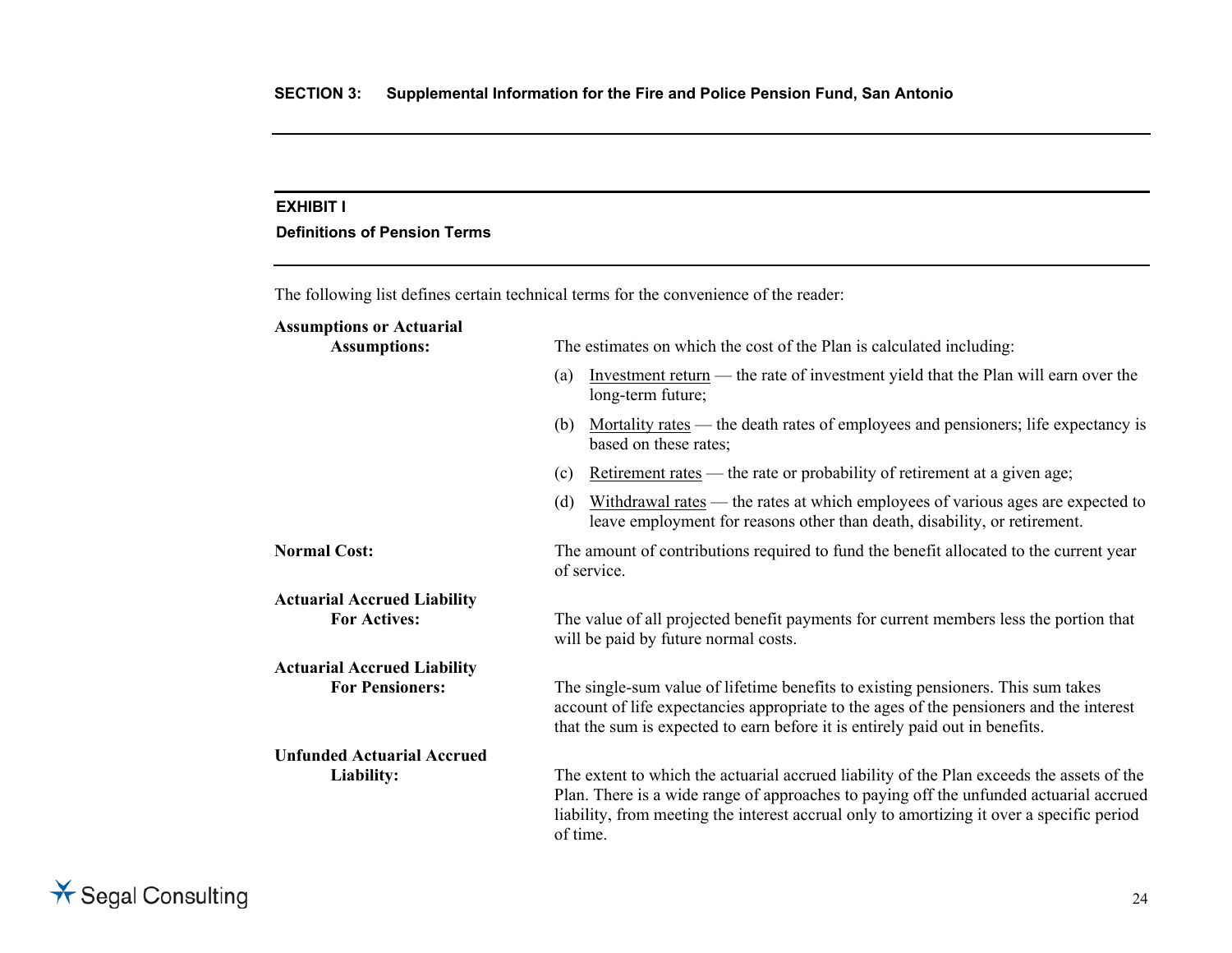| <b>Amortization of the Unfunded</b> | <b>Actuarial Accrued Liability:</b> Payments made over a period of years equal in value to the Plan's unfunded actuarial<br>accrued liability.                                                                                                                                                                                                                                            |
|-------------------------------------|-------------------------------------------------------------------------------------------------------------------------------------------------------------------------------------------------------------------------------------------------------------------------------------------------------------------------------------------------------------------------------------------|
| <b>Investment Return:</b>           | The rate of earnings of the Plan from its investments, including interest, dividends and<br>capital gain and loss adjustments, computed as a percentage of the average value of<br>the fund. For actuarial purposes, the investment return often reflects a smoothing of<br>the capital gains and losses to avoid significant swings in the value of assets from one<br>year to the next. |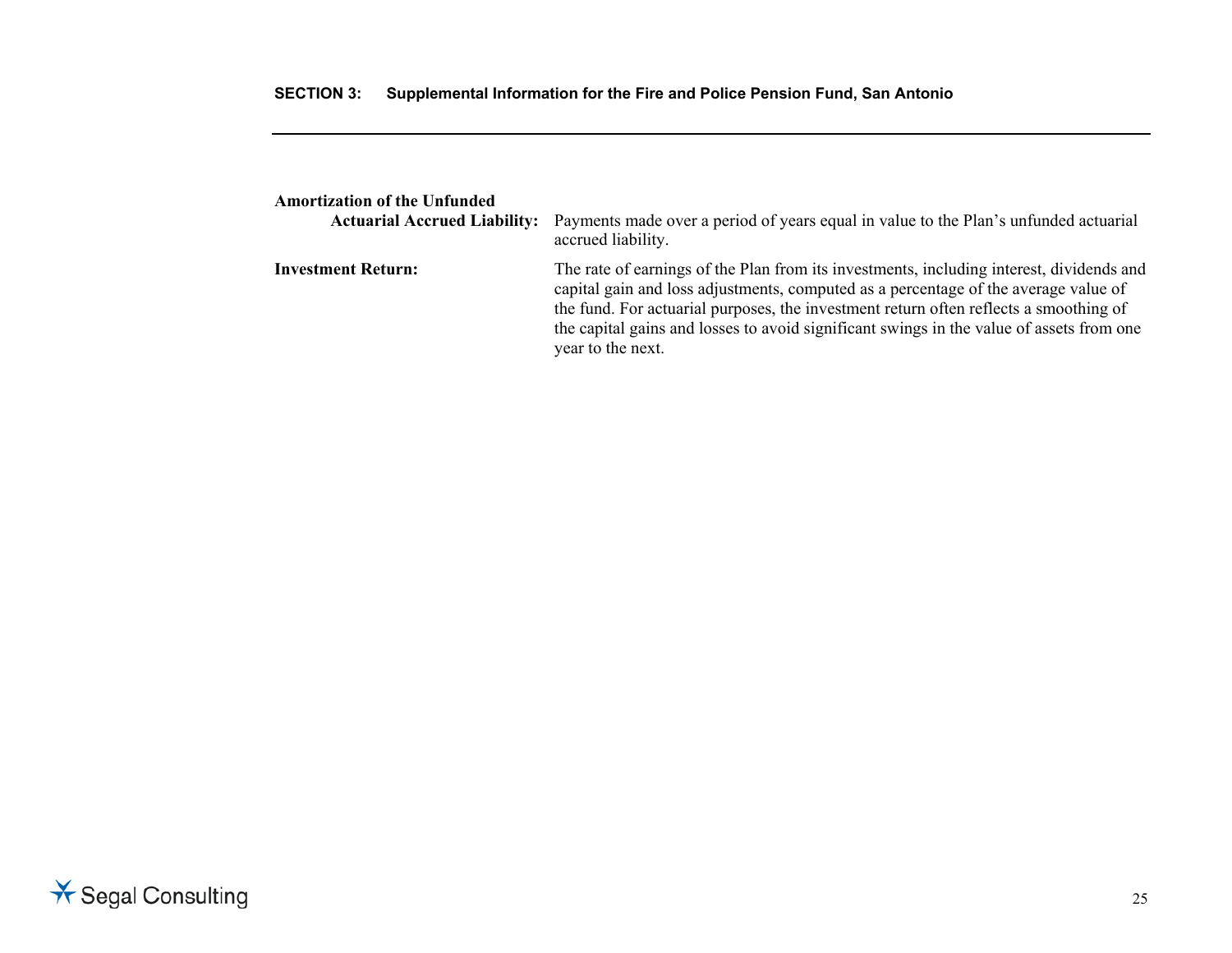#### **EXHIBIT I**

### **Summary of Actuarial Valuation Results**

|    | The valuation was made with respect to the following data supplied to us:                  |                 |               |
|----|--------------------------------------------------------------------------------------------|-----------------|---------------|
| 1. | Retired participants as of the valuation date (including 483 beneficiaries in pay status)  |                 | 2,634         |
| 2. | Participants active during the year ended December 31, 2016                                |                 | 3,787         |
|    | Fully vested                                                                               | 1,162           |               |
|    | Not vested                                                                                 | 2,625           |               |
| 3. | Terminated participants due a refund                                                       |                 | 23            |
|    | The actuarial factors as of the valuation date are as follows:                             |                 |               |
| 1. | Normal cost, including administrative expenses, adjusted for timing                        |                 | \$76,542,180  |
| 2. | Actuarial accrued liability                                                                |                 | 3,385,806,423 |
|    | Retired participants and beneficiaries                                                     | \$1,784,355,704 |               |
|    | Active participants                                                                        | 1,599,916,388   |               |
|    | Terminated participants due a refund                                                       | 1,534,331       |               |
| 3. | Actuarial value of assets (\$2,834,548,425 at market value as reported by the Fund Office) |                 | 2,976,885,674 |
| 4. | Unfunded actuarial accrued liability                                                       |                 | \$408,920,749 |
|    | The determination of the recommended contribution is as follows:                           |                 |               |
| 1. | Entry age normal cost                                                                      |                 | \$71,160,884  |
| 2. | Administrative expenses                                                                    |                 | 2,703,705     |
| 3. | Total normal cost: $(1) + (2)$ , adjusted for timing                                       |                 | \$76,542,180  |
| 4. | Payment on unfunded actuarial accrued liability, adjusted for timing                       |                 | 22,578,438    |
| 5. | Total recommended contribution: $(3) + (4)$                                                |                 | \$99,120,618  |
| 6. | Projected payroll                                                                          |                 | \$314,841,593 |
| 7. | Total recommended contribution as a percentage of projected payroll: $(5) \div (6)$        |                 | 31.48%        |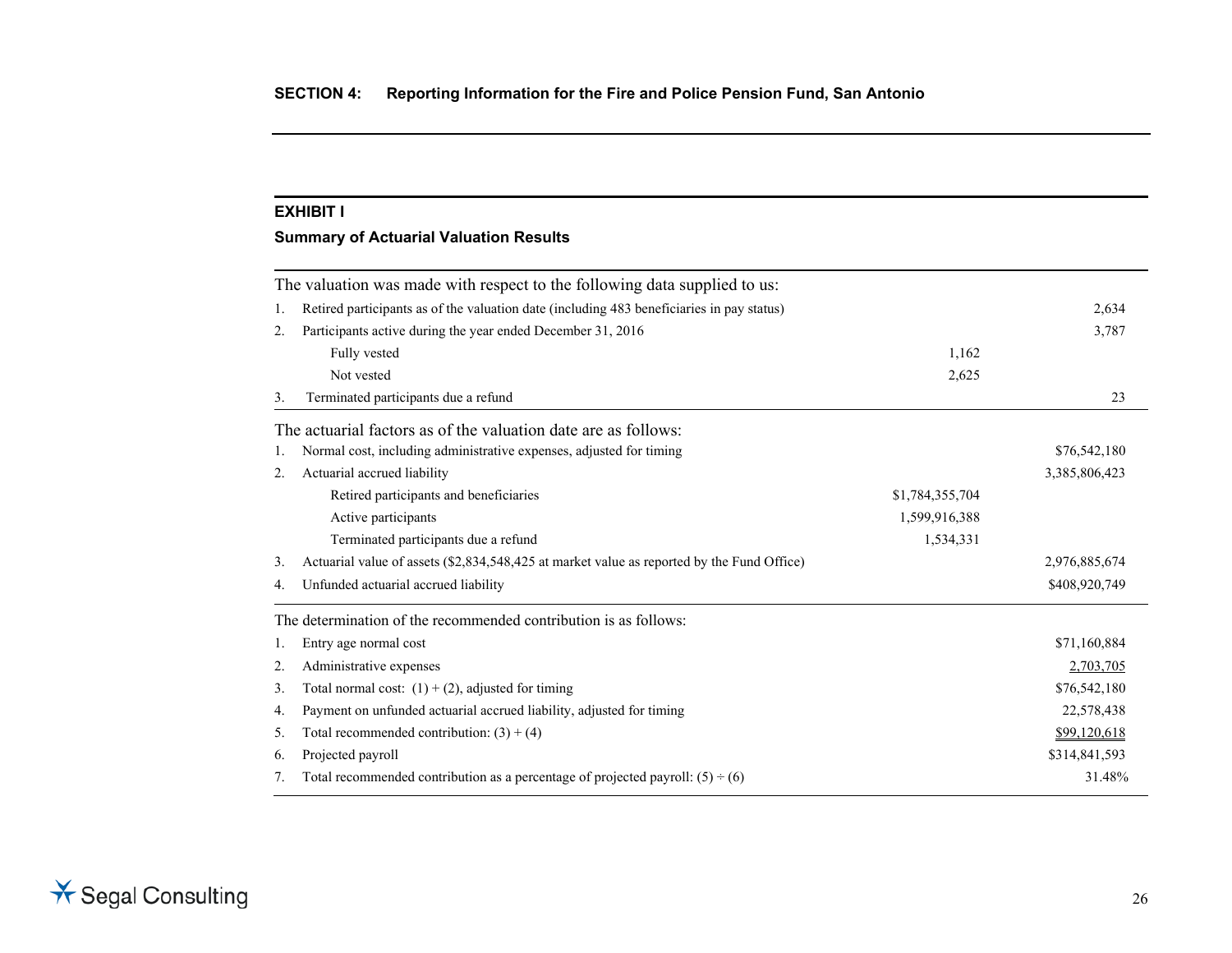#### **EXHIBIT II**

**History of Employer Contributions** 

| <b>Plan Year</b><br><b>Ended</b> | <b>Actuarially Determined</b><br><b>Employer Contributions</b><br>$(ADEC)^*$ | <b>Actual</b><br><b>Contributions</b> | Percentage<br><b>Contributed</b> |
|----------------------------------|------------------------------------------------------------------------------|---------------------------------------|----------------------------------|
| September 30:                    |                                                                              |                                       |                                  |
| 2008                             | \$58,101,000                                                                 | \$58,101,000                          | 100.0%                           |
| 2009                             | 62,344,000                                                                   | 62,344,000                            | 100.0%                           |
| 2010                             | 64,498,000                                                                   | 64,498,000                            | 100.0%                           |
| 2011                             | 67,328,000                                                                   | 67,328,000                            | 100.0%                           |
| 2012                             | 70,389,000                                                                   | 70,389,000                            | 100.0%                           |
| 2013                             | 73,255,620                                                                   | 73,255,620                            | 100.0%                           |
| 2014                             | 76,145,635                                                                   | 76, 145, 635                          | 100.0%                           |
| 2015                             | 75,801,715                                                                   | 75,801,715                            | 100.0%                           |
| December 31:                     |                                                                              |                                       |                                  |
| 2015(3 months)                   | 19,014,166                                                                   | 19,014,166                            | 100.0%                           |
| 2016                             | 75,957,909                                                                   | 75,957,909                            | 100.0%                           |
| 2017                             | 77,576,969                                                                   | - -                                   | - -                              |

*\*Determined based on statutory employer rate of 24.64% of pay. Prior to 2015, this amount was the Annual Required Contribution (ARC).*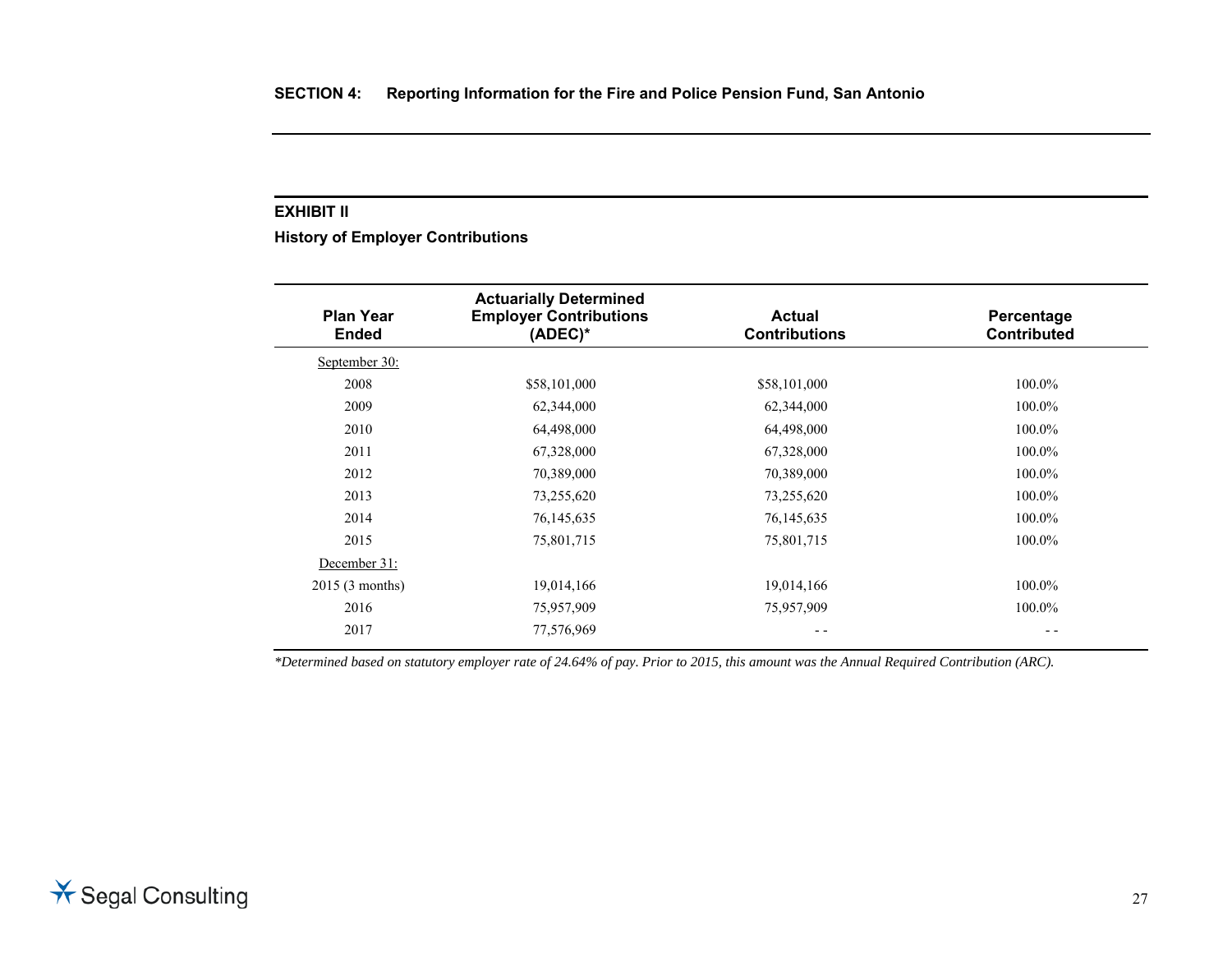#### **EXHIBIT III**

**Schedule of Funding Progress** 

| <b>Actuarial</b><br>Valuation<br><b>Date</b> | <b>Actuarial</b><br>Value<br>of Assets<br>(a) | <b>Actuarial</b><br><b>Accrued Liability</b><br>(AAL)<br>(b) | <b>Unfunded</b><br><b>AAL</b><br>(UAAL)<br>$(b) - (a)$ | <b>Funded</b><br><b>Ratio</b><br>(a) / (b) | Covered<br><b>Payroll</b><br>(c) | UAAL as a<br>Percentage of<br>Covered<br><b>Payroll</b><br>$[(b) - (a)] / (c)$ |
|----------------------------------------------|-----------------------------------------------|--------------------------------------------------------------|--------------------------------------------------------|--------------------------------------------|----------------------------------|--------------------------------------------------------------------------------|
| 10/01/2007                                   | \$2,017,855,516                               | \$2,200,851,208                                              | \$182,995,692                                          | 91.69%                                     | \$229,547,290                    | 79.72%                                                                         |
| 10/01/2008                                   | 2,096,072,310                                 | 2,350,132,074                                                | 254,059,764                                            | 89.19%                                     | 243,904,403                      | 104.16%                                                                        |
| 10/01/2009                                   | 2,166,923,759                                 | 2,442,620,119                                                | 275,696,360                                            | 88.71%                                     | 269,359,097                      | 102.35%                                                                        |
| 10/01/2010                                   | 2,250,549,152                                 | 2,481,623,716                                                | 231,074,564                                            | 90.69%                                     | 271,533,499                      | 85.10%                                                                         |
| 10/01/2011                                   | 2,330,520,561                                 | 2,573,261,950                                                | 242,741,389                                            | 90.57%                                     | 286,326,700                      | 84.78%                                                                         |
| 10/01/2012                                   | 2,447,587,725                                 | 2,662,264,359                                                | 214,676,634                                            | 91.94%                                     | 293,665,442                      | 73.10%                                                                         |
| 10/01/2013                                   | 2,588,307,109                                 | 2,821,195,803                                                | 232,888,694                                            | 91.75%                                     | 306,055,572                      | 76.09%                                                                         |
| 10/01/2014                                   | 2,752,286,963                                 | 2,962,238,443                                                | 209,951,480                                            | 92.91%                                     | 317,965,637                      | 66.03%                                                                         |
| 10/01/2015                                   | 2,858,461,847                                 | 3,218,382,810                                                | 359,920,963                                            | 88.82%                                     | 310,809,257                      | 115.80%                                                                        |
| 01/01/2017                                   | 2,976,885,674                                 | 3,385,806,423                                                | 408,920,749                                            | 87.92%                                     | 314,841,593                      | 129.88%                                                                        |

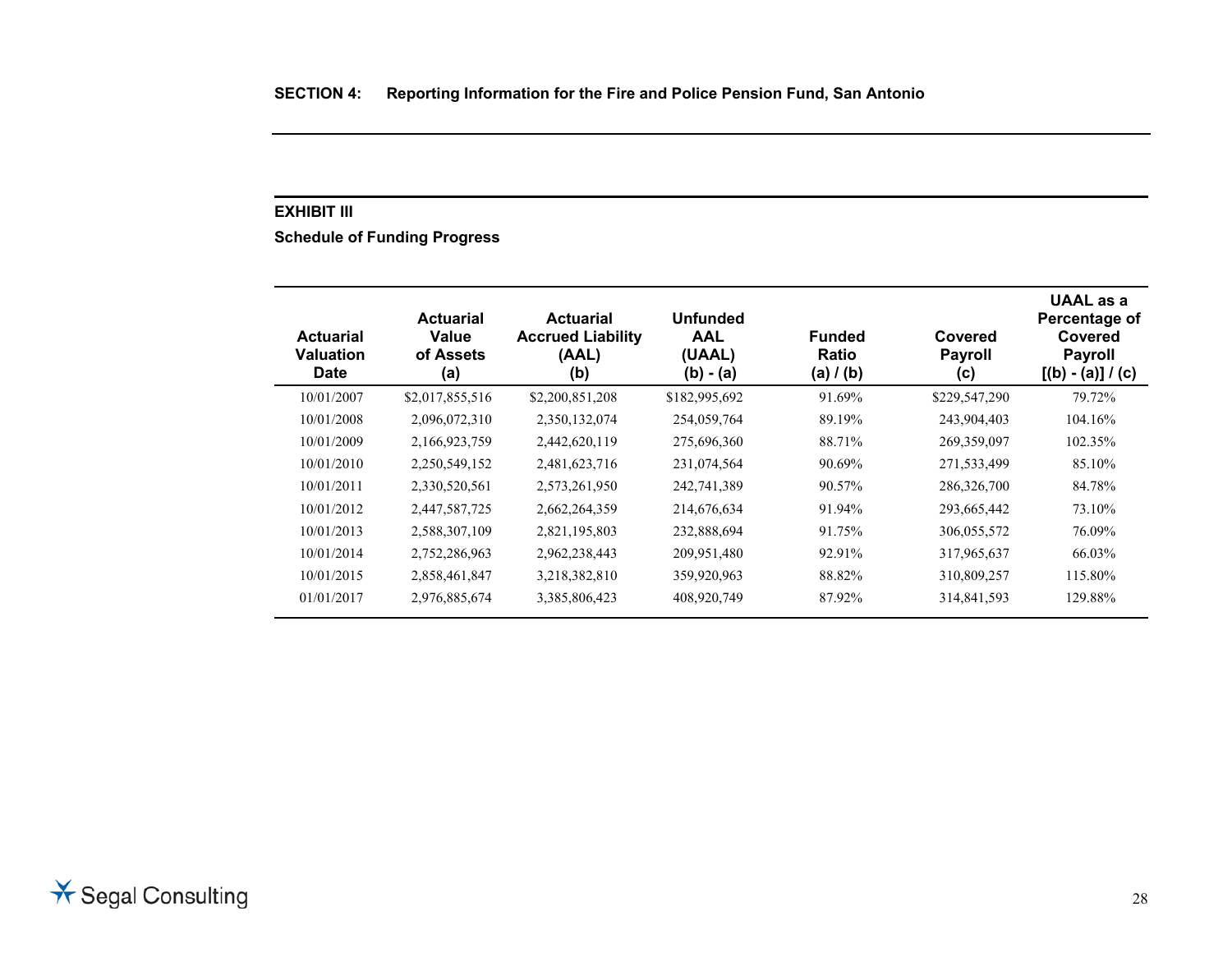# **EXHIBIT IV**

**Funded Ratio** 

A critical piece of information regarding the Plan's financial status is the funded ratio. This ratio compares the actuarial value of assets to the actuarial accrued liabilities of the Plan as calculated. High ratios indicate a well-funded plan with assets sufficient to cover the plan's actuarial accrued liabilities. Lower ratios may indicate recent changes to benefit structures, funding of the plan below actuarial requirements, poor asset performance, or a variety of other factors.

The chart below depicts a history of the funded ratios for this plan. On a market (MVA) basis, the funded ratio declined significantly with the 2008 market downturn, and gradually rebounded until the assumption changes and investment loss in 2015. On an actuarial (AVA) basis, the ratio has been very consistent, between 88% and 93%.



*\*The funded ratios shown are as of October 1 except for 2017, which is as of January 1 due to a change in the Fund's Plan Year.*

 $\star$  Segal Consulting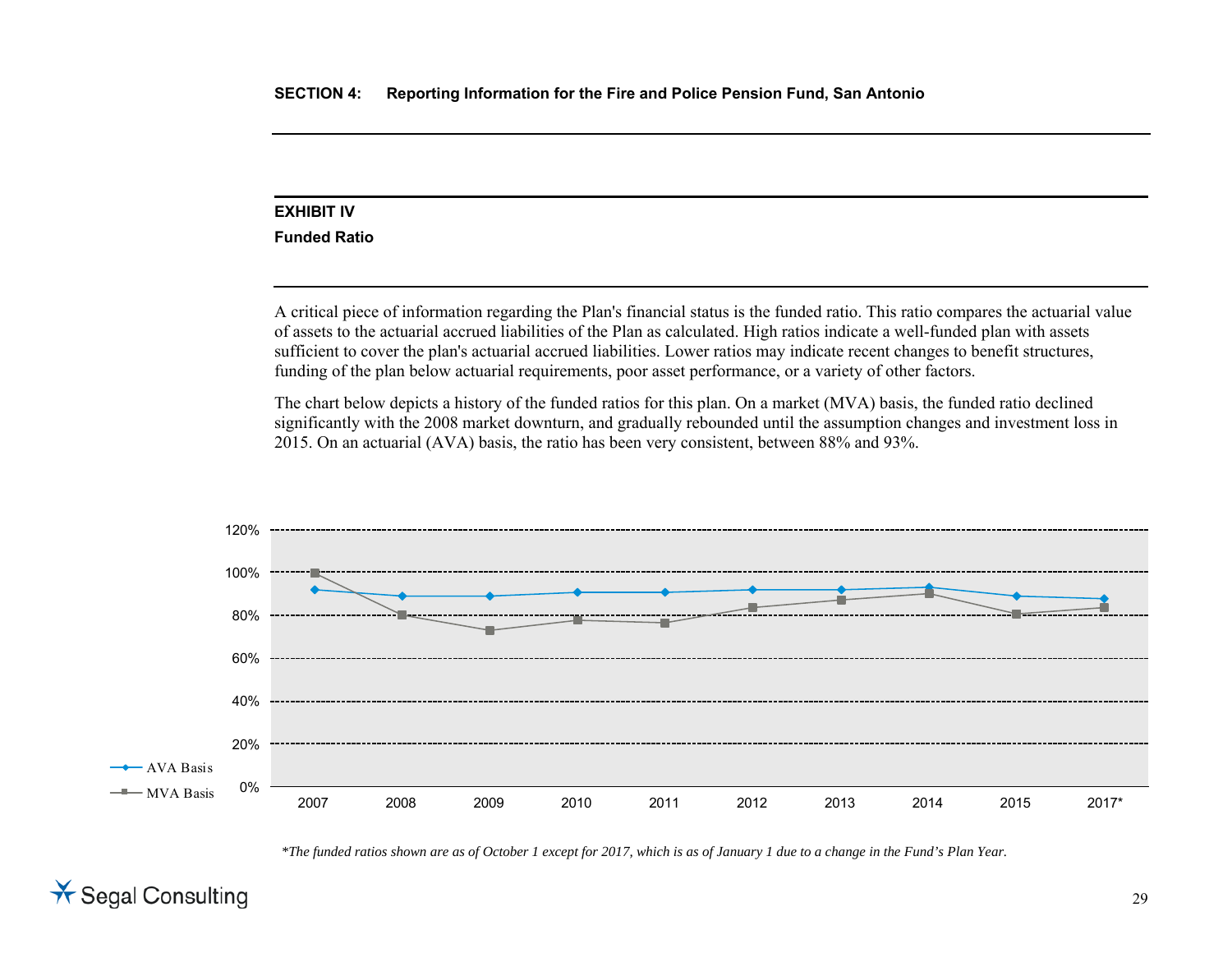# **EXHIBIT V Actuarial Assumptions and Actuarial Cost Method Rationale for Assumptions:** The assumptions and methods upon which this valuation is based were set by the Board of Trustees, based on recommendations by Segal Consulting following a fiveyear experience study for the period ended September 30, 2014. The information and analysis used in selecting each assumption are shown in that experience study report. Assumptions are generally reviewed and updated on a five-year cycle. Based on professional judgment, no changes are required at this time. **Mortality Rates:**  *Pre-retirement:* RP-2014 Employee Mortality Table, with rates loaded by 7% for females, projected generationally using 50% of Scale MP-2014 *Healthy annuitants:* RP-2014 Healthy Annuitant Mortality Table, with rates loaded by 7% for females, projected generationally using 50% of Scale MP-2014 *Disabled annuitants:* RP-2014 Healthy Annuitant Mortality Table, set forward six years, with rates loaded by 7% for females, projected generationally using 50% of Scale MP-2014 The tables above, with adjustments as shown, reasonably reflect the mortality experience of the Fire and Police Pension Fund as of the measurement date. The mortality tables were then generationally projected using 50% of Scale MP-2014 to reflect future mortality improvement. **Duty Death Percentages:** 10% of deaths are assumed to be in the line of duty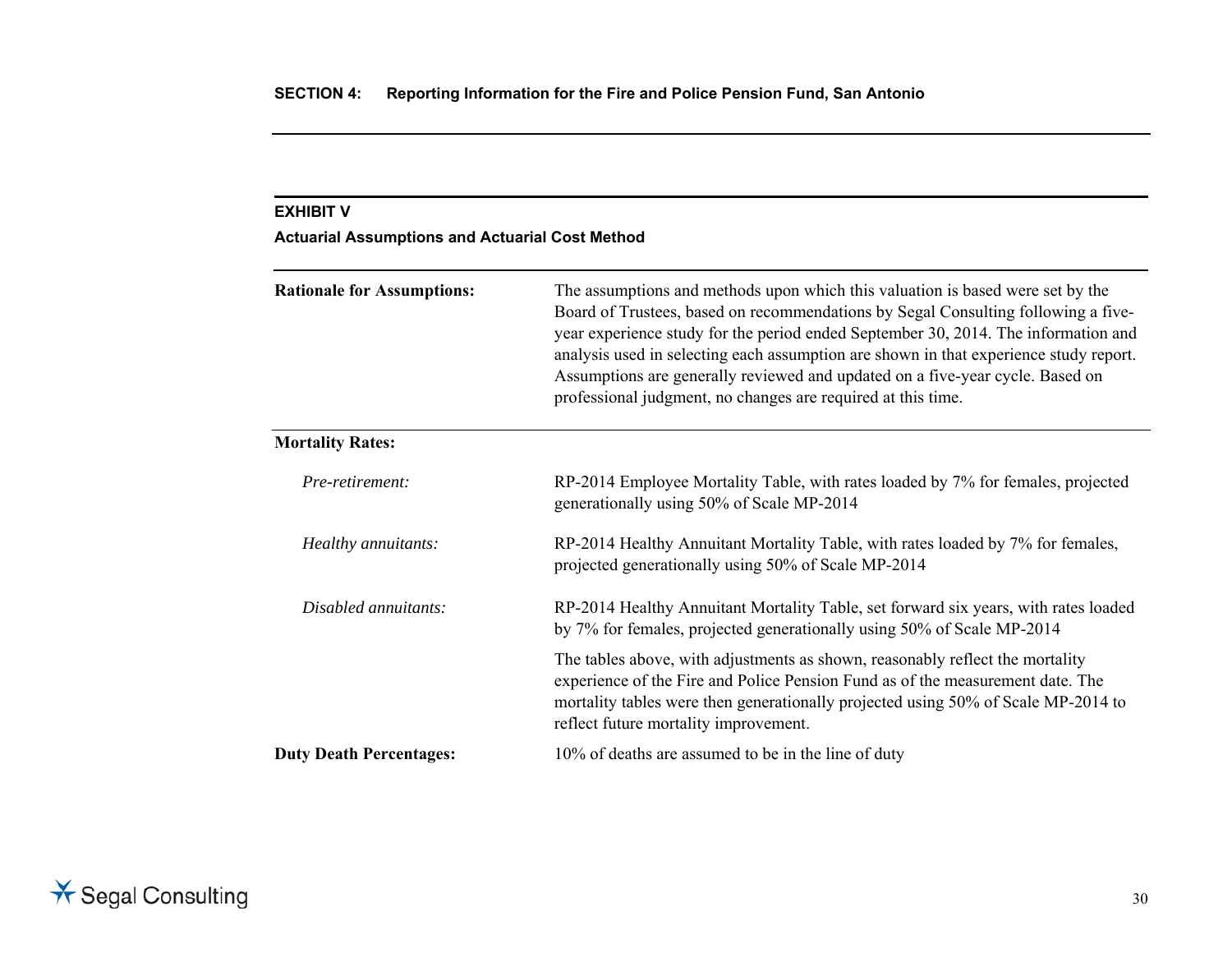|  | SECTION 4: Reporting Information for the Fire and Police Pension Fund, San Antonio |
|--|------------------------------------------------------------------------------------|
|--|------------------------------------------------------------------------------------|

| <b>Termination Rates before Retirement:</b> |     |             |               | Rate $(\%)$ |                   |                   |               |
|---------------------------------------------|-----|-------------|---------------|-------------|-------------------|-------------------|---------------|
|                                             |     |             | Mortality*    |             | <b>Disability</b> | <b>Withdrawal</b> |               |
|                                             | Age | <b>Male</b> | <b>Female</b> | <b>Fire</b> | <b>Police</b>     | <b>Fire</b>       | <b>Police</b> |
|                                             | 20  | 0.04        | 0.02          | 0.01        | 0.02              | 0.25              | 1.00          |
|                                             | 25  | 0.05        | 0.02          | 0.01        | 0.03              | 0.25              | 1.00          |
|                                             | 30  | 0.05        | 0.02          | 0.01        | 0.03              | 0.25              | 0.80          |
|                                             | 35  | 0.05        | 0.03          | 0.01        | 0.04              | 0.25              | 0.80          |
|                                             | 40  | 0.06        | 0.04          | 0.02        | 0.07              | 0.25              | 0.60          |
|                                             | 45  | 0.10        | 0.07          | 0.04        | 0.11              | 0.25              | 0.60          |
|                                             | 50  | 0.17        | 0.12          | 0.00        | 0.00              | 0.00              | 0.00          |
|                                             | 55  | 0.28        | 0.18          | 0.00        | 0.00              | 0.00              | 0.00          |
|                                             | 60  | 0.47        | 0.26          | 0.00        | 0.00              | 0.00              | 0.00          |

*\*Rates shown do not include generational projection* 

### **Catastrophic Disability:** 0% of disabilities are assumed to be catastrophic

| <b>Retirement Rates:</b> | <b>Fire</b>             |       | <b>Police</b>           |       |
|--------------------------|-------------------------|-------|-------------------------|-------|
|                          | <b>Years of Service</b> | Rate% | <b>Years of Service</b> | Rate% |
|                          | $20 - 24$               | 1.5%  | $20 - 21$               | 1.5%  |
|                          | $25 - 28$               | 2.5   | $22 - 24$               | 2.0   |
|                          | 29                      | 5.0   | 25                      | 3.0   |
|                          | 30                      | 10.0  | 26                      | 5.0   |
|                          | 31                      | 20.0  | 27                      | 7.0   |
|                          | 32                      | 25.0  | 28                      | 9.0   |
|                          | $33 - 37$               | 35.0  | 29                      | 14.0  |
|                          | $38 - 39$               | 25.0  | 30                      | 20.0  |
|                          | 40                      | 100.0 | $31 - 32$               | 25.0  |
|                          |                         |       | 33                      | 40.0  |
|                          |                         |       | $34 - 39$               | 50.0  |
|                          |                         |       | 40                      | 100.0 |

*At age 65, the rate is assumed to be 100%.*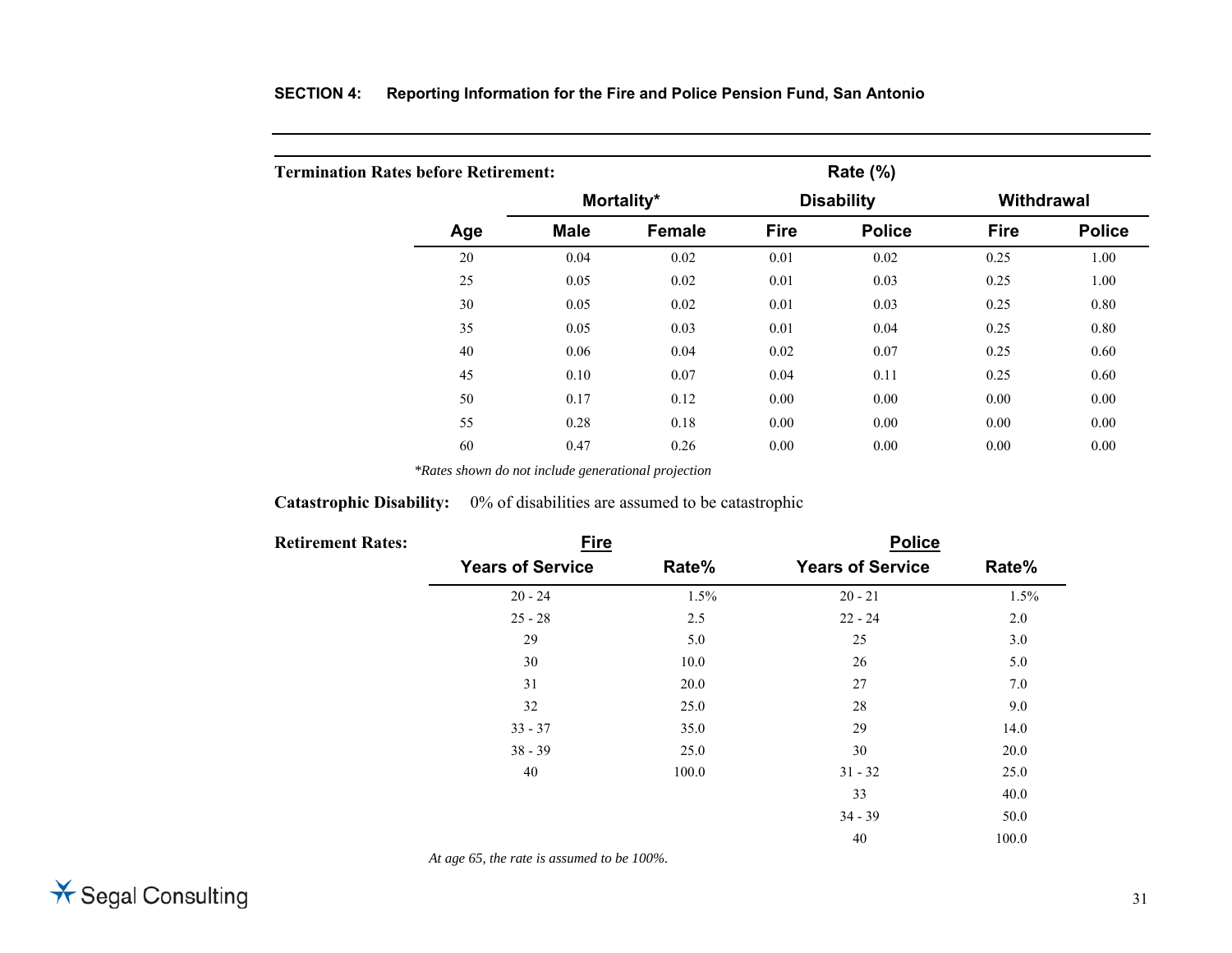| <b>Description of Weighted Average</b> |                                                                                                                                                                                                                                                                                                                                                                                                                                                                                                                                                                  |
|----------------------------------------|------------------------------------------------------------------------------------------------------------------------------------------------------------------------------------------------------------------------------------------------------------------------------------------------------------------------------------------------------------------------------------------------------------------------------------------------------------------------------------------------------------------------------------------------------------------|
| <b>Retirement Age:</b>                 | Age 59.3 for Firefighters and 58.1 for Police Officers, determined as follows: The<br>weighted average retirement age for each participant is calculated as the sum of the<br>product of each potential current or future retirement age times the probability of<br>surviving from current age to that age and then retiring at that age, assuming no other<br>decrements. The overall weighted retirement age is the average of the individual<br>retirement ages based on all the active participants included in the January 1, 2017<br>actuarial valuation. |
| <b>Percent Married:</b>                | 90%                                                                                                                                                                                                                                                                                                                                                                                                                                                                                                                                                              |
| <b>Age of Spouse:</b>                  | Females three years younger than males                                                                                                                                                                                                                                                                                                                                                                                                                                                                                                                           |
| <b>Marriage after Retirement:</b>      | The retiree liability includes a 0.35% load and the disability liability includes a 0.80%<br>load to account for unmarried retirees marrying after retirement.                                                                                                                                                                                                                                                                                                                                                                                                   |
| <b>Beneficiary Liability:</b>          | The spousal beneficiary liability includes a 2% load to account for future increased<br>spousal benefits when dependent children receiving benefits reach the age of majority<br>and are no longer eligible to receive benefits.                                                                                                                                                                                                                                                                                                                                 |
| <b>Net Investment Return:</b>          | 7.25%, net of investment expenses                                                                                                                                                                                                                                                                                                                                                                                                                                                                                                                                |
|                                        | The net investment return assumption was chosen by the Pension Fund's Board of<br>Trustees, with input from the actuary. This assumption is a long-term estimate derived<br>from historical data, current and recent market expectations, and professional<br>judgment. As part of the analysis, a building block approach was used that reflects<br>inflation expectations and anticipated risk premiums for each of the portfolio's asset<br>classes, as well as the Plan's target asset allocation.                                                           |
| <b>Administrative Expenses:</b>        | \$2,800,000 payable mid-year for the year beginning January 1, 2017 (equivalent to<br>\$2,703,705 payable at the beginning of the year.)                                                                                                                                                                                                                                                                                                                                                                                                                         |
| <b>Payroll Growth:</b>                 | 3.50% (used to amortize the unfunded actuarial accrued liability as a percentage of<br>payroll)                                                                                                                                                                                                                                                                                                                                                                                                                                                                  |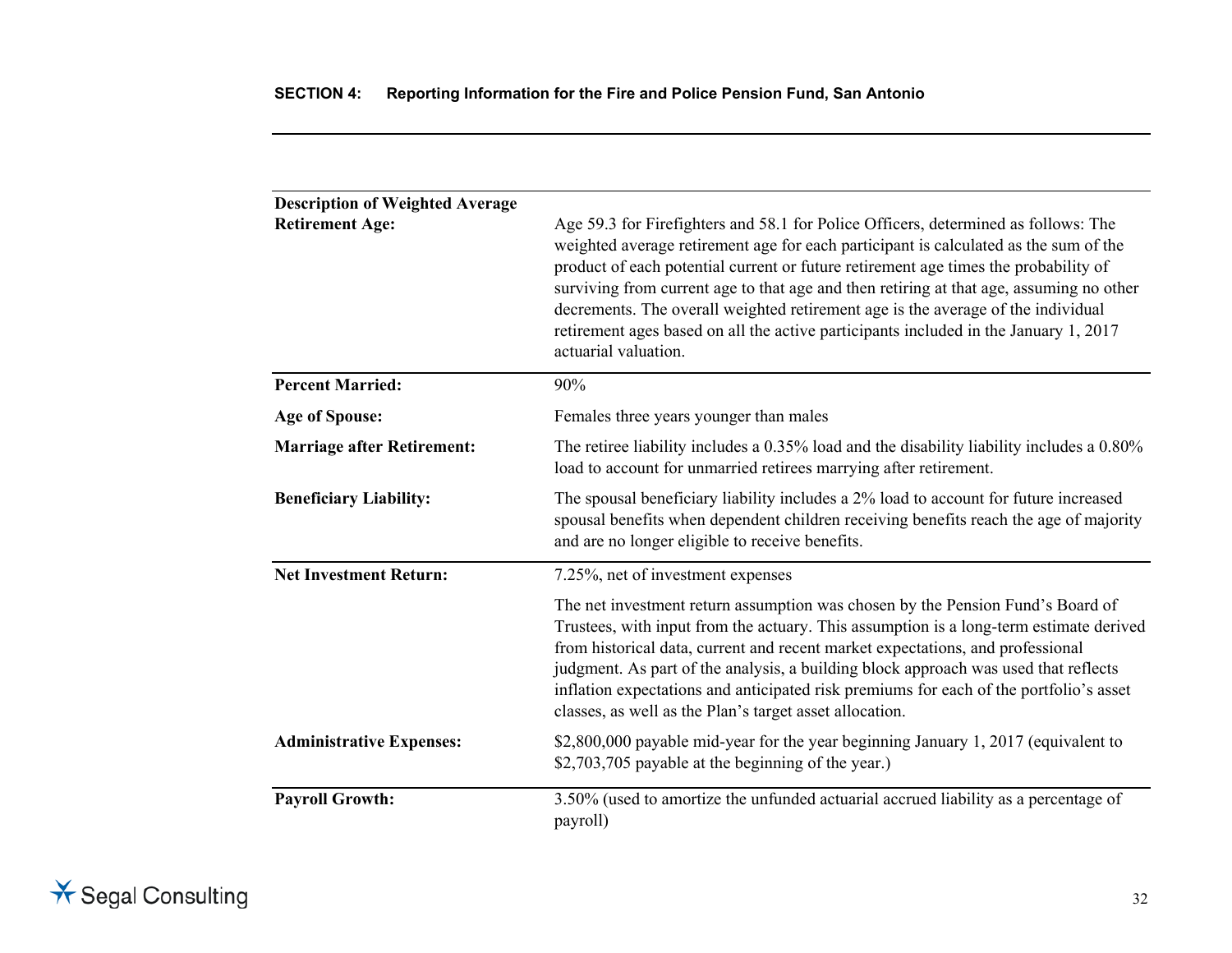### **Salary Increases:**

| Rate $(\% )$ |  |
|--------------|--|
| 14.25%       |  |
| 11.25        |  |
| 6.25         |  |
| 5.75         |  |
| 5.25         |  |
| 4.75         |  |
| 4.25         |  |
| 3.75         |  |
|              |  |

*Includes an underlying 3.00% inflation component.* 

| <b>Cost-of-living adjustment:</b>          |                                                                                                                                                                                                                                                     |
|--------------------------------------------|-----------------------------------------------------------------------------------------------------------------------------------------------------------------------------------------------------------------------------------------------------|
| Retirement before October 1, 1999:         | 3.00%                                                                                                                                                                                                                                               |
| Retirement on or after<br>October 1, 1999: | $2.25\%$                                                                                                                                                                                                                                            |
| <b>Actuarial Value of Assets:</b>          | Roll forward prior year's actuarial value with contributions, disbursements and<br>expected return on investments, plus 20% of the difference between that expected<br>actuarial value of assets and the current market value.                      |
| <b>Actuarial Cost Method:</b>              | Entry Age Normal Actuarial Cost Method. Entry Age is age at the member's hire<br>date. Normal Cost and Actuarial Accrued Liability are calculated on an individual<br>basis and are based on costs allocated as a level percentage of compensation. |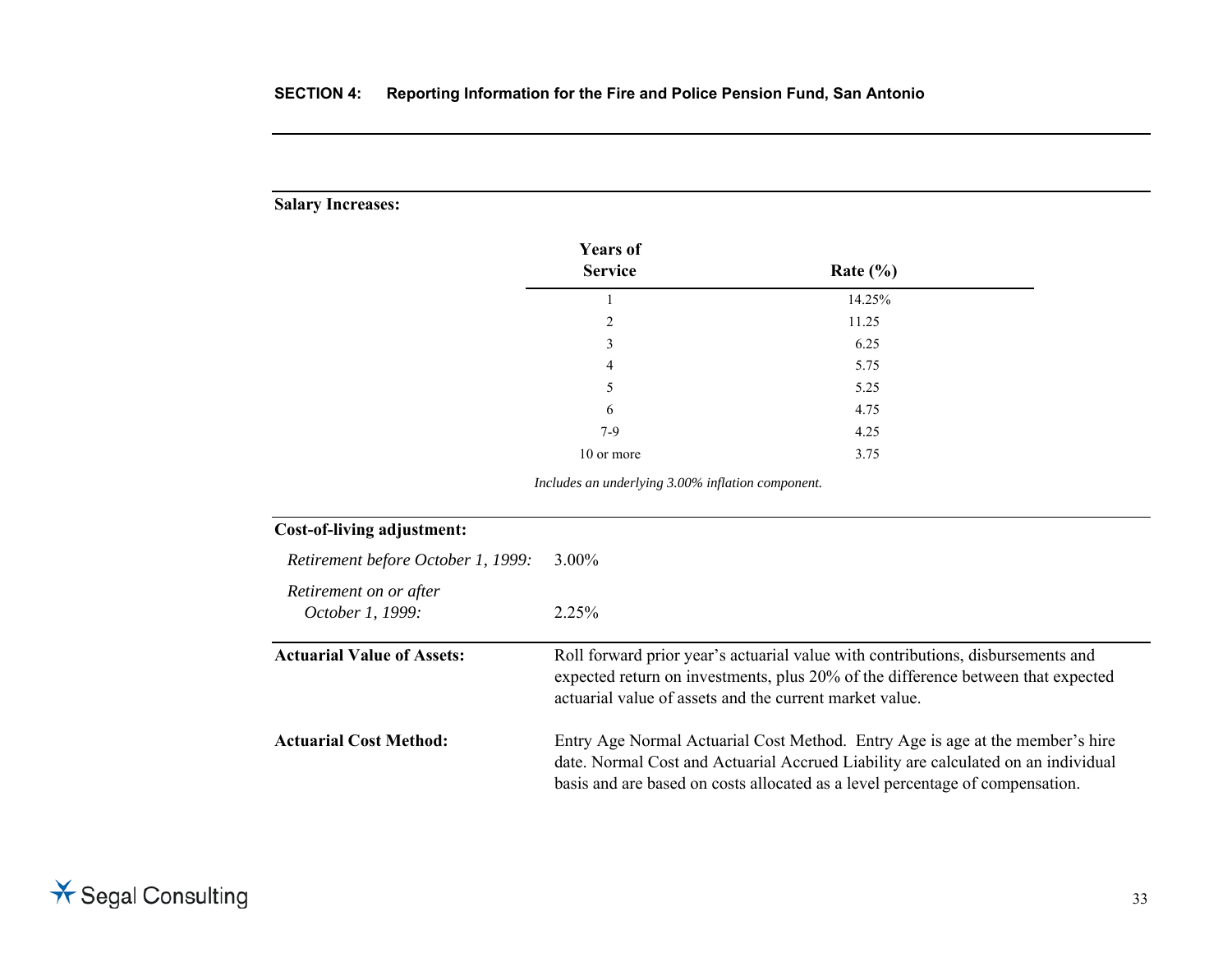| <b>Utilization of BackDROP:</b>               | 95% of retiring Firefighters and new beneficiaries are assumed to elect a four-year<br>BackDROP. Firefighters who retire prior to 24 years of service are not assumed to<br>utilize the BackDROP provisions of the plan.                                                                                                                                                                                      |  |  |
|-----------------------------------------------|---------------------------------------------------------------------------------------------------------------------------------------------------------------------------------------------------------------------------------------------------------------------------------------------------------------------------------------------------------------------------------------------------------------|--|--|
|                                               | 75% of retiring Police Officers and new beneficiaries are assumed to elect a three-year<br>BackDROP. Police Officers who retire prior to 23 years of service are not assumed to<br>utilize the BackDROP provisions of the plan.                                                                                                                                                                               |  |  |
| 13 <sup>th</sup> and 14 <sup>th</sup> Checks: | No future Board actions assumed. This is an asymmetric benefit, payable only if the<br>Fund's investment experience is favorable. Currently the amount of one additional<br>check is approximately 0.3% of the total liability of the Fund. Therefore, it is assumed<br>that the active liabilities should be loaded by 0.03% and the non-active liabilities by<br>$0.1\%$ as an estimate for future payment. |  |  |
| <b>Sick Leave:</b>                            | For purposes of calculating Fund benefits, total service at decrement is increased by<br>1.0% for Firefighters and 0.2% for Police Officers to recognize inclusion of sick<br>leave.                                                                                                                                                                                                                          |  |  |
| <b>Changes in Assumptions:</b>                | There have been no changes in actuarial assumptions since the last valuation.                                                                                                                                                                                                                                                                                                                                 |  |  |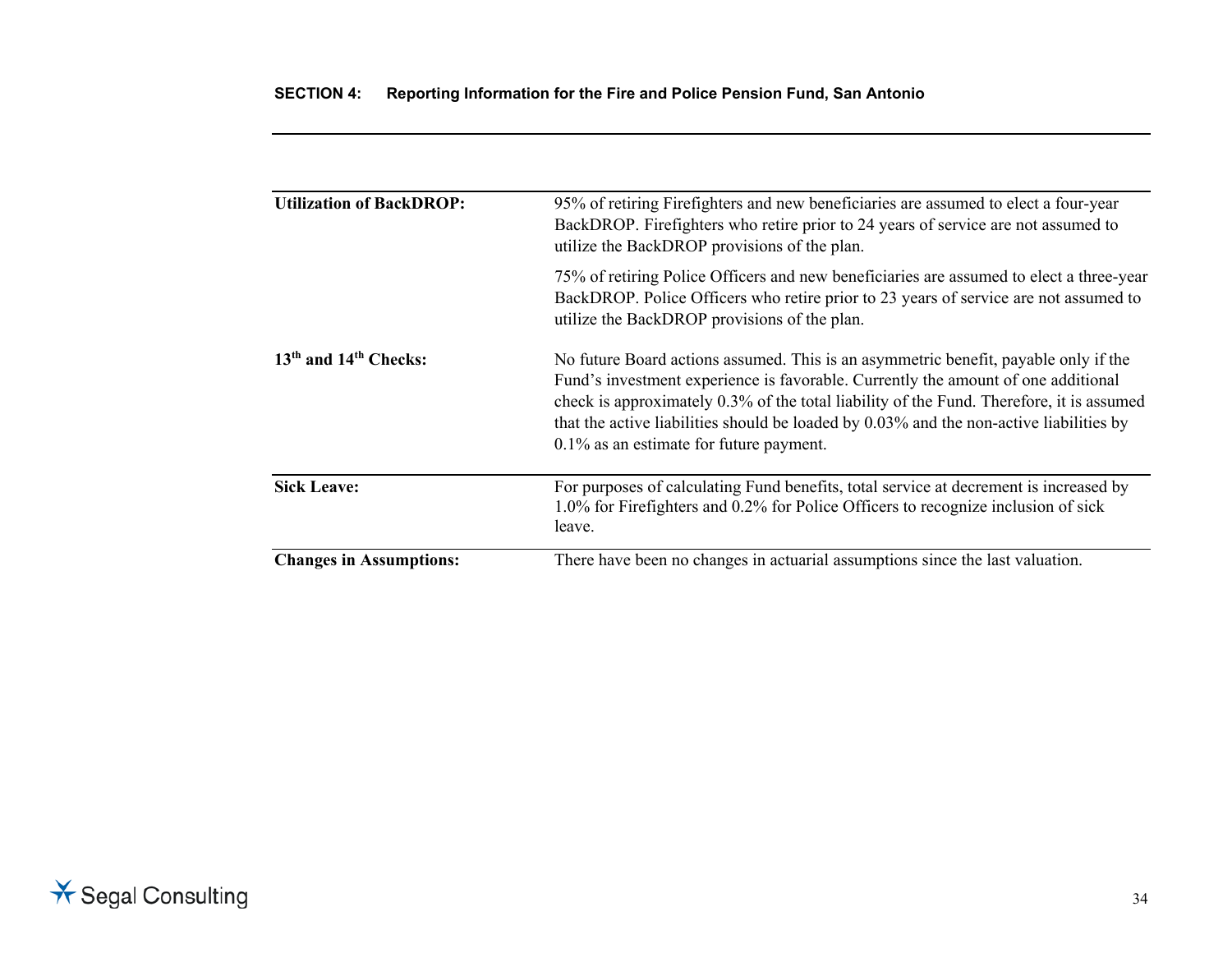### **EXHIBIT VI**

### **Summary of Plan Provisions**

This exhibit summarizes the major provisions of the Plan included in the valuation. It is not intended to be, nor should it be interpreted as, a complete statement of all plan provisions.

| <b>Plan Year:</b>                      | January 1 through December 31<br>Ongoing                                                                                                                                                                                                                                                                                                  |  |  |
|----------------------------------------|-------------------------------------------------------------------------------------------------------------------------------------------------------------------------------------------------------------------------------------------------------------------------------------------------------------------------------------------|--|--|
| <b>Plan Status:</b>                    |                                                                                                                                                                                                                                                                                                                                           |  |  |
| <b>Normal Retirement:</b>              |                                                                                                                                                                                                                                                                                                                                           |  |  |
| Service Requirement:                   | 20 years of service and contributions, regardless of age                                                                                                                                                                                                                                                                                  |  |  |
| Amount:                                | 2.25% of Average Salary for each of the first 20 years of service, plus<br>5.00% of Average Salary for each of the next 7 years of service, plus<br>2.00% of Average Salary for each of the next 3 years of service, plus<br>0.50% of Average Salary for each year of service thereafter,<br>with a maximum benefit percentage of 87.50%. |  |  |
| Average Salary:                        | The average of the highest three years of annual salary during the five-year period<br>ending on the date of retirement.                                                                                                                                                                                                                  |  |  |
| Disability:                            |                                                                                                                                                                                                                                                                                                                                           |  |  |
| Eligibility:                           | Immediately eligible upon membership, payable after 30 days of continuous disability                                                                                                                                                                                                                                                      |  |  |
| Amount:                                | 50% of Average Salary                                                                                                                                                                                                                                                                                                                     |  |  |
| <b>Catastrophic Injury Disability:</b> |                                                                                                                                                                                                                                                                                                                                           |  |  |
| Eligibility:                           | Be unable to secure any type of third-party employment, or engage in any self-<br>employment, and as a result make an annual income below the poverty level.                                                                                                                                                                              |  |  |
| Amount:                                | 87.50% of Average Salary                                                                                                                                                                                                                                                                                                                  |  |  |

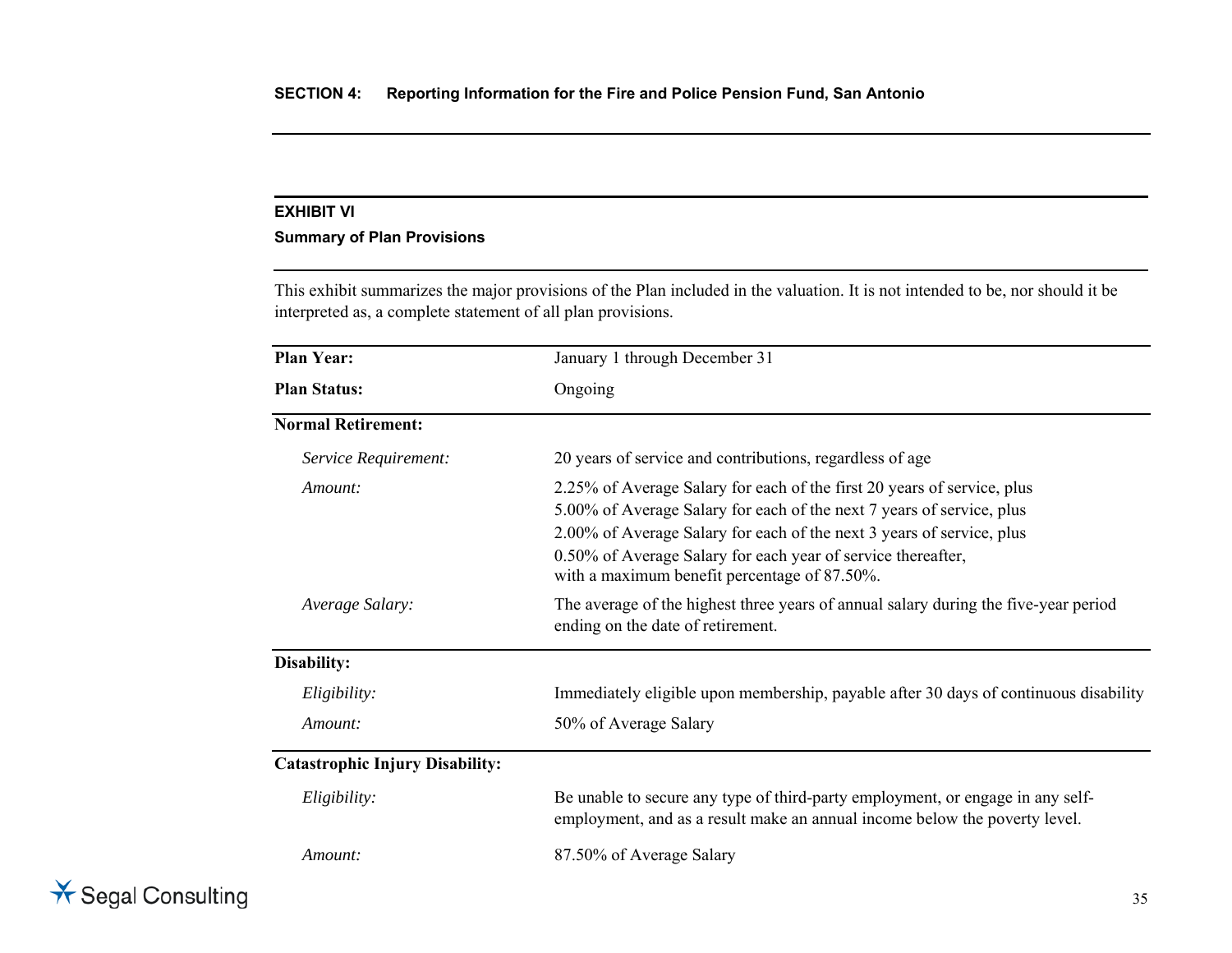| <b>Termination Benefits:</b>                                     | No benefits are vested prior to eligibility for disability or normal retirement benefits,<br>or at death. However, a participant may receive a refund of member contributions<br>without interest.                                                                                                                                                                                                                                         |
|------------------------------------------------------------------|--------------------------------------------------------------------------------------------------------------------------------------------------------------------------------------------------------------------------------------------------------------------------------------------------------------------------------------------------------------------------------------------------------------------------------------------|
|                                                                  | Survivor's Pre-Retirement Death Benefit (death not in line of duty):                                                                                                                                                                                                                                                                                                                                                                       |
| Eligibility:                                                     | Immediately upon membership                                                                                                                                                                                                                                                                                                                                                                                                                |
| Amount:                                                          | Spouse – Participant's accrued benefit, with a minimum of 50% of average salary and<br>a maximum based on 27 years of service. 25% of the benefit is paid to the children<br>who are under age 18 or disabled, if any, divided equally among them.                                                                                                                                                                                         |
|                                                                  | Children only (under age 18, or disabled) - Participant's accrued benefit, with a<br>minimum of 50% of average salary and a maximum based on 27 years of service.<br>Benefits are divided equally among the children.                                                                                                                                                                                                                      |
|                                                                  | Dependent parents, no wife or children $-33%$ of Average Salary, if two; 25% if one.                                                                                                                                                                                                                                                                                                                                                       |
|                                                                  | <i>No dependents</i> – Lump sum equal to ten times the accrued retirement benefit based on<br>service and salary at time of death, or a refund of member contributions, if greater.                                                                                                                                                                                                                                                        |
|                                                                  | Wholly-dependent orphaned children $-100\%$ of the surviving spouse's benefit for<br>life.                                                                                                                                                                                                                                                                                                                                                 |
| Survivor's Pre-Retirement Death Benefit (death in line of duty): |                                                                                                                                                                                                                                                                                                                                                                                                                                            |
| Eligibility:                                                     | Immediately upon membership                                                                                                                                                                                                                                                                                                                                                                                                                |
| Amount:                                                          | Surviving spouse and dependent children will receive a total pension equal to the<br>salary, including longevity pay, of the member at the time of death.                                                                                                                                                                                                                                                                                  |
| <b>Cost-of-Living Adjustments:</b>                               | If retirement was before October 1, 1999, the benefits are adjusted annually by 100%<br>of the CPI, provided the index shows an increase, if the percentage increase is 8% or<br>less. If the increase is more than 8%, the benefits shall be increased by 8% plus a<br>percentage equal to 75% of the percentage increase that is more than 8%. If retirement<br>is on or after October 1, 1999, benefits are adjusted by 75% of the CPI. |
| 13 <sup>th</sup> and 14 <sup>th</sup> Pension Checks:            | The Board may authorize the disbursement of a $13th$ pension check in a year in which<br>the arithmetic average of the annual rates of return for the most recent five years<br>exceeds the assumed rate by at least 100 basis points. A 14 <sup>th</sup> check may be authorized<br>if the five-year average return exceeds the assumed rate by at least 300 basis points.                                                                |